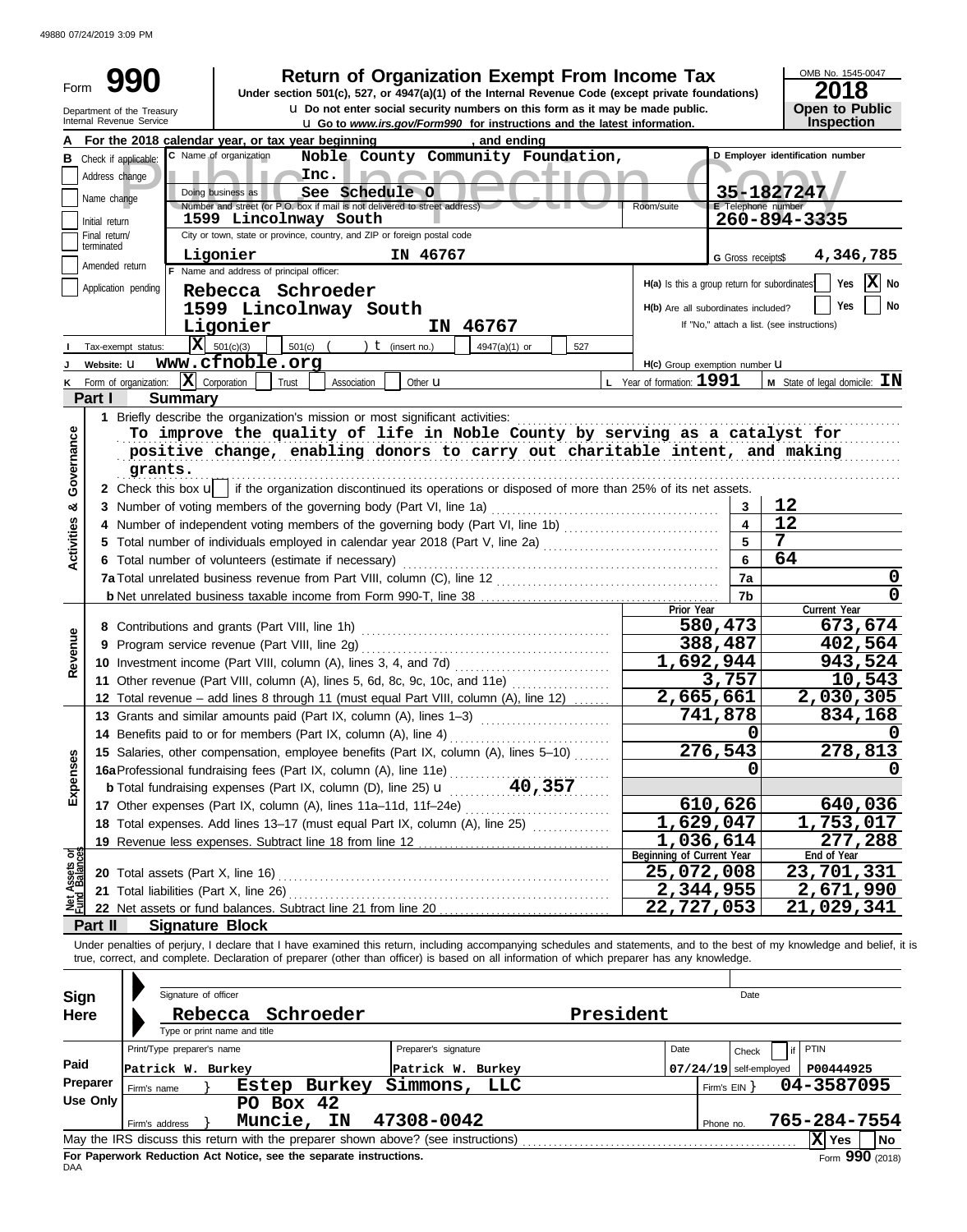| Form 990 (2018) Noble County Community Foundation, 35-1827247                                                                                                                                                                                                                                                                                                                                                                                                                                   |                                         | Page 2                |
|-------------------------------------------------------------------------------------------------------------------------------------------------------------------------------------------------------------------------------------------------------------------------------------------------------------------------------------------------------------------------------------------------------------------------------------------------------------------------------------------------|-----------------------------------------|-----------------------|
| <b>Statement of Program Service Accomplishments</b><br>Part III                                                                                                                                                                                                                                                                                                                                                                                                                                 |                                         | $ \mathbf{x} $        |
| 1 Briefly describe the organization's mission:                                                                                                                                                                                                                                                                                                                                                                                                                                                  |                                         |                       |
| To improve the quality of life in Noble County by serving as a catalyst for                                                                                                                                                                                                                                                                                                                                                                                                                     |                                         |                       |
| positive change, enabling donors to carry out charitable intent, and making                                                                                                                                                                                                                                                                                                                                                                                                                     |                                         |                       |
| grants.                                                                                                                                                                                                                                                                                                                                                                                                                                                                                         |                                         |                       |
| 2 Did the organization undertake any significant program services during the year which were not listed on the                                                                                                                                                                                                                                                                                                                                                                                  |                                         |                       |
|                                                                                                                                                                                                                                                                                                                                                                                                                                                                                                 |                                         | Yes $\overline{X}$ No |
| If "Yes," describe these new services on Schedule O.                                                                                                                                                                                                                                                                                                                                                                                                                                            |                                         |                       |
| Did the organization cease conducting, or make significant changes in how it conducts, any program<br>3                                                                                                                                                                                                                                                                                                                                                                                         |                                         |                       |
| services?                                                                                                                                                                                                                                                                                                                                                                                                                                                                                       |                                         | Yes $\overline{X}$ No |
| If "Yes," describe these changes on Schedule O.<br>Describe the organization's program service accomplishments for each of its three largest program services, as measured by<br>4                                                                                                                                                                                                                                                                                                              |                                         |                       |
| expenses. Section 501(c)(3) and 501(c)(4) organizations are required to report the amount of grants and allocations to others,                                                                                                                                                                                                                                                                                                                                                                  |                                         |                       |
| the total expenses, and revenue, if any, for each program service reported.                                                                                                                                                                                                                                                                                                                                                                                                                     |                                         |                       |
|                                                                                                                                                                                                                                                                                                                                                                                                                                                                                                 |                                         |                       |
| See Schedule O                                                                                                                                                                                                                                                                                                                                                                                                                                                                                  |                                         |                       |
|                                                                                                                                                                                                                                                                                                                                                                                                                                                                                                 |                                         |                       |
|                                                                                                                                                                                                                                                                                                                                                                                                                                                                                                 |                                         |                       |
|                                                                                                                                                                                                                                                                                                                                                                                                                                                                                                 |                                         |                       |
|                                                                                                                                                                                                                                                                                                                                                                                                                                                                                                 |                                         |                       |
|                                                                                                                                                                                                                                                                                                                                                                                                                                                                                                 |                                         |                       |
|                                                                                                                                                                                                                                                                                                                                                                                                                                                                                                 |                                         |                       |
|                                                                                                                                                                                                                                                                                                                                                                                                                                                                                                 |                                         |                       |
|                                                                                                                                                                                                                                                                                                                                                                                                                                                                                                 |                                         |                       |
|                                                                                                                                                                                                                                                                                                                                                                                                                                                                                                 |                                         |                       |
| 4b (Code:  ) (Expenses \$  165, 232 including grants of \$  139, 821 ) (Revenue \$  67, 477 )<br>Grants paid to or on behalf of individuals. The majority of this is<br>scholarship funds, which are a large part of the Foundation's funds held,<br>and of their 2018 programs. NCCF paid approximately 95 grants helping 59<br>individuals further their education. This is mostly made up of high<br>school seniors and adults. Four of these scholarships<br>were chosen by the PULSE group | listed in 4c.                           |                       |
|                                                                                                                                                                                                                                                                                                                                                                                                                                                                                                 |                                         |                       |
|                                                                                                                                                                                                                                                                                                                                                                                                                                                                                                 |                                         |                       |
|                                                                                                                                                                                                                                                                                                                                                                                                                                                                                                 |                                         |                       |
|                                                                                                                                                                                                                                                                                                                                                                                                                                                                                                 |                                         |                       |
| 4c (Code:<br>) (Expenses \$<br>See Schedule O                                                                                                                                                                                                                                                                                                                                                                                                                                                   | 9,192<br>10,863 including grants of $$$ | ) (Revenue \$         |
|                                                                                                                                                                                                                                                                                                                                                                                                                                                                                                 |                                         |                       |
|                                                                                                                                                                                                                                                                                                                                                                                                                                                                                                 |                                         |                       |
|                                                                                                                                                                                                                                                                                                                                                                                                                                                                                                 |                                         |                       |
|                                                                                                                                                                                                                                                                                                                                                                                                                                                                                                 |                                         |                       |
|                                                                                                                                                                                                                                                                                                                                                                                                                                                                                                 |                                         |                       |
|                                                                                                                                                                                                                                                                                                                                                                                                                                                                                                 |                                         |                       |
|                                                                                                                                                                                                                                                                                                                                                                                                                                                                                                 |                                         |                       |
|                                                                                                                                                                                                                                                                                                                                                                                                                                                                                                 |                                         |                       |
|                                                                                                                                                                                                                                                                                                                                                                                                                                                                                                 |                                         |                       |
| 4d Other program services (Describe in Schedule O.)                                                                                                                                                                                                                                                                                                                                                                                                                                             |                                         |                       |
| 721<br>(Expenses \$<br>including grants of\$                                                                                                                                                                                                                                                                                                                                                                                                                                                    | 610<br>(Revenue \$                      | 294                   |
| 4e Total program service expenses u                                                                                                                                                                                                                                                                                                                                                                                                                                                             | 985,771                                 |                       |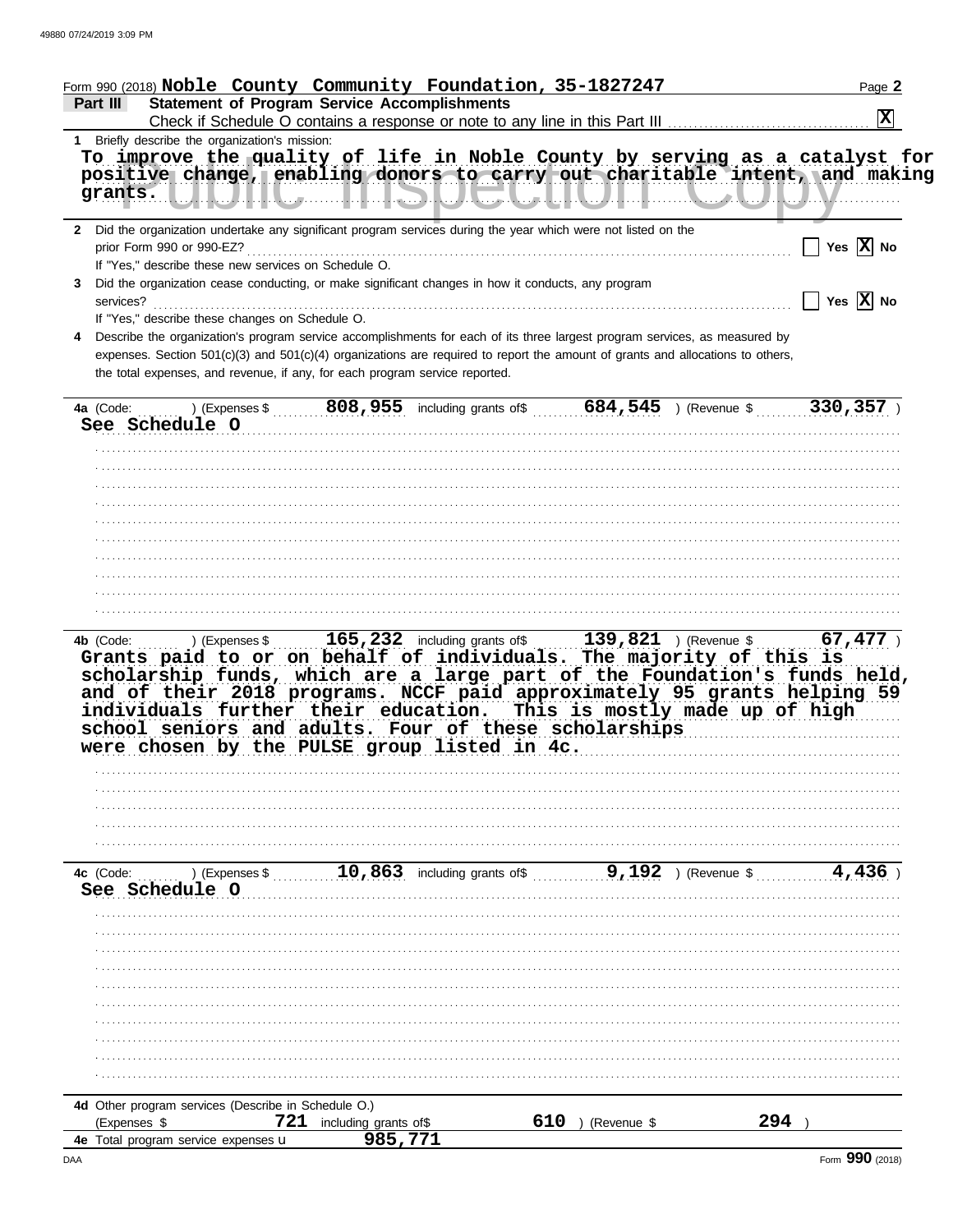## **Part IV Checklist of Required Schedules** Form 990 (2018) Page **3 Noble County Community Foundation, 35-1827247**

|     |                                                                                                                                                                                                                                                   |                 | Yes         | No          |
|-----|---------------------------------------------------------------------------------------------------------------------------------------------------------------------------------------------------------------------------------------------------|-----------------|-------------|-------------|
|     | Is the organization described in section 501(c)(3) or $4947(a)(1)$ (other than a private foundation)? If "Yes,"                                                                                                                                   |                 |             |             |
|     | complete Schedule A                                                                                                                                                                                                                               | 1               | X           |             |
| 2   | Is the organization required to complete Schedule B, Schedule of Contributors (see instructions)?                                                                                                                                                 | $\overline{2}$  | $\mathbf X$ |             |
| 3   | Did the organization engage in direct or indirect political campaign activities on behalf of or in opposition to                                                                                                                                  |                 |             |             |
|     | candidates for public office? If "Yes," complete Schedule C, Part I                                                                                                                                                                               | 3               |             | x           |
| 4   | Section 501(c)(3) organizations. Did the organization engage in lobbying activities, or have a section 501(h)                                                                                                                                     |                 |             |             |
|     | election in effect during the tax year? If "Yes," complete Schedule C, Part II                                                                                                                                                                    | 4               |             | x           |
| 5   | Is the organization a section $501(c)(4)$ , $501(c)(5)$ , or $501(c)(6)$ organization that receives membership dues,<br>assessments, or similar amounts as defined in Revenue Procedure 98-19? If "Yes," complete Schedule C, Part III            | 5               |             | X           |
| 6   | Did the organization maintain any donor advised funds or any similar funds or accounts for which donors                                                                                                                                           |                 |             |             |
|     | have the right to provide advice on the distribution or investment of amounts in such funds or accounts? If                                                                                                                                       |                 |             |             |
|     | "Yes," complete Schedule D, Part I                                                                                                                                                                                                                | 6               | X           |             |
| 7   | Did the organization receive or hold a conservation easement, including easements to preserve open space,                                                                                                                                         |                 |             |             |
|     | the environment, historic land areas, or historic structures? If "Yes," complete Schedule D, Part II                                                                                                                                              | 7               |             | X           |
| 8   | Did the organization maintain collections of works of art, historical treasures, or other similar assets? If "Yes,"                                                                                                                               |                 |             |             |
|     | complete Schedule D, Part III                                                                                                                                                                                                                     | 8               |             | X           |
| 9   | Did the organization report an amount in Part X, line 21, for escrow or custodial account liability, serve as a                                                                                                                                   |                 |             |             |
|     | custodian for amounts not listed in Part X; or provide credit counseling, debt management, credit repair, or                                                                                                                                      |                 |             |             |
|     | debt negotiation services? If "Yes," complete Schedule D, Part IV                                                                                                                                                                                 | 9               |             | X           |
| 10  | Did the organization, directly or through a related organization, hold assets in temporarily restricted                                                                                                                                           |                 |             |             |
|     | endowments, permanent endowments, or quasi-endowments? If "Yes," complete Schedule D, Part V                                                                                                                                                      | 10              | X           |             |
| 11  | If the organization's answer to any of the following questions is "Yes," then complete Schedule D, Parts VI,                                                                                                                                      |                 |             |             |
|     | VII, VIII, IX, or X as applicable.                                                                                                                                                                                                                |                 |             |             |
| a   | Did the organization report an amount for land, buildings, and equipment in Part X, line 10? If "Yes,"                                                                                                                                            |                 |             |             |
|     | complete Schedule D, Part VI                                                                                                                                                                                                                      | 11a             | X           |             |
| b   | Did the organization report an amount for investments—other securities in Part X, line 12 that is 5% or more                                                                                                                                      |                 |             |             |
|     | of its total assets reported in Part X, line 16? If "Yes," complete Schedule D, Part VII                                                                                                                                                          | 11b             |             | X           |
|     | Did the organization report an amount for investments—program related in Part X, line 13 that is 5% or more                                                                                                                                       |                 |             |             |
|     | of its total assets reported in Part X, line 16? If "Yes," complete Schedule D, Part VIII                                                                                                                                                         | 11с             |             | X           |
| d   | Did the organization report an amount for other assets in Part X, line 15 that is 5% or more of its total assets                                                                                                                                  |                 |             |             |
|     | reported in Part X, line 16? If "Yes," complete Schedule D, Part IX                                                                                                                                                                               | 11d             |             | X           |
|     | Did the organization report an amount for other liabilities in Part X, line 25? If "Yes," complete Schedule D, Part X                                                                                                                             | 11e             | $\mathbf x$ |             |
| Ť.  | Did the organization's separate or consolidated financial statements for the tax year include a footnote that addresses                                                                                                                           | 11f             | x           |             |
|     | the organization's liability for uncertain tax positions under FIN 48 (ASC 740)? If "Yes," complete Schedule D, Part X<br>12a Did the organization obtain separate, independent audited financial statements for the tax year? If "Yes," complete |                 |             |             |
|     | Schedule D, Parts XI and XII                                                                                                                                                                                                                      | 12a             | Х           |             |
|     | Was the organization included in consolidated, independent audited financial statements for the tax year? If                                                                                                                                      |                 |             |             |
|     | "Yes," and if the organization answered "No" to line 12a, then completing Schedule D, Parts XI and XII is optional                                                                                                                                | 12 <sub>b</sub> | X           |             |
| 13  |                                                                                                                                                                                                                                                   | 13              |             | X           |
| 14a | Did the organization maintain an office, employees, or agents outside of the United States?                                                                                                                                                       | 14a             |             | $\mathbf x$ |
| b   | Did the organization have aggregate revenues or expenses of more than \$10,000 from grantmaking,                                                                                                                                                  |                 |             |             |
|     | fundraising, business, investment, and program service activities outside the United States, or aggregate                                                                                                                                         |                 |             |             |
|     | foreign investments valued at \$100,000 or more? If "Yes," complete Schedule F, Parts I and IV                                                                                                                                                    | 14b             |             | X,          |
| 15  | Did the organization report on Part IX, column (A), line 3, more than \$5,000 of grants or other assistance to or                                                                                                                                 |                 |             |             |
|     | for any foreign organization? If "Yes," complete Schedule F, Parts II and IV                                                                                                                                                                      | 15              |             | X           |
| 16  | Did the organization report on Part IX, column (A), line 3, more than \$5,000 of aggregate grants or other                                                                                                                                        |                 |             |             |
|     |                                                                                                                                                                                                                                                   | 16              |             | X           |
| 17  | Did the organization report a total of more than \$15,000 of expenses for professional fundraising services on                                                                                                                                    |                 |             |             |
|     |                                                                                                                                                                                                                                                   | 17              |             | X           |
| 18  | Did the organization report more than \$15,000 total of fundraising event gross income and contributions on                                                                                                                                       |                 |             |             |
|     | Part VIII, lines 1c and 8a? If "Yes," complete Schedule G, Part II                                                                                                                                                                                | 18              |             | X,          |
| 19  | Did the organization report more than \$15,000 of gross income from gaming activities on Part VIII, line 9a?                                                                                                                                      |                 |             |             |
|     |                                                                                                                                                                                                                                                   | 19              |             | X           |
| 20a | Did the organization operate one or more hospital facilities? If "Yes," complete Schedule H                                                                                                                                                       | 20a             |             | X           |
| b   |                                                                                                                                                                                                                                                   | 20b             |             |             |
| 21  | Did the organization report more than \$5,000 of grants or other assistance to any domestic organization or                                                                                                                                       |                 | X           |             |
|     |                                                                                                                                                                                                                                                   | 21              |             |             |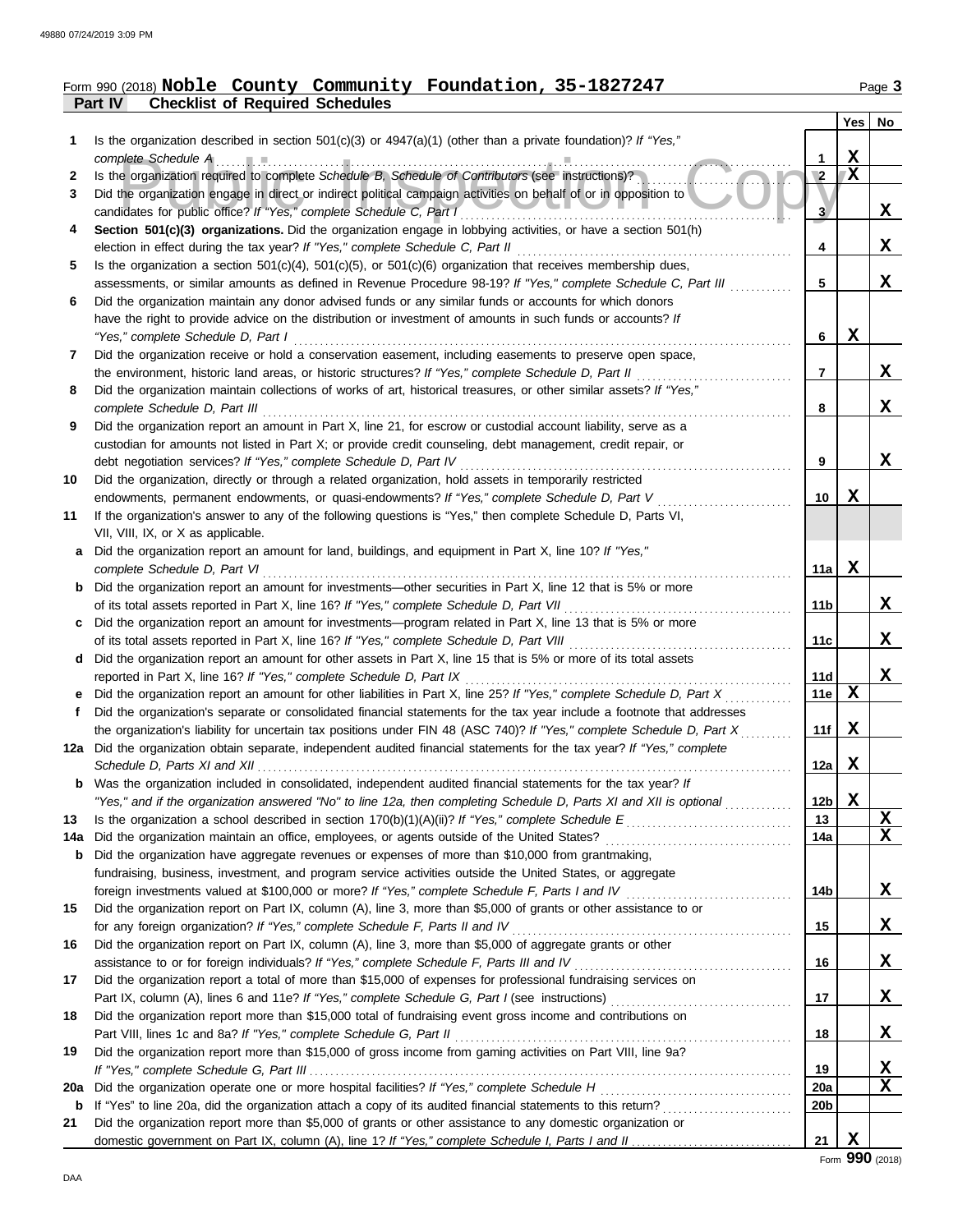| Form 990 (2018) Noble County Community Foundation, 35-1827247 |  |  | Page $4$ |
|---------------------------------------------------------------|--|--|----------|
| <b>Part IV</b> Checklist of Required Schedules (continued)    |  |  |          |

|                   |                                                                                                                                                                                                                        |                 | Yes | <b>No</b>   |
|-------------------|------------------------------------------------------------------------------------------------------------------------------------------------------------------------------------------------------------------------|-----------------|-----|-------------|
| 22                | Did the organization report more than \$5,000 of grants or other assistance to or for domestic individuals on                                                                                                          |                 |     |             |
|                   | Part IX, column (A), line 2? If "Yes," complete Schedule I, Parts I and III                                                                                                                                            | 22              | X   |             |
| 23                | Did the organization answer "Yes" to Part VII, Section A, line 3, 4, or 5 about compensation of the                                                                                                                    |                 |     |             |
|                   | organization's current and former officers, directors, trustees, key employees, and highest compensated<br>employees? If "Yes," complete Schedule J                                                                    | 23 <sub>2</sub> |     | X           |
| 24a               | Did the organization have a tax-exempt bond issue with an outstanding principal amount of more than                                                                                                                    |                 |     |             |
|                   | \$100,000 as of the last day of the year, that was issued after December 31, 2002? If "Yes," answer lines 24b                                                                                                          |                 |     |             |
|                   | through 24d and complete Schedule K. If "No," go to line 25a                                                                                                                                                           | 24a             |     | X           |
| b                 | Did the organization invest any proceeds of tax-exempt bonds beyond a temporary period exception?                                                                                                                      | 24b             |     |             |
| c                 | Did the organization maintain an escrow account other than a refunding escrow at any time during the year                                                                                                              |                 |     |             |
|                   | to defease any tax-exempt bonds?                                                                                                                                                                                       | 24c             |     |             |
| d                 | Did the organization act as an "on behalf of" issuer for bonds outstanding at any time during the year?                                                                                                                | 24d             |     |             |
|                   | 25a Section 501(c)(3), 501(c)(4), and 501(c)(29) organizations. Did the organization engage in an excess benefit                                                                                                       |                 |     |             |
|                   | transaction with a disqualified person during the year? If "Yes," complete Schedule L, Part I                                                                                                                          | 25a             |     | X           |
| b                 | Is the organization aware that it engaged in an excess benefit transaction with a disqualified person in a prior                                                                                                       |                 |     |             |
|                   | year, and that the transaction has not been reported on any of the organization's prior Forms 990 or 990-EZ?                                                                                                           |                 |     |             |
|                   | If "Yes," complete Schedule L, Part I                                                                                                                                                                                  | 25 <sub>b</sub> |     | X           |
| 26                | Did the organization report any amount on Part X, line 5, 6, or 22 for receivables from or payables to any                                                                                                             |                 |     |             |
|                   | current or former officers, directors, trustees, key employees, highest compensated employees, or                                                                                                                      |                 |     |             |
|                   | disqualified persons? If "Yes," complete Schedule L, Part II                                                                                                                                                           | 26              |     | $\mathbf x$ |
| 27                | Did the organization provide a grant or other assistance to an officer, director, trustee, key employee,                                                                                                               |                 |     |             |
|                   | substantial contributor or employee thereof, a grant selection committee member, or to a 35% controlled<br>entity or family member of any of these persons? If "Yes," complete Schedule L, Part III                    | 27              |     | X           |
| 28                | Was the organization a party to a business transaction with one of the following parties (see Schedule L,                                                                                                              |                 |     |             |
|                   | Part IV instructions for applicable filing thresholds, conditions, and exceptions):                                                                                                                                    |                 |     |             |
| a                 | A current or former officer, director, trustee, or key employee? If "Yes," complete Schedule L, Part IV                                                                                                                | 28a             |     | X           |
| b                 | A family member of a current or former officer, director, trustee, or key employee? If "Yes," complete                                                                                                                 |                 |     |             |
|                   | Schedule L, Part IV                                                                                                                                                                                                    | 28b             |     | X           |
| c                 | An entity of which a current or former officer, director, trustee, or key employee (or a family member thereof)                                                                                                        |                 |     |             |
|                   | was an officer, director, trustee, or direct or indirect owner? If "Yes," complete Schedule L, Part IV                                                                                                                 | 28c             |     | X           |
| 29                |                                                                                                                                                                                                                        | 29              |     | $\mathbf X$ |
| 30                | Did the organization receive contributions of art, historical treasures, or other similar assets, or qualified                                                                                                         |                 |     |             |
|                   | conservation contributions? If "Yes," complete Schedule M                                                                                                                                                              | 30              |     | X           |
| 31                | Did the organization liquidate, terminate, or dissolve and cease operations? If "Yes," complete Schedule N, Part I                                                                                                     | 31              |     | X           |
| 32                | Did the organization sell, exchange, dispose of, or transfer more than 25% of its net assets? If "Yes,"                                                                                                                |                 |     |             |
|                   | complete Schedule N, Part II                                                                                                                                                                                           | 32              |     | $\mathbf X$ |
| 33                | Did the organization own 100% of an entity disregarded as separate from the organization under Regulations                                                                                                             |                 |     |             |
|                   | Was the organization related to any tax-exempt or taxable entity? If "Yes," complete Schedule R, Part II, III,                                                                                                         | 33              |     | X           |
| 34                | or IV, and Part V, line 1                                                                                                                                                                                              | 34              | X   |             |
| 35a               |                                                                                                                                                                                                                        | 35a             | X   |             |
| b                 | If "Yes" to line 35a, did the organization receive any payment from or engage in any transaction with a                                                                                                                |                 |     |             |
|                   |                                                                                                                                                                                                                        | 35 <sub>b</sub> | X   |             |
| 36                | Section 501(c)(3) organizations. Did the organization make any transfers to an exempt non-charitable                                                                                                                   |                 |     |             |
|                   | related organization? If "Yes," complete Schedule R, Part V, line 2                                                                                                                                                    | 36              |     | X           |
| 37                | Did the organization conduct more than 5% of its activities through an entity that is not a related organization                                                                                                       |                 |     |             |
|                   | and that is treated as a partnership for federal income tax purposes? If "Yes," complete Schedule R, Part VI.                                                                                                          | 37              |     | X           |
| 38                | Did the organization complete Schedule O and provide explanations in Schedule O for Part VI, lines 11b and                                                                                                             |                 |     |             |
|                   | 19? Note. All Form 990 filers are required to complete Schedule O.                                                                                                                                                     | 38              | X   |             |
|                   | <b>Statements Regarding Other IRS Filings and Tax Compliance</b><br><b>Part V</b>                                                                                                                                      |                 |     |             |
|                   |                                                                                                                                                                                                                        |                 |     |             |
|                   | 7                                                                                                                                                                                                                      |                 | Yes | No          |
| 1a<br>$\mathbf b$ | Enter the number reported in Box 3 of Form 1096. Enter -0- if not applicable<br>1a<br>$\mathbf 0$<br>1 <sub>b</sub><br>Enter the number of Forms W-2G included in line 1a. Enter -0- if not applicable <i>manument</i> |                 |     |             |
| c                 | Did the organization comply with backup withholding rules for reportable payments to vendors and                                                                                                                       |                 |     |             |
|                   |                                                                                                                                                                                                                        | 1c              | X   |             |
|                   |                                                                                                                                                                                                                        |                 |     |             |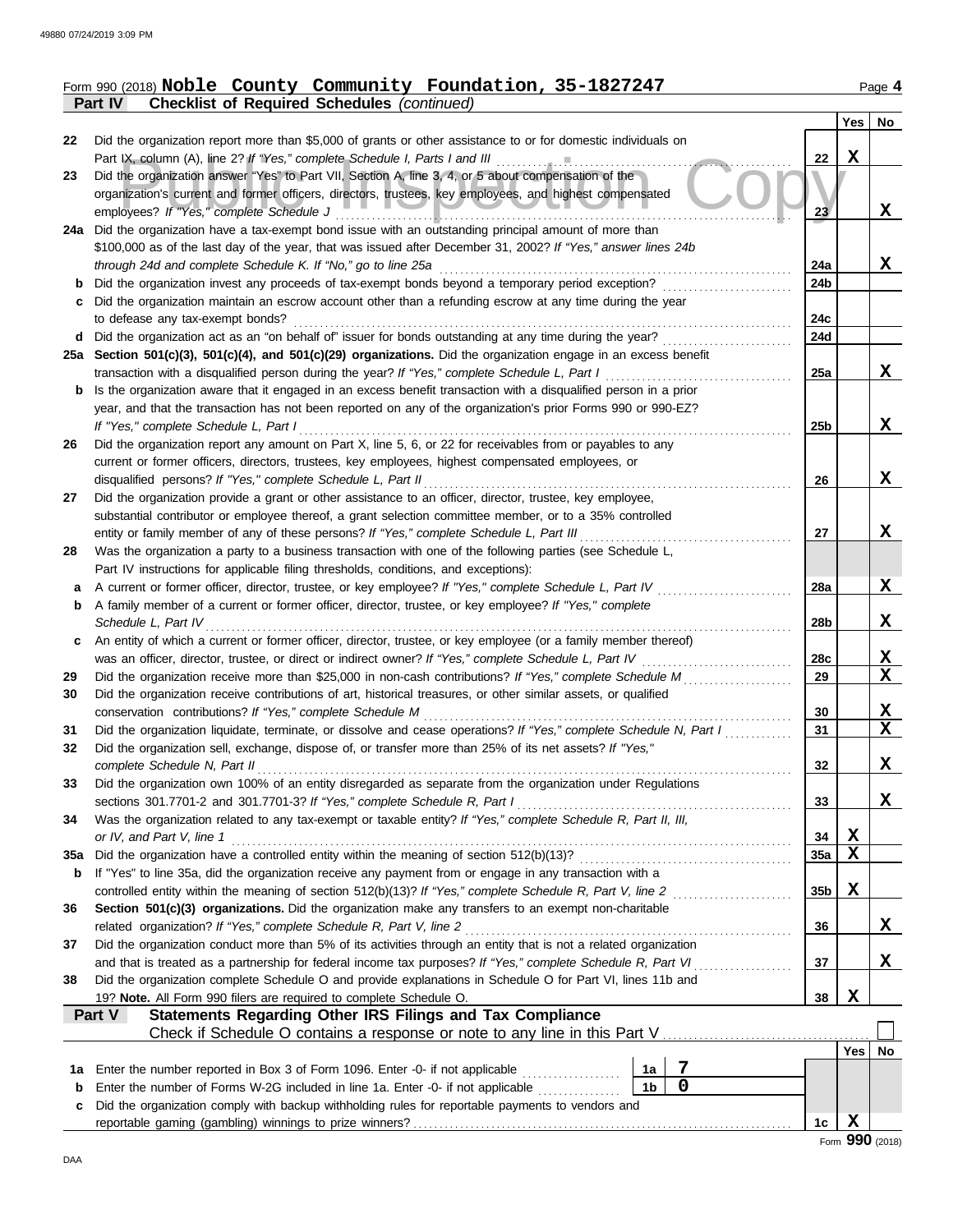|             | Form 990 (2018) Noble County Community Foundation, 35-1827247                                                                      |                 |     | Page 5      |
|-------------|------------------------------------------------------------------------------------------------------------------------------------|-----------------|-----|-------------|
|             | Statements Regarding Other IRS Filings and Tax Compliance (continued)<br><b>Part V</b>                                             |                 |     |             |
|             |                                                                                                                                    |                 | Yes | No          |
|             | 2a Enter the number of employees reported on Form W-3, Transmittal of Wage and Tax                                                 |                 |     |             |
|             | 7<br>Statements, filed for the calendar year ending with or within the year covered by this return<br>2a                           |                 |     |             |
| b           | If at least one is reported on line 2a, did the organization file all required federal employment tax returns?                     | 2 <sub>b</sub>  | X   |             |
|             | Note. If the sum of lines 1a and 2a is greater than 250, you may be required to e-file (see instructions)                          |                 |     |             |
|             | 3a Did the organization have unrelated business gross income of \$1,000 or more during the year?                                   | 3a              |     | X           |
| b           | If "Yes," has it filed a Form 990-T for this year? If "No" to line 3b, provide an explanation in Schedule O                        | 3 <sub>b</sub>  |     |             |
| 4a          | At any time during the calendar year, did the organization have an interest in, or a signature or other authority over,            |                 |     |             |
|             | a financial account in a foreign country (such as a bank account, securities account, or other financial account)?                 | 4a              |     | X           |
| b           |                                                                                                                                    |                 |     |             |
|             | See instructions for filing requirements for FinCEN Form 114, Report of Foreign Bank and Financial Accounts (FBAR).                |                 |     |             |
|             |                                                                                                                                    | 5a              |     | X           |
| b           | Did any taxable party notify the organization that it was or is a party to a prohibited tax shelter transaction?                   | 5 <sub>b</sub>  |     | X           |
| c           | If "Yes" to line 5a or 5b, did the organization file Form 8886-T?                                                                  | 5c              |     |             |
| 6a          | Does the organization have annual gross receipts that are normally greater than \$100,000, and did the                             |                 |     |             |
|             | organization solicit any contributions that were not tax deductible as charitable contributions?                                   | 6a              |     | X           |
| b           | If "Yes," did the organization include with every solicitation an express statement that such contributions or                     |                 |     |             |
|             | gifts were not tax deductible?                                                                                                     | 6b              |     |             |
| 7           | Organizations that may receive deductible contributions under section 170(c).                                                      |                 |     |             |
| a           | Did the organization receive a payment in excess of \$75 made partly as a contribution and partly for goods                        |                 |     |             |
|             | and services provided to the payor?                                                                                                | 7a              |     | X           |
| b           |                                                                                                                                    | 7b              |     |             |
| c           | Did the organization sell, exchange, or otherwise dispose of tangible personal property for which it was                           |                 |     |             |
|             |                                                                                                                                    | 7c              |     | X           |
| d           | 7d<br>If "Yes," indicate the number of Forms 8282 filed during the year<br>[[[[[[[[[[[[[]]]]]                                      |                 |     |             |
| е           |                                                                                                                                    | 7e              |     | X           |
|             | Did the organization, during the year, pay premiums, directly or indirectly, on a personal benefit contract?                       | 7f              |     | $\mathbf X$ |
| g           | If the organization received a contribution of qualified intellectual property, did the organization file Form 8899 as required?   | 7g              |     |             |
| h           | If the organization received a contribution of cars, boats, airplanes, or other vehicles, did the organization file a Form 1098-C? | 7h              |     |             |
| 8           | Sponsoring organizations maintaining donor advised funds. Did a donor advised fund maintained by the                               |                 |     |             |
|             |                                                                                                                                    | 8               |     | X           |
| 9           | Sponsoring organizations maintaining donor advised funds.                                                                          |                 |     |             |
| a           | Did the sponsoring organization make any taxable distributions under section 4966?                                                 | 9a              |     | <u>х</u>    |
| $\mathbf b$ | Did the sponsoring organization make a distribution to a donor, donor advisor, or related person?                                  | 9b              |     | $\mathbf X$ |
| 10          | Section 501(c)(7) organizations. Enter:                                                                                            |                 |     |             |
| а           | 10a                                                                                                                                |                 |     |             |
| $\mathbf b$ | Gross receipts, included on Form 990, Part VIII, line 12, for public use of club facilities<br>10b                                 |                 |     |             |
| 11          | Section 501(c)(12) organizations. Enter:                                                                                           |                 |     |             |
| a           | 11a<br>Gross income from members or shareholders                                                                                   |                 |     |             |
| $\mathbf b$ | Gross income from other sources (Do not net amounts due or paid to other sources                                                   |                 |     |             |
|             | 11 <sub>b</sub><br>against amounts due or received from them.)                                                                     |                 |     |             |
| 12a         | Section 4947(a)(1) non-exempt charitable trusts. Is the organization filing Form 990 in lieu of Form 1041?                         | 12a             |     |             |
| b           | If "Yes," enter the amount of tax-exempt interest received or accrued during the year<br>12b                                       |                 |     |             |
| 13          | Section 501(c)(29) qualified nonprofit health insurance issuers.                                                                   |                 |     |             |
| а           | Is the organization licensed to issue qualified health plans in more than one state?                                               | 13a             |     |             |
|             | Note. See the instructions for additional information the organization must report on Schedule O.                                  |                 |     |             |
| b           | Enter the amount of reserves the organization is required to maintain by the states in which                                       |                 |     |             |
|             | 13 <sub>b</sub>                                                                                                                    |                 |     |             |
| c           | 13 <sub>c</sub><br>Enter the amount of reserves on hand                                                                            |                 |     |             |
| 14a         |                                                                                                                                    | 14a             |     | x           |
| b           |                                                                                                                                    | 14 <sub>b</sub> |     |             |
| 15          | Is the organization subject to the section 4960 tax on payment(s) of more than \$1,000,000 in remuneration or                      |                 |     |             |
|             | excess parachute payment(s) during the year?                                                                                       | 15              |     | X           |
|             | If "Yes," see instructions and file Form 4720, Schedule N.                                                                         |                 |     |             |
| 16          | Is the organization an educational institution subject to the section 4968 excise tax on net investment income?                    | 16              |     | X           |
|             | If "Yes," complete Form 4720, Schedule O.                                                                                          |                 |     |             |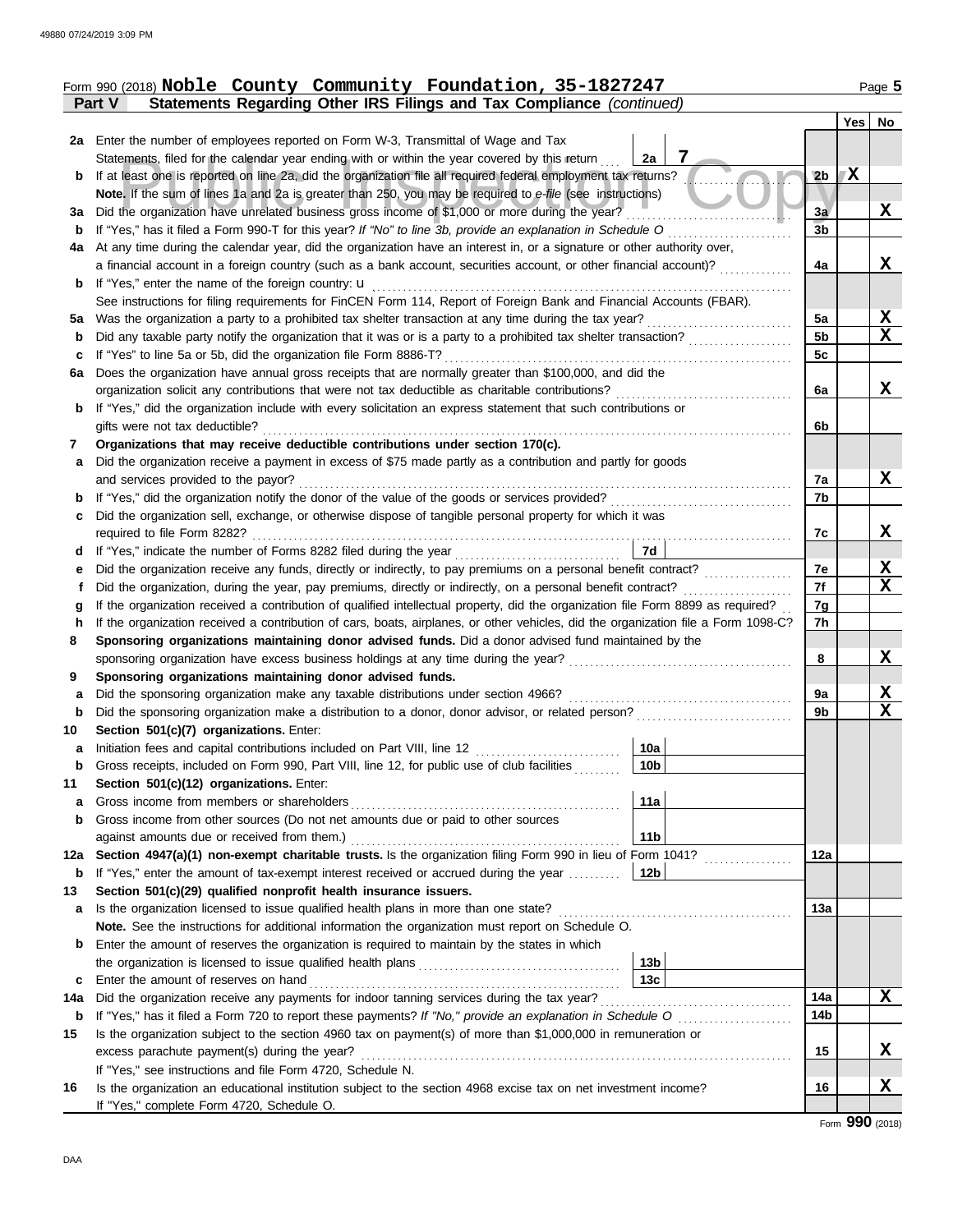# Form 990 (2018) Page **6 Noble County Community Foundation, 35-1827247**

| <b>Part VI</b> | <b>Governance, Management, and Disclosure</b> For each "Yes" response to lines 2 through 7b below, and for a "No"         |  |
|----------------|---------------------------------------------------------------------------------------------------------------------------|--|
|                | response to line 8a, 8b, or 10b below, describe the circumstances, processes, or changes in Schedule O. See instructions. |  |
|                |                                                                                                                           |  |

|             | Section A. Governing Body and Management                                                                                                                                                                          |                 |                  |              |
|-------------|-------------------------------------------------------------------------------------------------------------------------------------------------------------------------------------------------------------------|-----------------|------------------|--------------|
|             |                                                                                                                                                                                                                   |                 | Yes              | No           |
| 1a          | 12<br>Enter the number of voting members of the governing body at the end of the tax year                                                                                                                         |                 |                  |              |
|             | If there are material differences in voting rights among members of the governing body, or                                                                                                                        |                 |                  |              |
|             | if the governing body delegated broad authority to an executive committee or similar                                                                                                                              |                 |                  |              |
|             | committee, explain in Schedule O.                                                                                                                                                                                 |                 |                  |              |
| $\mathbf b$ | 12<br>Enter the number of voting members included in line 1a, above, who are independent<br>1b                                                                                                                    |                 |                  |              |
| 2           | Did any officer, director, trustee, or key employee have a family relationship or a business relationship with                                                                                                    |                 |                  |              |
|             | any other officer, director, trustee, or key employee?                                                                                                                                                            | $\mathbf{2}$    |                  | X            |
| 3           | Did the organization delegate control over management duties customarily performed by or under the direct                                                                                                         |                 |                  |              |
|             | supervision of officers, directors, or trustees, or key employees to a management company or other person?                                                                                                        | 3               |                  | $\mathbf{x}$ |
| 4           | Did the organization make any significant changes to its governing documents since the prior Form 990 was filed?                                                                                                  | 4               |                  | $\mathbf x$  |
| 5           | Did the organization become aware during the year of a significant diversion of the organization's assets?                                                                                                        | 5               |                  | X            |
| 6           | Did the organization have members or stockholders?                                                                                                                                                                | 6               |                  | X            |
| 7a          | Did the organization have members, stockholders, or other persons who had the power to elect or appoint                                                                                                           |                 |                  |              |
|             | one or more members of the governing body?                                                                                                                                                                        | 7a              |                  | X            |
| b           | Are any governance decisions of the organization reserved to (or subject to approval by) members,                                                                                                                 |                 |                  |              |
|             | stockholders, or persons other than the governing body?                                                                                                                                                           | 7b              |                  | X            |
| 8           | Did the organization contemporaneously document the meetings held or written actions undertaken during the year by the following:                                                                                 |                 |                  |              |
| а           | The governing body?                                                                                                                                                                                               | 8a              | Х<br>$\mathbf X$ |              |
| $\mathbf b$ | Each committee with authority to act on behalf of the governing body?                                                                                                                                             | 8b              |                  |              |
| 9           | Is there any officer, director, trustee, or key employee listed in Part VII, Section A, who cannot be reached at                                                                                                  | 9               |                  | X            |
|             | the organization's mailing address? If "Yes," provide the names and addresses in Schedule O<br>Section B. Policies (This Section B requests information about policies not required by the Internal Revenue Code. |                 |                  |              |
|             |                                                                                                                                                                                                                   |                 | Yes              | No           |
| 10a         | Did the organization have local chapters, branches, or affiliates?                                                                                                                                                | 10a             |                  | X            |
| b           | If "Yes," did the organization have written policies and procedures governing the activities of such chapters,                                                                                                    |                 |                  |              |
|             | affiliates, and branches to ensure their operations are consistent with the organization's exempt purposes?                                                                                                       | 10b             |                  |              |
| 11a         | Has the organization provided a complete copy of this Form 990 to all members of its governing body before filing the form?                                                                                       | 11a             | $\mathbf x$      |              |
| b           | Describe in Schedule O the process, if any, used by the organization to review this Form 990.                                                                                                                     |                 |                  |              |
| 12a         | Did the organization have a written conflict of interest policy? If "No," go to line 13                                                                                                                           | 12a             | $\mathbf x$      |              |
| b           | Were officers, directors, or trustees, and key employees required to disclose annually interests that could give rise to conflicts?                                                                               | 12 <sub>b</sub> | $\mathbf x$      |              |
| с           | Did the organization regularly and consistently monitor and enforce compliance with the policy? If "Yes,"                                                                                                         |                 |                  |              |
|             | describe in Schedule O how this was done                                                                                                                                                                          | 12c             | X                |              |
| 13          | Did the organization have a written whistleblower policy?                                                                                                                                                         | 13              | $\mathbf x$      |              |
| 14          | Did the organization have a written document retention and destruction policy?                                                                                                                                    | 14              | $\mathbf x$      |              |
| 15          | Did the process for determining compensation of the following persons include a review and approval by                                                                                                            |                 |                  |              |
|             | independent persons, comparability data, and contemporaneous substantiation of the deliberation and decision?                                                                                                     |                 |                  |              |
| а           | The organization's CEO, Executive Director, or top management official                                                                                                                                            | 15a             | X                |              |
| b           | Other officers or key employees of the organization                                                                                                                                                               | 15b             |                  | X            |
|             | If "Yes" to line 15a or 15b, describe the process in Schedule O (see instructions).                                                                                                                               |                 |                  |              |
|             | 16a Did the organization invest in, contribute assets to, or participate in a joint venture or similar arrangement                                                                                                |                 |                  |              |
|             | with a taxable entity during the year?                                                                                                                                                                            | 16a             |                  | X            |
| b           | If "Yes," did the organization follow a written policy or procedure requiring the organization to evaluate its                                                                                                    |                 |                  |              |
|             | participation in joint venture arrangements under applicable federal tax law, and take steps to safeguard the                                                                                                     |                 |                  |              |
|             |                                                                                                                                                                                                                   | 16b             |                  |              |
|             | <b>Section C. Disclosure</b>                                                                                                                                                                                      |                 |                  |              |
| 17          | List the states with which a copy of this Form 990 is required to be filed $\mathbf{u}$ IN                                                                                                                        |                 |                  |              |
| 18          | Section 6104 requires an organization to make its Forms 1023 (1024 or 1024-A if applicable), 990, and 990-T (Section 501(c)                                                                                       |                 |                  |              |
|             | (3) sonly) available for public inspection. Indicate how you made these available. Check all that apply.                                                                                                          |                 |                  |              |

- $\overline{\textbf{X}}$  Own website  $\overline{\textbf{X}}$  Another's website  $\overline{\textbf{X}}$  Upon request  $\begin{bmatrix} \overline{\textbf{X}} & \text{Other (explain in Schedule O)} \end{bmatrix}$
- **19** Describe in Schedule O whether (and if so, how) the organization made its governing documents, conflict of interest policy, and financial statements available to the public during the tax year.

|  | 20 State the name, address, and telephone number of the person who possesses the organization's books and records <b>u</b> |  |  |  |  |  |  |  |  |  |  |  |  |
|--|----------------------------------------------------------------------------------------------------------------------------|--|--|--|--|--|--|--|--|--|--|--|--|
|--|----------------------------------------------------------------------------------------------------------------------------|--|--|--|--|--|--|--|--|--|--|--|--|

| The Organization | 1599 Lincolnway South |  |
|------------------|-----------------------|--|
| Ligonier         |                       |  |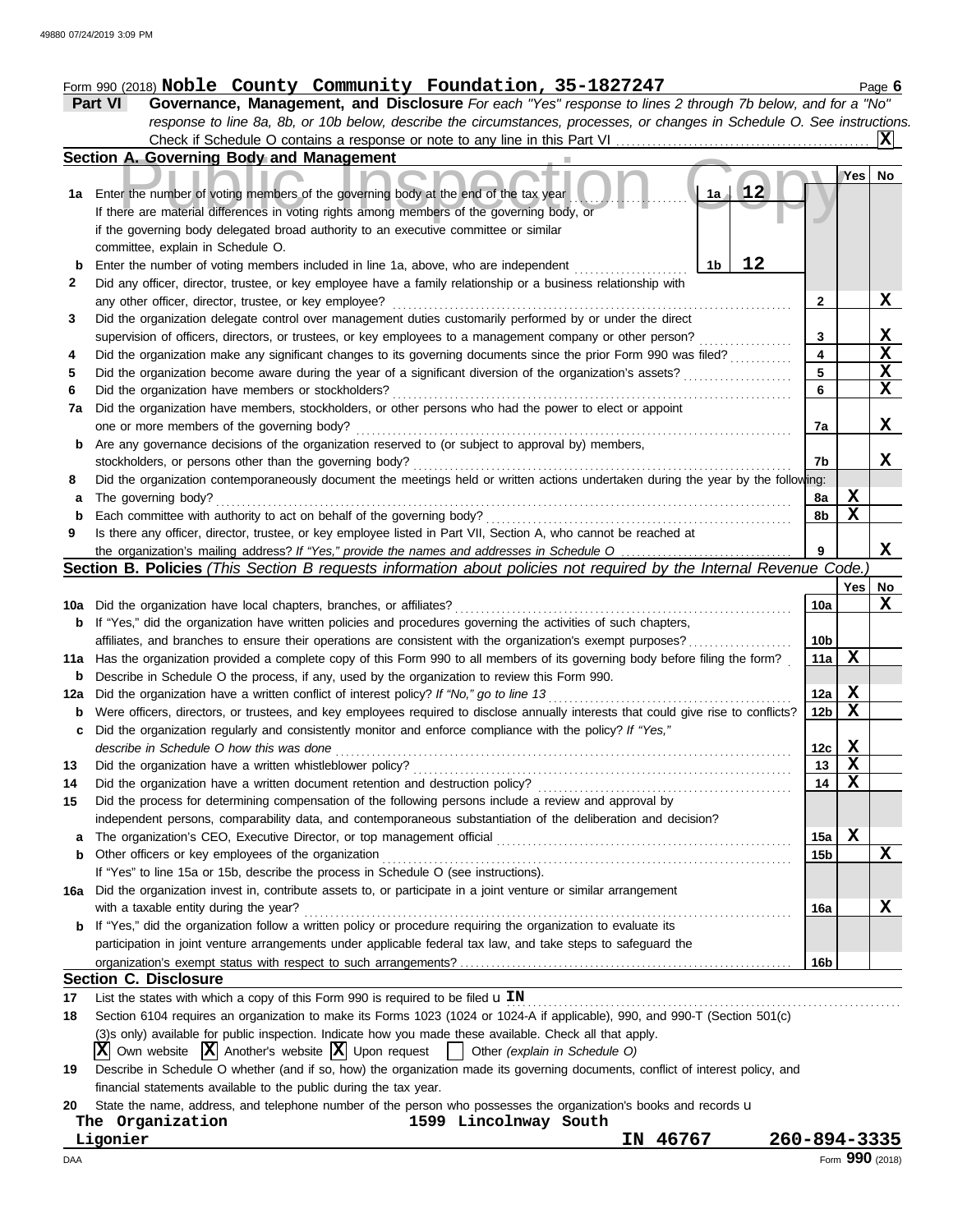# Form 990 (2018) Page **7 Noble County Community Foundation, 35-1827247**

**Independent Contractors Part VII Compensation of Officers, Directors, Trustees, Key Employees, Highest Compensated Employees, and**

| Check if Schedule O contains a response or note to any line in this Part VII                                                                                  |
|---------------------------------------------------------------------------------------------------------------------------------------------------------------|
| Section A.<br><b>Officers, Directors, Trustees, Key Employees, and Highest Compensated Employees</b>                                                          |
| 1a Complete this table for all persons required to be listed. Report compensation for the calendar year ending with or within the<br>organization's tax year. |
| • List all of the organization's current officers, directors, trustees (whether individuals or organizations), regardless of amount of                        |
| compensation. Enter $-0$ - in columns $(D)$ $(F)$ and $(F)$ if no compensation was paid                                                                       |

compensation. Enter -0- in columns (D), (E), and (F) if no compensation was paid.

● List all of the organization's **current** key employees, if any. See instructions for definition of "key employee."

who received reportable compensation (Box 5 of Form W-2 and/or Box 7 of Form 1099-MISC) of more than \$100,000 from the organization and any related organizations. ■ List the organization's five **current** highest compensated employees (other than an officer, director, trustee, or key employee)<br>
a received reportable compensation (Box 5 of Form W-2 and/or Box 7 of Form 1099-MISC) of

■ List all of the organization's **former** officers, key employees, and highest compensated employees who received more than<br>00,000 of reportable compensation from the organization and any related organizations \$100,000 of reportable compensation from the organization and any related organizations.

• List all of the organization's **former directors or trustees** that received, in the capacity as a former director or trustee of the prization more than \$10,000 of reportable compensation from the organization and any rel organization, more than \$10,000 of reportable compensation from the organization and any related organizations.

List persons in the following order: individual trustees or directors; institutional trustees; officers; key employees; highest compensated employees; and former such persons.

Check this box if neither the organization nor any related organization compensated any current officer, director, or trustee.

| (A)<br>Name and Title            | (B)<br>Average<br>hours per<br>week<br>(list any<br>hours for |                                   |                          | (C)<br>Position |                 | (do not check more than one<br>box, unless person is both an<br>officer and a director/trustee) |        | (D)<br>Reportable<br>compensation<br>from<br>the | (F)<br>(E)<br>Reportable<br>Estimated<br>compensation from<br>amount of<br>related<br>other<br>organizations<br>compensation<br>(W-2/1099-MISC)<br>organization<br>from the |                                              |  |
|----------------------------------|---------------------------------------------------------------|-----------------------------------|--------------------------|-----------------|-----------------|-------------------------------------------------------------------------------------------------|--------|--------------------------------------------------|-----------------------------------------------------------------------------------------------------------------------------------------------------------------------------|----------------------------------------------|--|
|                                  | related<br>organizations<br>below dotted<br>line)             | Individual trustee<br>or director | Institutional<br>trustee | Officer         | Key<br>employee | Highest compensatec<br>employee                                                                 | Former | (W-2/1099-MISC)                                  |                                                                                                                                                                             | organization<br>and related<br>organizations |  |
| (1) Rebecca Schroeder            |                                                               |                                   |                          |                 |                 |                                                                                                 |        |                                                  |                                                                                                                                                                             |                                              |  |
| President                        | 2.00                                                          | $\mathbf x$                       |                          | $\mathbf x$     |                 |                                                                                                 |        |                                                  | $\mathbf 0$                                                                                                                                                                 |                                              |  |
| $(2)$ Barbara<br>Thomas          | 0.00                                                          |                                   |                          |                 |                 |                                                                                                 |        | 0                                                |                                                                                                                                                                             | $\mathbf 0$                                  |  |
|                                  | 2.00                                                          |                                   |                          |                 |                 |                                                                                                 |        |                                                  |                                                                                                                                                                             |                                              |  |
| Vice President                   | 0.00                                                          | $\mathbf X$                       |                          | $\mathbf x$     |                 |                                                                                                 |        | 0                                                | 0                                                                                                                                                                           | $\mathbf 0$                                  |  |
| (3) Richard Owen                 |                                                               |                                   |                          |                 |                 |                                                                                                 |        |                                                  |                                                                                                                                                                             |                                              |  |
|                                  | 2.00                                                          |                                   |                          |                 |                 |                                                                                                 |        |                                                  |                                                                                                                                                                             |                                              |  |
| Treasurer                        | 0.00                                                          | $\mathbf X$                       |                          | $\mathbf x$     |                 |                                                                                                 |        | 0                                                | $\mathbf 0$                                                                                                                                                                 | 0                                            |  |
| (4) Mark Demske                  |                                                               |                                   |                          |                 |                 |                                                                                                 |        |                                                  |                                                                                                                                                                             |                                              |  |
|                                  | 2.00                                                          |                                   |                          |                 |                 |                                                                                                 |        |                                                  |                                                                                                                                                                             |                                              |  |
| Secretary                        | 0.00                                                          | $\mathbf X$                       |                          | $\mathbf x$     |                 |                                                                                                 |        | 0                                                | 0                                                                                                                                                                           | $\mathbf 0$                                  |  |
| (5) Leigh Ann Pranger            |                                                               |                                   |                          |                 |                 |                                                                                                 |        |                                                  |                                                                                                                                                                             |                                              |  |
|                                  | 1.00                                                          |                                   |                          |                 |                 |                                                                                                 |        |                                                  | $\mathbf 0$                                                                                                                                                                 | $\mathbf 0$                                  |  |
| Director<br>(6) Candice Holbrook | 0.00                                                          | X                                 |                          |                 |                 |                                                                                                 |        | 0                                                |                                                                                                                                                                             |                                              |  |
|                                  | 1.00                                                          |                                   |                          |                 |                 |                                                                                                 |        |                                                  |                                                                                                                                                                             |                                              |  |
| Director                         | 0.00                                                          | X                                 |                          |                 |                 |                                                                                                 |        | 0                                                | 0                                                                                                                                                                           | $\mathbf 0$                                  |  |
| (7) Chris Mershman               |                                                               |                                   |                          |                 |                 |                                                                                                 |        |                                                  |                                                                                                                                                                             |                                              |  |
|                                  | 1.00                                                          |                                   |                          |                 |                 |                                                                                                 |        |                                                  |                                                                                                                                                                             |                                              |  |
| Director                         | 0.00                                                          | $\mathbf X$                       |                          |                 |                 |                                                                                                 |        | 0                                                | $\mathbf 0$                                                                                                                                                                 | $\mathbf 0$                                  |  |
| (8) Dan Parker                   |                                                               |                                   |                          |                 |                 |                                                                                                 |        |                                                  |                                                                                                                                                                             |                                              |  |
|                                  | 1.00                                                          |                                   |                          |                 |                 |                                                                                                 |        |                                                  |                                                                                                                                                                             |                                              |  |
| Director                         | 0.00                                                          | $\mathbf x$                       |                          |                 |                 |                                                                                                 |        | 0                                                | 0                                                                                                                                                                           | $\mathbf 0$                                  |  |
| (9) Robert Probst                |                                                               |                                   |                          |                 |                 |                                                                                                 |        |                                                  |                                                                                                                                                                             |                                              |  |
|                                  | 1.00                                                          |                                   |                          |                 |                 |                                                                                                 |        |                                                  |                                                                                                                                                                             |                                              |  |
| Director                         | 0.00                                                          | X                                 |                          |                 |                 |                                                                                                 |        | 0                                                | $\mathbf 0$                                                                                                                                                                 | $\mathbf 0$                                  |  |
| (10) Deborah Spidel              |                                                               |                                   |                          |                 |                 |                                                                                                 |        |                                                  |                                                                                                                                                                             |                                              |  |
|                                  | 1.00                                                          |                                   |                          |                 |                 |                                                                                                 |        |                                                  |                                                                                                                                                                             |                                              |  |
| Director                         | 0.00                                                          | $\mathbf X$                       |                          |                 |                 |                                                                                                 |        | 0                                                | 0                                                                                                                                                                           | $\mathbf 0$                                  |  |
| (11) Dr. Robert Stone            |                                                               |                                   |                          |                 |                 |                                                                                                 |        |                                                  |                                                                                                                                                                             |                                              |  |
| Director                         | 1.00<br>0.00                                                  | $\mathbf x$                       |                          |                 |                 |                                                                                                 |        | 0                                                | 0                                                                                                                                                                           |                                              |  |
| <b>DAA</b>                       |                                                               |                                   |                          |                 |                 |                                                                                                 |        |                                                  |                                                                                                                                                                             | Form 990 (2018)                              |  |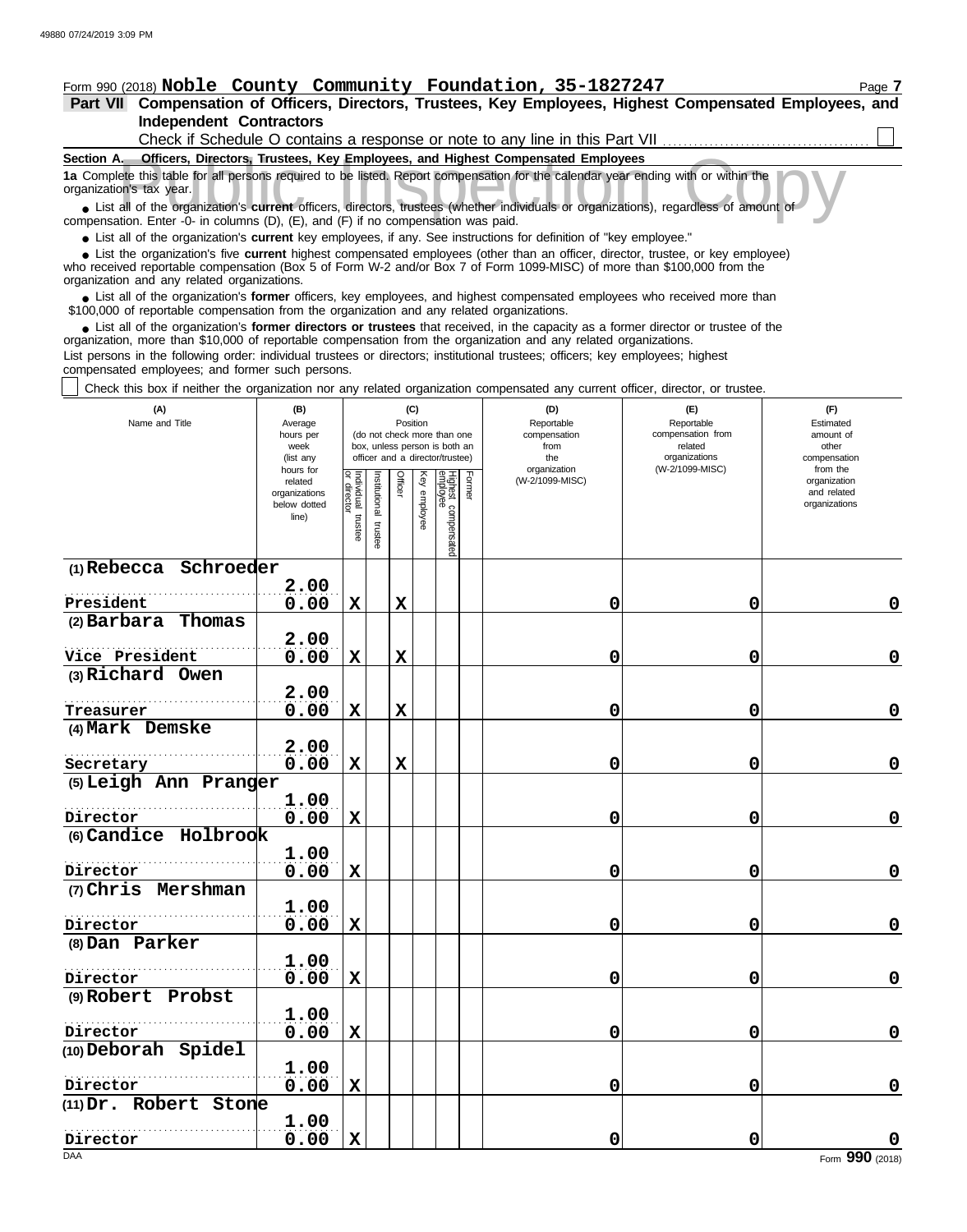|              | Form 990 (2018) Noble County Community Foundation, 35-1827247                                                                                                                                                        |                                                                |                                   |                       |         |                 |                                                                                                 |        |                                                                                                        |                                                                    | Page 8                                                   |
|--------------|----------------------------------------------------------------------------------------------------------------------------------------------------------------------------------------------------------------------|----------------------------------------------------------------|-----------------------------------|-----------------------|---------|-----------------|-------------------------------------------------------------------------------------------------|--------|--------------------------------------------------------------------------------------------------------|--------------------------------------------------------------------|----------------------------------------------------------|
|              | <b>Part VII</b>                                                                                                                                                                                                      |                                                                |                                   |                       |         |                 |                                                                                                 |        | Section A. Officers, Directors, Trustees, Key Employees, and Highest Compensated Employees (continued) |                                                                    |                                                          |
|              | (A)<br>Name and title                                                                                                                                                                                                | (B)<br>Average<br>hours per<br>week<br>(list any               |                                   |                       |         | (C)<br>Position | (do not check more than one<br>box, unless person is both an<br>officer and a director/trustee) |        | (D)<br>Reportable<br>compensation<br>from<br>the                                                       | (E)<br>Reportable<br>compensation from<br>related<br>organizations | (F)<br>Estimated<br>amount of<br>other<br>compensation   |
|              | Pul                                                                                                                                                                                                                  | hours for<br>related<br>organizations<br>below dotted<br>line) | Individual trustee<br>or director | Institutional trustee | Officer | Key employee    | Highest compensate<br>employee                                                                  | Former | organization<br>(W-2/1099-MISC)                                                                        | (W-2/1099-MISC)                                                    | from the<br>organization<br>and related<br>organizations |
| (12)         | Frank Tijerina                                                                                                                                                                                                       | 1.00                                                           |                                   |                       |         |                 |                                                                                                 |        |                                                                                                        |                                                                    |                                                          |
|              | Director                                                                                                                                                                                                             | 0.00                                                           | $\mathbf X$                       |                       |         |                 |                                                                                                 |        | 0                                                                                                      | 0                                                                  | 0                                                        |
| (13)         | Jenna Ott                                                                                                                                                                                                            |                                                                |                                   |                       |         |                 |                                                                                                 |        |                                                                                                        |                                                                    |                                                          |
|              | Executive Director                                                                                                                                                                                                   | 40.00<br>0.00                                                  |                                   |                       | X       |                 |                                                                                                 |        | 77,880                                                                                                 | 0                                                                  | 10,620                                                   |
|              |                                                                                                                                                                                                                      |                                                                |                                   |                       |         |                 |                                                                                                 |        |                                                                                                        |                                                                    |                                                          |
|              |                                                                                                                                                                                                                      |                                                                |                                   |                       |         |                 |                                                                                                 |        |                                                                                                        |                                                                    |                                                          |
|              |                                                                                                                                                                                                                      |                                                                |                                   |                       |         |                 |                                                                                                 |        |                                                                                                        |                                                                    |                                                          |
|              |                                                                                                                                                                                                                      |                                                                |                                   |                       |         |                 |                                                                                                 |        |                                                                                                        |                                                                    |                                                          |
|              |                                                                                                                                                                                                                      |                                                                |                                   |                       |         |                 |                                                                                                 |        |                                                                                                        |                                                                    |                                                          |
|              |                                                                                                                                                                                                                      |                                                                |                                   |                       |         |                 |                                                                                                 |        |                                                                                                        |                                                                    |                                                          |
|              |                                                                                                                                                                                                                      |                                                                |                                   |                       |         |                 |                                                                                                 |        |                                                                                                        |                                                                    |                                                          |
|              |                                                                                                                                                                                                                      |                                                                |                                   |                       |         |                 |                                                                                                 |        |                                                                                                        |                                                                    |                                                          |
|              | 1b Sub-total                                                                                                                                                                                                         |                                                                |                                   |                       |         |                 |                                                                                                 | u      | 77,880                                                                                                 |                                                                    | 10,620                                                   |
|              | c Total from continuation sheets to Part VII, Section A                                                                                                                                                              |                                                                |                                   |                       |         |                 |                                                                                                 | u      |                                                                                                        |                                                                    |                                                          |
| d            |                                                                                                                                                                                                                      |                                                                |                                   |                       |         |                 |                                                                                                 | u      | 77,880                                                                                                 |                                                                    | 10,620                                                   |
| $\mathbf{2}$ | Total number of individuals (including but not limited to those listed above) who received more than \$100,000 of<br>reportable compensation from the organization $\mathbf{u}$                                      |                                                                |                                   |                       |         |                 |                                                                                                 |        |                                                                                                        |                                                                    |                                                          |
| 3            | Did the organization list any former officer, director, or trustee, key employee, or highest compensated                                                                                                             |                                                                |                                   |                       |         |                 |                                                                                                 |        |                                                                                                        |                                                                    | Yes<br>No                                                |
|              | employee on line 1a? If "Yes," complete Schedule J for such individual                                                                                                                                               |                                                                |                                   |                       |         |                 |                                                                                                 |        |                                                                                                        |                                                                    | <u>x</u><br>3                                            |
| 4            | For any individual listed on line 1a, is the sum of reportable compensation and other compensation from the<br>organization and related organizations greater than \$150,000? If "Yes," complete Schedule J for such |                                                                |                                   |                       |         |                 |                                                                                                 |        |                                                                                                        |                                                                    | X<br>4                                                   |
| 5            | Did any person listed on line 1a receive or accrue compensation from any unrelated organization or individual                                                                                                        |                                                                |                                   |                       |         |                 |                                                                                                 |        |                                                                                                        |                                                                    | 5<br>X                                                   |
|              | Section B. Independent Contractors                                                                                                                                                                                   |                                                                |                                   |                       |         |                 |                                                                                                 |        |                                                                                                        |                                                                    |                                                          |
| 1            | Complete this table for your five highest compensated independent contractors that received more than \$100,000 of                                                                                                   |                                                                |                                   |                       |         |                 |                                                                                                 |        |                                                                                                        |                                                                    |                                                          |
|              | compensation from the organization. Report compensation for the calendar year ending with or within the organization's tax year.                                                                                     | (A)<br>Name and business address                               |                                   |                       |         |                 |                                                                                                 |        |                                                                                                        | (B)<br>Description of services                                     | (C)<br>Compensation                                      |
|              |                                                                                                                                                                                                                      |                                                                |                                   |                       |         |                 |                                                                                                 |        |                                                                                                        |                                                                    |                                                          |
|              |                                                                                                                                                                                                                      |                                                                |                                   |                       |         |                 |                                                                                                 |        |                                                                                                        |                                                                    |                                                          |
|              |                                                                                                                                                                                                                      |                                                                |                                   |                       |         |                 |                                                                                                 |        |                                                                                                        |                                                                    |                                                          |
|              |                                                                                                                                                                                                                      |                                                                |                                   |                       |         |                 |                                                                                                 |        |                                                                                                        |                                                                    |                                                          |
|              |                                                                                                                                                                                                                      |                                                                |                                   |                       |         |                 |                                                                                                 |        |                                                                                                        |                                                                    |                                                          |
| $\mathbf{2}$ | Total number of independent contractors (including but not limited to those listed above) who                                                                                                                        |                                                                |                                   |                       |         |                 |                                                                                                 |        |                                                                                                        |                                                                    |                                                          |

DAA Form 990 (2018) Form 990 (2018) Form 990 (2018)

**0**

received more than \$100,000 of compensation from the organization u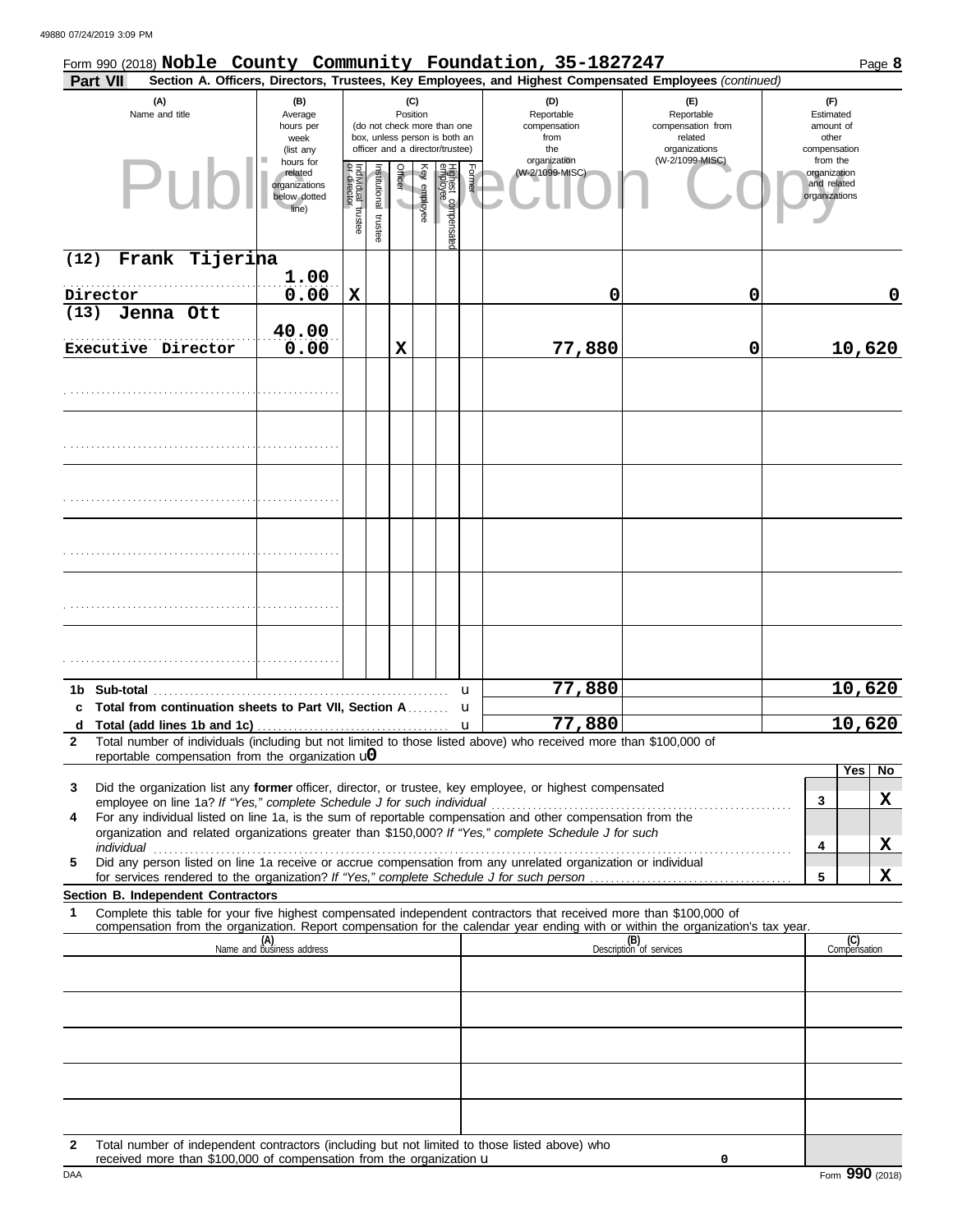|                                                             |                  | Form 990 (2018) Noble County Community Foundation, 35-1827247                       |                |  |                   |                      |                         |                     | Page 9                              |
|-------------------------------------------------------------|------------------|-------------------------------------------------------------------------------------|----------------|--|-------------------|----------------------|-------------------------|---------------------|-------------------------------------|
|                                                             | <b>Part VIII</b> | <b>Statement of Revenue</b>                                                         |                |  |                   |                      |                         |                     |                                     |
|                                                             |                  | Check if Schedule O contains a response or note to any line in this Part VIII       |                |  |                   |                      |                         |                     |                                     |
|                                                             |                  |                                                                                     |                |  |                   | (A)<br>Total revenue | (B)<br>Related or       | (C)<br>Unrelated    | (D)<br>Revenue                      |
|                                                             |                  |                                                                                     |                |  |                   |                      | exempt<br>ш<br>function | business<br>revenue | excluded from tax<br>under sections |
|                                                             |                  |                                                                                     |                |  |                   |                      | revenue                 |                     | 512-514                             |
|                                                             |                  | 1a Federated campaigns                                                              | 1a             |  |                   |                      |                         |                     |                                     |
|                                                             |                  | <b>b</b> Membership dues                                                            | 1 <sub>b</sub> |  |                   |                      |                         |                     |                                     |
|                                                             |                  | c Fundraising events<br>1 <sub>c</sub>                                              |                |  |                   |                      |                         |                     |                                     |
|                                                             |                  | d Related organizations                                                             | 1 <sub>d</sub> |  |                   |                      |                         |                     |                                     |
|                                                             |                  | <b>e</b> Government grants (contributions)                                          | 1e             |  |                   |                      |                         |                     |                                     |
|                                                             |                  | f All other contributions, gifts, grants,<br>and similar amounts not included above |                |  |                   |                      |                         |                     |                                     |
|                                                             |                  |                                                                                     | 1f             |  | 673,674           |                      |                         |                     |                                     |
|                                                             |                  | g Noncash contributions included in lines 1a-1f: \$                                 |                |  | 270               |                      |                         |                     |                                     |
|                                                             |                  |                                                                                     |                |  |                   | 673,674              |                         |                     |                                     |
|                                                             |                  |                                                                                     |                |  | Busn. Code        |                      |                         |                     |                                     |
|                                                             | 2a               | Administrative Fee Income                                                           |                |  | 900099            | 402,564              | 402,564                 |                     |                                     |
|                                                             | b                |                                                                                     |                |  |                   |                      |                         |                     |                                     |
|                                                             |                  |                                                                                     |                |  |                   |                      |                         |                     |                                     |
|                                                             |                  |                                                                                     |                |  |                   |                      |                         |                     |                                     |
|                                                             |                  |                                                                                     |                |  |                   |                      |                         |                     |                                     |
| Program Service Revenue <b>Contributions, Gifts, Grants</b> |                  | f All other program service revenue                                                 |                |  |                   |                      |                         |                     |                                     |
|                                                             |                  |                                                                                     |                |  |                   | 402,564              |                         |                     |                                     |
|                                                             | 3                | Investment income (including dividends, interest,                                   |                |  |                   |                      |                         |                     |                                     |
|                                                             |                  | and other similar amounts)                                                          |                |  | u                 | 516,935              |                         |                     | 516,935                             |
|                                                             | 4                | Income from investment of tax-exempt bond proceeds                                  |                |  |                   |                      |                         |                     |                                     |
|                                                             | 5                |                                                                                     |                |  | u                 |                      |                         |                     |                                     |
|                                                             |                  | (i) Real                                                                            |                |  | (ii) Personal     |                      |                         |                     |                                     |
|                                                             |                  | 6a Gross rents                                                                      | 900            |  |                   |                      |                         |                     |                                     |
|                                                             |                  | <b>b</b> Less: rental exps.                                                         |                |  |                   |                      |                         |                     |                                     |
|                                                             |                  | <b>c</b> Rental inc. or (loss)                                                      | 900            |  |                   |                      |                         |                     |                                     |
|                                                             |                  |                                                                                     |                |  | u                 | 900                  |                         |                     | 900                                 |
|                                                             |                  | 7a Gross amount from<br>(i) Securities<br>sales of assets                           |                |  | (ii) Other        |                      |                         |                     |                                     |
|                                                             |                  | 2,741,672<br>other than inventor                                                    |                |  |                   |                      |                         |                     |                                     |
|                                                             |                  | <b>b</b> Less: cost or other                                                        |                |  |                   |                      |                         |                     |                                     |
|                                                             |                  | 2,313,485<br>basis & sales exps.                                                    |                |  | 1,598             |                      |                         |                     |                                     |
|                                                             |                  | 428,187<br>c Gain or (loss)                                                         |                |  | $-1,598$          |                      |                         |                     |                                     |
|                                                             |                  | d Net gain or (loss)                                                                |                |  | $\mathbf{u}$      | 426,589              |                         |                     | 426,589                             |
|                                                             |                  | 8a Gross income from fundraising events                                             |                |  |                   |                      |                         |                     |                                     |
|                                                             |                  | (not including $$$<br>.                                                             |                |  |                   |                      |                         |                     |                                     |
|                                                             |                  | of contributions reported on line 1c).                                              |                |  |                   |                      |                         |                     |                                     |
|                                                             |                  | See Part IV, line 18 $\ldots$ a                                                     |                |  | 1,150             |                      |                         |                     |                                     |
| Other Revenue                                               |                  | <b>b</b> Less: direct expenses                                                      | b              |  | 1,397             |                      |                         |                     |                                     |
|                                                             |                  | c Net income or (loss) from fundraising events  u                                   |                |  |                   | $-247$               |                         |                     | -247                                |
|                                                             |                  | 9a Gross income from gaming activities.                                             |                |  |                   |                      |                         |                     |                                     |
|                                                             |                  |                                                                                     |                |  |                   |                      |                         |                     |                                     |
|                                                             |                  | <b>b</b> Less: direct expenses                                                      |                |  |                   |                      |                         |                     |                                     |
|                                                             |                  | c Net income or (loss) from gaming activities  u                                    |                |  |                   |                      |                         |                     |                                     |
|                                                             |                  | 10a Gross sales of inventory, less                                                  |                |  |                   |                      |                         |                     |                                     |
|                                                             |                  | returns and allowances  a                                                           |                |  |                   |                      |                         |                     |                                     |
|                                                             |                  | <b>b</b> Less: cost of goods sold                                                   | b              |  |                   |                      |                         |                     |                                     |
|                                                             |                  | c Net income or (loss) from sales of inventory  u                                   |                |  |                   |                      |                         |                     |                                     |
|                                                             |                  | Miscellaneous Revenue                                                               |                |  | <b>Busn. Code</b> |                      |                         |                     |                                     |
|                                                             |                  | 11a Other income                                                                    |                |  |                   | 9,890                |                         |                     | 9,890                               |
|                                                             |                  |                                                                                     |                |  |                   |                      |                         |                     |                                     |
|                                                             | b                |                                                                                     |                |  |                   |                      |                         |                     |                                     |
|                                                             | с                |                                                                                     |                |  |                   |                      |                         |                     |                                     |
|                                                             |                  |                                                                                     |                |  |                   | 9,890                |                         |                     |                                     |
|                                                             |                  |                                                                                     |                |  | $\mathbf u$       | 2,030,305            | 402,564                 | 0                   | 954,067                             |
|                                                             |                  |                                                                                     |                |  |                   |                      |                         |                     |                                     |

Form **990** (2018)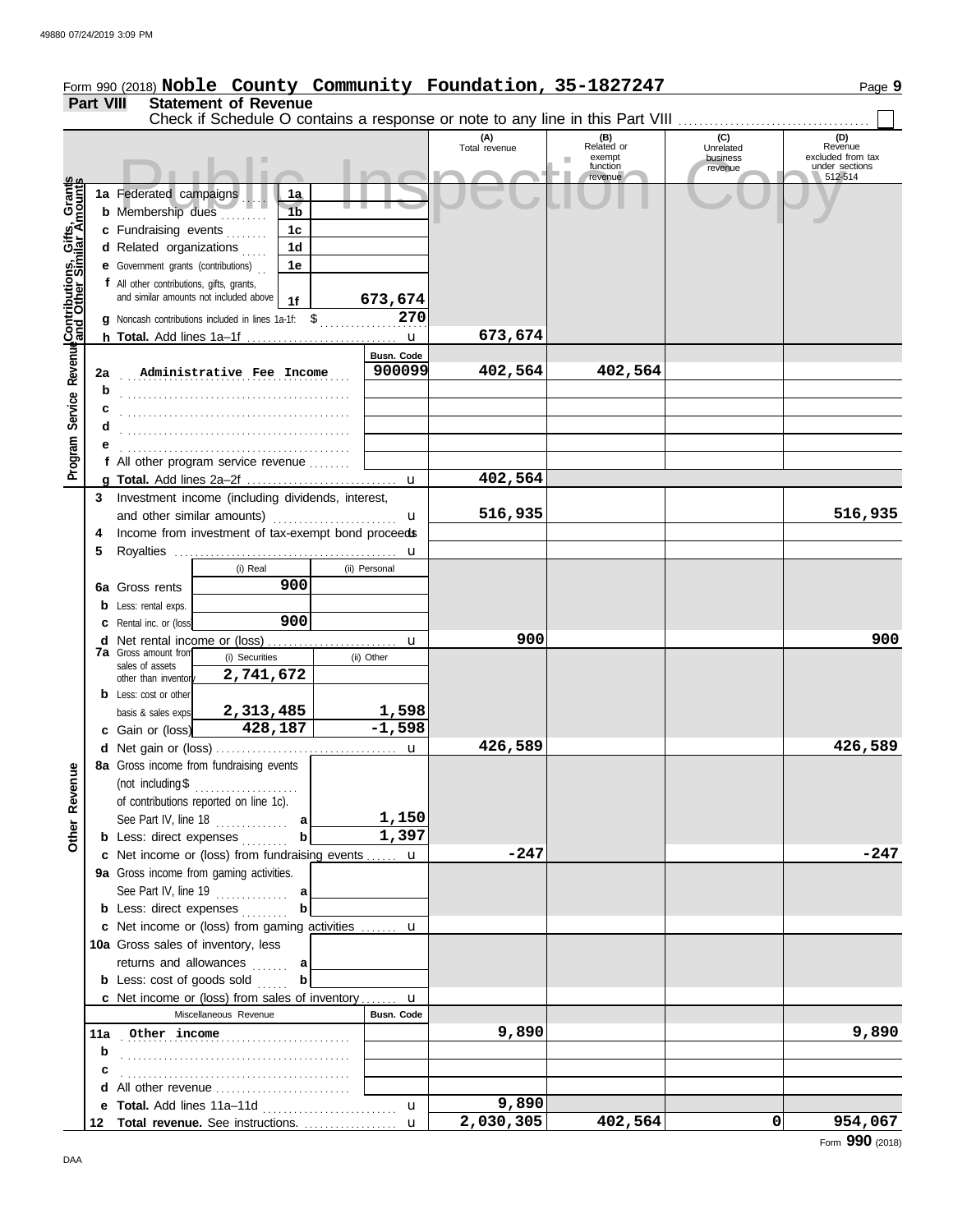# Form 990 (2018) Noble County Community Foundation, 35-1827247 Page 10

**Part IX Statement of Functional Expenses**

Collate amounts reported on lines 6b, Total expenses<br>
Program service Management and Copyright Service Management and European Service Stand 10b of Part VIII.<br>
Sand other assistance to domestic organizations<br>
Same Stand ot *Section 501(c)(3) and 501(c)(4) organizations must complete all columns. All other organizations must complete column (A). Do not include amounts reported on lines 6b, 7b, 8b, 9b, and 10b of Part VIII.* **1 2 3 4 5 6** Compensation not included above, to disqualified **7 8 9 10 11 a** Management .............................. **b** Legal **c** Accounting . . . . . . . . . . . . . . . . . . . . . . . . . . . . . . . . **d e f g 12** Advertising and promotion ............... **13** Office expenses **.......................**... **14 15 16 17** Travel . . . . . . . . . . . . . . . . . . . . . . . . . . . . . . . . . . . . . . **18** Payments of travel or entertainment expenses **19 20** Interest . . . . . . . . . . . . . . . . . . . . . . . . . . . . . . . . . . . . **21 22** Depreciation, depletion, and amortization . **23** Insurance . . . . . . . . . . . . . . . . . . . . . . . . . . . . . . . . . . **24** Other expenses. Itemize expenses not covered **a** Repair and Maintenance **18,469 18,469 b** Program Expenses 14,673 14,673 **c d** . . . . . . . . . . . . . . . . . . . . . . . . . . . . . . . . . . . . . . . . . . . . . **e** All other expenses . . . . . . . . . . . . . . . . . . . . . . . . **25 Total functional expenses.** Add lines 1 through 24e . . . **26** Grants and other assistance to domestic organizations and domestic governments. See Part IV, line 21 . . . . . . . . Grants and other assistance to domestic individuals. See Part IV, line 22 Grants and other assistance to foreign organizations, foreign governments, and foreign individuals. See Part IV, lines 15 and 16 Benefits paid to or for members . . . . . . . . . . Compensation of current officers, directors, trustees, and key employees ............... persons (as defined under section 4958(f)(1)) and persons described in section 4958(c)(3)(B) . . . . . Other salaries and wages ............ Pension plan accruals and contributions (include section 401(k) and 403(b) employer contributions) Other employee benefits .................. Payroll taxes . . . . . . . . . . . . . . . . . . . . . . . . . . . . . . Fees for services (non-employees): . . . . . . . . . . . . . . . . . . . . . . . . . . . . . . . . . . . . . . Lobbying . . . . . . . . . . . . . . . . . . . . . . . . . . . . . . . . . . . Professional fundraising services. See Part IV, line 17 Investment management fees Other. (If line 11g amount exceeds 10% of line 25, column Information technology . . . . . . . . . . . . . . . . . . . . Royalties . . . . . . . . . . . . . . . . . . . . . . . . . . . . . . . . . . Occupancy . . . . . . . . . . . . . . . . . . . . . . . . . . . . . . . . for any federal, state, or local public officials Conferences, conventions, and meetings . Payments to affiliates ...................... above (List miscellaneous expenses in line 24e. If line 24e amount exceeds 10% of line 25, column (A) amount, list line 24e expenses on Schedule O.) fundraising solicitation. Check here  $\mathbf{u}$  if organization reported in column (B) joint costs from a combined educational campaign and following SOP 98-2 (ASC 958-720) **(A) (B) (C) (D)** Total expenses Program service Management and expenses (B) (C)<br>
Program service Management and expenses general expenses  $(D)$ Fundraising expenses . . . . . . . . . . . . . . . . . . . . . . . . . . . . . . . . . . . . . . . . . . . . . **Dues and Subscriptions 730 219 438 73** Check if Schedule O contains a response or note to any line in this Part IX **Joint costs.** Complete this line only if the (A) amount, list line 11g expenses on Schedule O.) . . . . . . **694,347 694,347 139,821 139,821 88,500 34,875 44,906 8,719 166,467 65,600 84,468 16,399 4,908 2,026 2,375 507 18,938 7,741 9,331 1,866 319,515 319,515 13,815 5,526 6,907 1,382 124,121 124,121 5,610 5,610 6,602 626 5,976 5,971 2,676 2,879 416 48,694 48,694 14,902 5,961 7,451 1,490 5,517 2,298 3,107 112 12,096 2,375 6,490 3,231 46,662 200 46,462 2,659 1,197 1,276 186 1,753,017 985,771 726,889 40,357**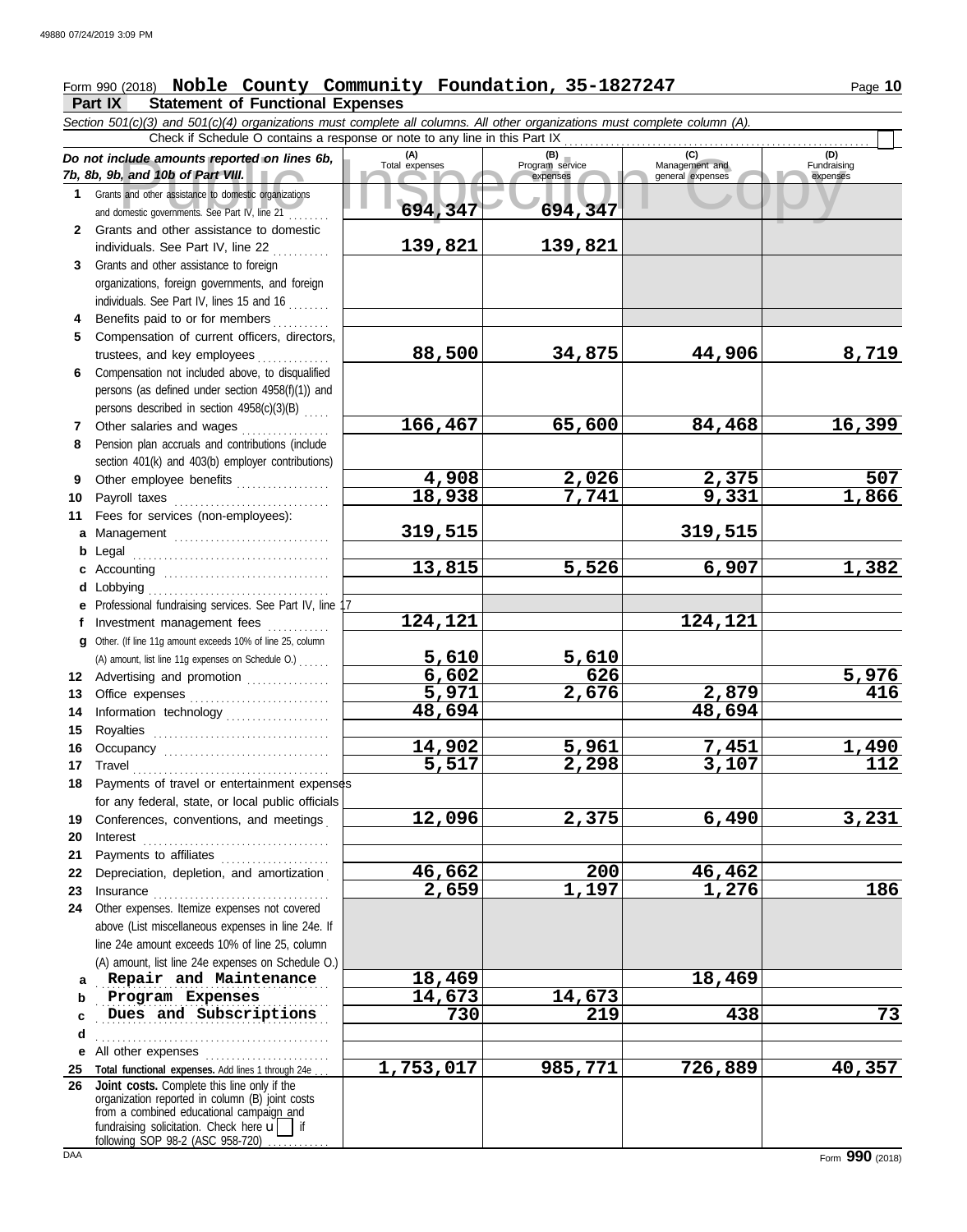#### Form 990 (2018) **Noble County Community Foundation, 35-1827247** Page 11 **Noble County Community Foundation, 35-1827247**

|                      | Part X | <b>Balance Sheet</b>                                                                                                |        |                                                             |                 |                               |
|----------------------|--------|---------------------------------------------------------------------------------------------------------------------|--------|-------------------------------------------------------------|-----------------|-------------------------------|
|                      |        | Check if Schedule O contains a response or note to any line in this Part X                                          |        |                                                             |                 |                               |
|                      |        |                                                                                                                     |        | (A)<br>Beginning of year                                    |                 | (B)<br>End of year            |
|                      | 1      | a Inchar<br>Cash-non-interest bearing                                                                               |        | 200                                                         | $\sqrt{1}$      | 200                           |
|                      | 2      |                                                                                                                     |        | 1,400,487                                                   | $\overline{2}$  | 2,717,314                     |
|                      | 3      |                                                                                                                     | 182    | $\overline{\mathbf{3}}$                                     | 200             |                               |
|                      | 4      | Accounts receivable, net                                                                                            | 15,031 | $\overline{\mathbf{4}}$                                     | 16,108          |                               |
|                      | 5      | Loans and other receivables from current and former officers, directors,                                            |        |                                                             |                 |                               |
|                      |        | trustees, key employees, and highest compensated employees.                                                         |        |                                                             |                 |                               |
|                      |        | Complete Part II of Schedule L                                                                                      |        |                                                             | 5               |                               |
|                      | 6      | Loans and other receivables from other disqualified persons (as defined under section                               |        |                                                             |                 |                               |
|                      |        | 4958(f)(1)), persons described in section 4958(c)(3)(B), and contributing employers and                             |        |                                                             |                 |                               |
|                      |        | sponsoring organizations of section 501(c)(9) voluntary employees' beneficiary                                      |        |                                                             |                 |                               |
|                      |        | organizations (see instructions). Complete Part II of Schedule L                                                    |        |                                                             | 6               |                               |
| Assets               | 7      |                                                                                                                     |        |                                                             | $\overline{7}$  |                               |
|                      | 8      | Inventories for sale or use                                                                                         |        |                                                             | 8               |                               |
|                      | 9      | Prepaid expenses and deferred charges                                                                               |        | 22,580                                                      | 9               | 10,433                        |
|                      |        | 10a Land, buildings, and equipment: cost or                                                                         |        |                                                             |                 |                               |
|                      |        |                                                                                                                     |        |                                                             |                 |                               |
|                      | b      | Less: accumulated depreciation                                                                                      |        | $\begin{array}{r} \hline 711,369 \\ 22,922,159 \end{array}$ | 10 <sub>c</sub> | 664,910<br>20,292,166         |
|                      | 11     | Investments--publicly traded securities                                                                             |        |                                                             | 11              |                               |
|                      | 12     |                                                                                                                     |        |                                                             | 12              |                               |
|                      | 13     |                                                                                                                     |        |                                                             | 13              |                               |
|                      | 14     | Intangible assets                                                                                                   |        |                                                             | 14              |                               |
|                      | 15     | Other assets. See Part IV, line 11                                                                                  |        |                                                             | 15              |                               |
|                      | 16     | <b>Total assets.</b> Add lines 1 through 15 (must equal line 34)                                                    |        | 25,072,008                                                  | 16              | 23,701,331                    |
|                      | 17     |                                                                                                                     | 11,901 | 17                                                          | 14,653          |                               |
|                      | 18     | Grants payable                                                                                                      |        | 61,816                                                      | 18              | 123,164                       |
|                      | 19     |                                                                                                                     |        | 19                                                          | 417,250         |                               |
|                      | 20     |                                                                                                                     |        |                                                             | 20              |                               |
|                      | 21     | Escrow or custodial account liability. Complete Part IV of Schedule D                                               |        |                                                             | 21              |                               |
| Liabilities          | 22     | Loans and other payables to current and former officers, directors,                                                 |        |                                                             |                 |                               |
|                      |        | trustees, key employees, highest compensated employees, and<br>disqualified persons. Complete Part II of Schedule L |        |                                                             | 22              |                               |
|                      | 23     | Secured mortgages and notes payable to unrelated third parties                                                      | .      |                                                             | 23              |                               |
|                      | 24     | Unsecured notes and loans payable to unrelated third parties [[[[[[[[[[[[[[[[[[[[[[[]]]]]]]]                        |        |                                                             | 24              |                               |
|                      | 25     | Other liabilities (including federal income tax, payables to related third                                          |        |                                                             |                 |                               |
|                      |        | parties, and other liabilities not included on lines 17-24). Complete Part X                                        |        |                                                             |                 |                               |
|                      |        | of Schedule D                                                                                                       |        | <u>2,271,238 </u>                                           | 25              |                               |
|                      | 26     |                                                                                                                     |        | $\overline{2,344,955}$                                      | 26              | <u>2,116,923</u><br>2,671,990 |
|                      |        | Organizations that follow SFAS 117 (ASC 958), check here $\mathbf{u}[\overline{X}]$ and                             |        |                                                             |                 |                               |
|                      |        | complete lines 27 through 29, and lines 33 and 34.                                                                  |        |                                                             |                 |                               |
|                      | 27     | Unrestricted net assets                                                                                             |        | 7,851,254                                                   | 27              | 1,276,953                     |
| <b>Fund Balances</b> | 28     | Temporarily restricted net assets                                                                                   |        | 3,975,432                                                   | 28              |                               |
|                      | 29     | Permanently restricted net assets                                                                                   |        | 10,900,367                                                  | 29              | 19,752,388                    |
| $\overline{\sigma}$  |        | Organizations that do not follow SFAS 117 (ASC 958), check here $\sqrt{\phantom{a}}$                                | and    |                                                             |                 |                               |
|                      |        | complete lines 30 through 34.                                                                                       |        |                                                             |                 |                               |
| <b>Net Assets</b>    | 30     | Capital stock or trust principal, or current funds                                                                  |        |                                                             | 30              |                               |
|                      | 31     |                                                                                                                     |        |                                                             | 31              |                               |
|                      | 32     | Retained earnings, endowment, accumulated income, or other funds                                                    |        |                                                             | 32              |                               |
|                      | 33     | Total net assets or fund balances                                                                                   |        | 22,727,053                                                  | 33              | 21,029,341                    |
|                      | 34     |                                                                                                                     |        | 25,072,008                                                  | 34              | 23,701,331                    |

Form **990** (2018)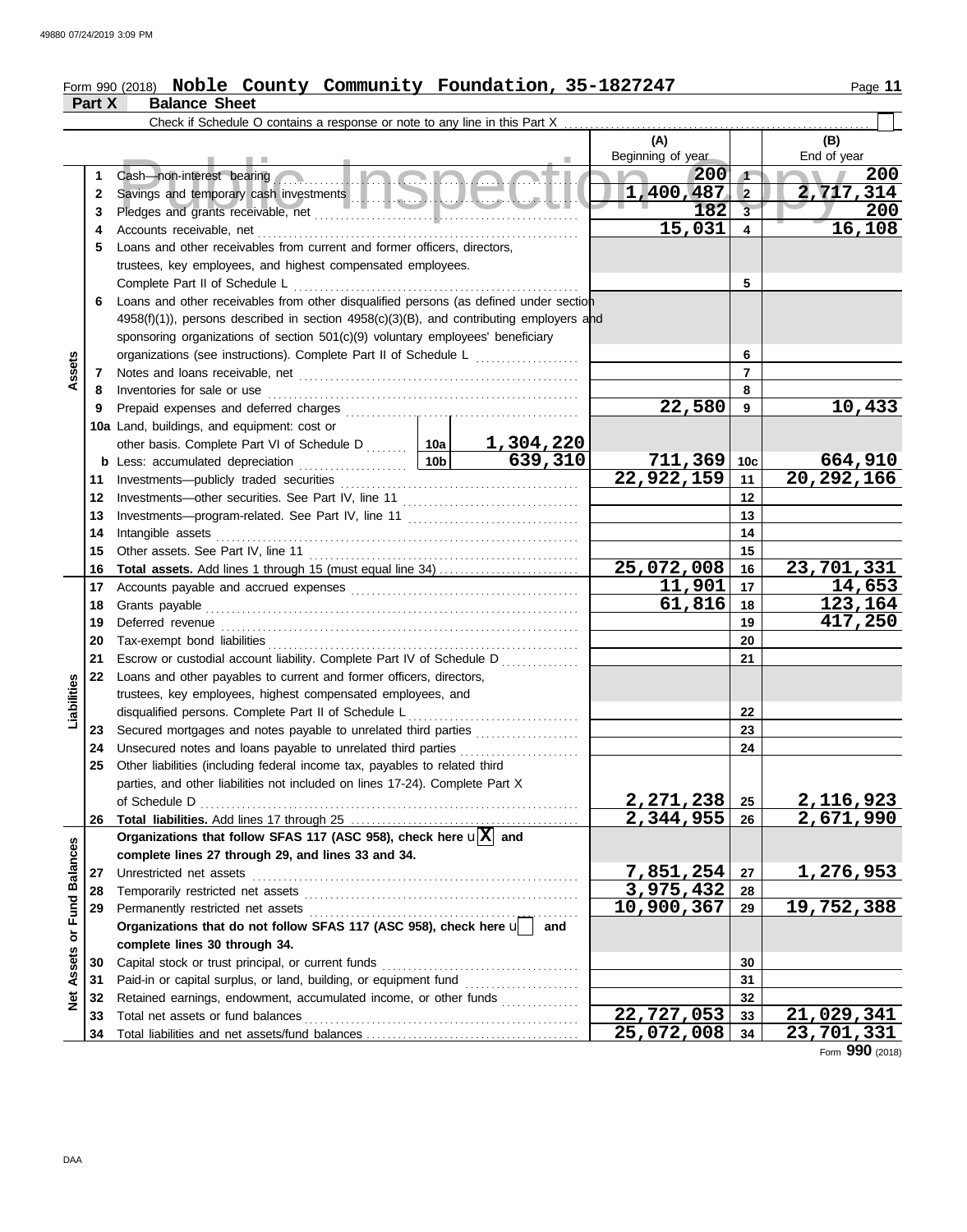|    | Form 990 (2018) Noble County Community Foundation, 35-1827247                                                                                                                                                                  |                         |                  |             | Page 12        |
|----|--------------------------------------------------------------------------------------------------------------------------------------------------------------------------------------------------------------------------------|-------------------------|------------------|-------------|----------------|
|    | Part XI<br><b>Reconciliation of Net Assets</b>                                                                                                                                                                                 |                         |                  |             |                |
|    |                                                                                                                                                                                                                                |                         |                  |             | ΙXΙ            |
| 1  | Total revenue (must equal Part VIII, column (A), line 12)                                                                                                                                                                      | $\mathbf{1}$            | 2,030,305        |             |                |
| 2  |                                                                                                                                                                                                                                | $\overline{2}$          | 1,753,017        |             |                |
| 3  | Revenue less expenses. Subtract line 2 from line 1                                                                                                                                                                             | $3 -$                   | $\sqrt{277,288}$ |             |                |
| 4  | Net assets or fund balances at beginning of year (must equal Part X, line 33, column (A))                                                                                                                                      | $\overline{4}$          | 22,727,053       |             |                |
| 5  | Net unrealized gains (losses) on investments                                                                                                                                                                                   | $\overline{\mathbf{5}}$ |                  |             | $-2, 117, 335$ |
| 6  |                                                                                                                                                                                                                                | 6                       |                  |             |                |
| 7  | Investment expenses                                                                                                                                                                                                            | $\overline{7}$          |                  |             |                |
| 8  | Prior period adjustments [11, 12] and the contract of the contract of the contract of the contract of the contract of the contract of the contract of the contract of the contract of the contract of the contract of the cont | 8                       |                  |             |                |
| 9  | Other changes in net assets or fund balances (explain in Schedule O)                                                                                                                                                           | 9                       |                  |             | 142,335        |
| 10 | Net assets or fund balances at end of year. Combine lines 3 through 9 (must equal Part X, line                                                                                                                                 |                         |                  |             |                |
|    | 33, column (B))                                                                                                                                                                                                                | 10                      | 21,029,341       |             |                |
|    | <b>Financial Statements and Reporting</b><br>Part XII                                                                                                                                                                          |                         |                  |             |                |
|    |                                                                                                                                                                                                                                |                         |                  |             |                |
|    |                                                                                                                                                                                                                                |                         |                  | <b>Yes</b>  | <b>No</b>      |
| 1. | $ \mathbf{X} $ Accrual<br>Accounting method used to prepare the Form 990:     Cash<br>Other                                                                                                                                    |                         |                  |             |                |
|    | If the organization changed its method of accounting from a prior year or checked "Other," explain in                                                                                                                          |                         |                  |             |                |
|    | Schedule O.                                                                                                                                                                                                                    |                         |                  |             |                |
|    | 2a Were the organization's financial statements compiled or reviewed by an independent accountant?                                                                                                                             |                         | 2a               |             | x              |
|    | If "Yes," check a box below to indicate whether the financial statements for the year were compiled or                                                                                                                         |                         |                  |             |                |
|    | reviewed on a separate basis, consolidated basis, or both:                                                                                                                                                                     |                         |                  |             |                |
|    | Separate basis     Consolidated basis<br>Both consolidated and separate basis<br>$\mathbf{1}$                                                                                                                                  |                         |                  |             |                |
|    | <b>b</b> Were the organization's financial statements audited by an independent accountant?                                                                                                                                    |                         | 2 <sub>b</sub>   | $\mathbf x$ |                |
|    | If "Yes," check a box below to indicate whether the financial statements for the year were audited on a                                                                                                                        |                         |                  |             |                |
|    | separate basis, consolidated basis, or both:                                                                                                                                                                                   |                         |                  |             |                |
|    | $ \mathbf{X} $ Both consolidated and separate basis<br>Separate basis   Consolidated basis                                                                                                                                     |                         |                  |             |                |
|    | c If "Yes" to line 2a or 2b, does the organization have a committee that assumes responsibility for oversight                                                                                                                  |                         |                  |             |                |
|    | of the audit, review, or compilation of its financial statements and selection of an independent accountant?                                                                                                                   |                         | 2c               | х           |                |
|    | If the organization changed either its oversight process or selection process during the tax year, explain in                                                                                                                  |                         |                  |             |                |
|    | Schedule O.                                                                                                                                                                                                                    |                         |                  |             |                |
|    | 3a As a result of a federal award, was the organization required to undergo an audit or audits as set forth in                                                                                                                 |                         |                  |             |                |
|    | the Single Audit Act and OMB Circular A-133?                                                                                                                                                                                   |                         | За               |             | x              |
|    | b If "Yes," did the organization undergo the required audit or audits? If the organization did not undergo the                                                                                                                 |                         |                  |             |                |
|    | required audit or audits, explain why in Schedule O and describe any steps taken to undergo such audits.                                                                                                                       |                         | 3 <sub>b</sub>   |             |                |

Form **990** (2018)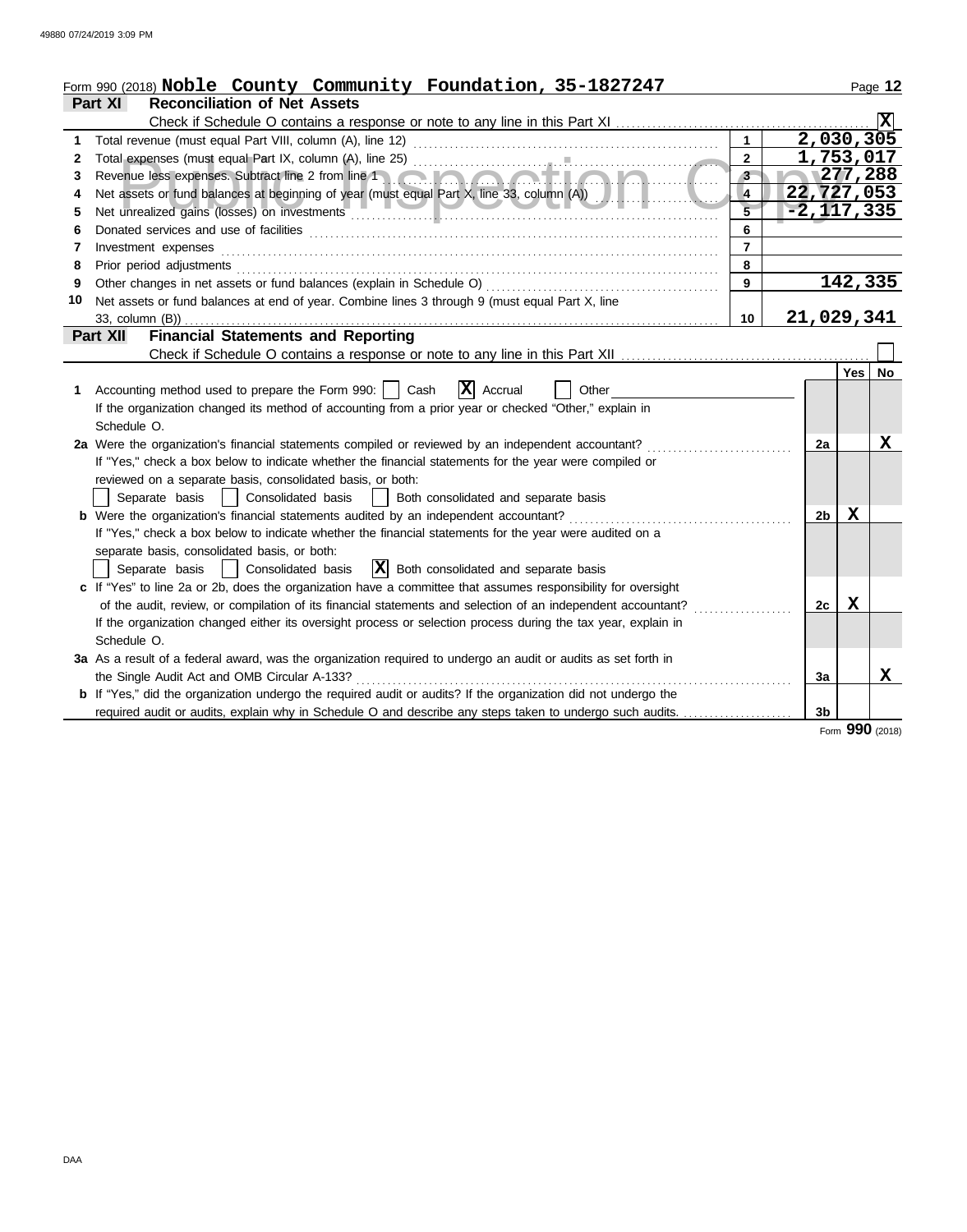| <b>SCHEDULE A</b>                                                                                                             |                                 |                      |                                                                                              | <b>Public Charity Status and Public Support</b>                                                                                                                                                                                                                                                                                                                                                                                                                                                                                                                                                                                                                                                                                                                                                                                                                                                                                                                                                                                                                                                                                                                                                                                                                                                                                                                                                                                                                                                                                                                                                                                                                                                                                                                                                                                                                                                                                                                                                                                                                                                                                                                                                                                                                                                                                                                                                                                                                                                                                                                                                                                                                                                                                                                                                                                                                                                                                                                                                                                                                                                                                                                                                                                                                                                                                                                                                                                                                                                                                                                                                                                                                                                                                                                                               |                                       |                          |                                             |                               |            | OMB No. 1545-0047                                                                                                                                            |
|-------------------------------------------------------------------------------------------------------------------------------|---------------------------------|----------------------|----------------------------------------------------------------------------------------------|-----------------------------------------------------------------------------------------------------------------------------------------------------------------------------------------------------------------------------------------------------------------------------------------------------------------------------------------------------------------------------------------------------------------------------------------------------------------------------------------------------------------------------------------------------------------------------------------------------------------------------------------------------------------------------------------------------------------------------------------------------------------------------------------------------------------------------------------------------------------------------------------------------------------------------------------------------------------------------------------------------------------------------------------------------------------------------------------------------------------------------------------------------------------------------------------------------------------------------------------------------------------------------------------------------------------------------------------------------------------------------------------------------------------------------------------------------------------------------------------------------------------------------------------------------------------------------------------------------------------------------------------------------------------------------------------------------------------------------------------------------------------------------------------------------------------------------------------------------------------------------------------------------------------------------------------------------------------------------------------------------------------------------------------------------------------------------------------------------------------------------------------------------------------------------------------------------------------------------------------------------------------------------------------------------------------------------------------------------------------------------------------------------------------------------------------------------------------------------------------------------------------------------------------------------------------------------------------------------------------------------------------------------------------------------------------------------------------------------------------------------------------------------------------------------------------------------------------------------------------------------------------------------------------------------------------------------------------------------------------------------------------------------------------------------------------------------------------------------------------------------------------------------------------------------------------------------------------------------------------------------------------------------------------------------------------------------------------------------------------------------------------------------------------------------------------------------------------------------------------------------------------------------------------------------------------------------------------------------------------------------------------------------------------------------------------------------------------------------------------------------------------------------------------------|---------------------------------------|--------------------------|---------------------------------------------|-------------------------------|------------|--------------------------------------------------------------------------------------------------------------------------------------------------------------|
| (Form 990 or 990-EZ)                                                                                                          |                                 |                      |                                                                                              | Complete if the organization is a section $501(c)(3)$ organization or a section $4947(a)(1)$ nonexempt charitable trust.                                                                                                                                                                                                                                                                                                                                                                                                                                                                                                                                                                                                                                                                                                                                                                                                                                                                                                                                                                                                                                                                                                                                                                                                                                                                                                                                                                                                                                                                                                                                                                                                                                                                                                                                                                                                                                                                                                                                                                                                                                                                                                                                                                                                                                                                                                                                                                                                                                                                                                                                                                                                                                                                                                                                                                                                                                                                                                                                                                                                                                                                                                                                                                                                                                                                                                                                                                                                                                                                                                                                                                                                                                                                      |                                       |                          |                                             |                               |            | 2018                                                                                                                                                         |
| Department of the Treasury                                                                                                    |                                 |                      |                                                                                              |                                                                                                                                                                                                                                                                                                                                                                                                                                                                                                                                                                                                                                                                                                                                                                                                                                                                                                                                                                                                                                                                                                                                                                                                                                                                                                                                                                                                                                                                                                                                                                                                                                                                                                                                                                                                                                                                                                                                                                                                                                                                                                                                                                                                                                                                                                                                                                                                                                                                                                                                                                                                                                                                                                                                                                                                                                                                                                                                                                                                                                                                                                                                                                                                                                                                                                                                                                                                                                                                                                                                                                                                                                                                                                                                                                                               | La Attach to Form 990 or Form 990-EZ. |                          |                                             |                               |            |                                                                                                                                                              |
| Internal Revenue Service                                                                                                      |                                 |                      |                                                                                              | u Go to www.irs.gov/Form990 for instructions and the latest information.                                                                                                                                                                                                                                                                                                                                                                                                                                                                                                                                                                                                                                                                                                                                                                                                                                                                                                                                                                                                                                                                                                                                                                                                                                                                                                                                                                                                                                                                                                                                                                                                                                                                                                                                                                                                                                                                                                                                                                                                                                                                                                                                                                                                                                                                                                                                                                                                                                                                                                                                                                                                                                                                                                                                                                                                                                                                                                                                                                                                                                                                                                                                                                                                                                                                                                                                                                                                                                                                                                                                                                                                                                                                                                                      |                                       |                          |                                             |                               |            | Open to Public<br>Inspection                                                                                                                                 |
| Name of the organization                                                                                                      |                                 | <b>Noble</b><br>Ind. |                                                                                              | County Community Foundation,                                                                                                                                                                                                                                                                                                                                                                                                                                                                                                                                                                                                                                                                                                                                                                                                                                                                                                                                                                                                                                                                                                                                                                                                                                                                                                                                                                                                                                                                                                                                                                                                                                                                                                                                                                                                                                                                                                                                                                                                                                                                                                                                                                                                                                                                                                                                                                                                                                                                                                                                                                                                                                                                                                                                                                                                                                                                                                                                                                                                                                                                                                                                                                                                                                                                                                                                                                                                                                                                                                                                                                                                                                                                                                                                                                  |                                       |                          |                                             |                               | 35-1827247 | Employer identification number                                                                                                                               |
| Part I                                                                                                                        |                                 |                      |                                                                                              | Reason for Public Charity Status (All organizations must complete this part.) See instructions.                                                                                                                                                                                                                                                                                                                                                                                                                                                                                                                                                                                                                                                                                                                                                                                                                                                                                                                                                                                                                                                                                                                                                                                                                                                                                                                                                                                                                                                                                                                                                                                                                                                                                                                                                                                                                                                                                                                                                                                                                                                                                                                                                                                                                                                                                                                                                                                                                                                                                                                                                                                                                                                                                                                                                                                                                                                                                                                                                                                                                                                                                                                                                                                                                                                                                                                                                                                                                                                                                                                                                                                                                                                                                               |                                       |                          |                                             |                               |            |                                                                                                                                                              |
| 1<br>2<br>3<br>4<br>5<br>6<br> X<br>7<br>8<br>9<br>10<br>11<br>12<br>а<br>b<br>c<br>d<br>е<br>f<br>g<br>(i) Name of supported | city, and state:<br>university: | (ii) EIN             | section 170(b)(1)(A)(iv). (Complete Part II.)<br>Enter the number of supported organizations | The organization is not a private foundation because it is: (For lines 1 through 12, check only one box.)<br>A church, convention of churches, or association of churches described in section 170(b)(1)(A)(i).<br>A school described in <b>section 170(b)(1)(A)(ii).</b> (Attach Schedule E (Form 990 or 990-EZ).)<br>A hospital or a cooperative hospital service organization described in section 170(b)(1)(A)(iii).<br>An organization operated for the benefit of a college or university owned or operated by a governmental unit described in<br>A federal, state, or local government or governmental unit described in section 170(b)(1)(A)(v).<br>An organization that normally receives a substantial part of its support from a governmental unit or from the general public<br>described in section 170(b)(1)(A)(vi). (Complete Part II.)<br>A community trust described in section 170(b)(1)(A)(vi). (Complete Part II.)<br>An agricultural research organization described in section 170(b)(1)(A)(ix) operated in conjunction with a land-grant college<br>or university or a non-land-grant college of agriculture (see instructions). Enter the name, city, and state of the college or<br>An organization that normally receives: (1) more than 33 1/3% of its support from contributions, membership fees, and gross<br>receipts from activities related to its exempt functions—subject to certain exceptions, and (2) no more than 33 1/3% of its<br>support from gross investment income and unrelated business taxable income (less section 511 tax) from businesses<br>acquired by the organization after June 30, 1975. See section 509(a)(2). (Complete Part III.)<br>An organization organized and operated exclusively to test for public safety. See section 509(a)(4).<br>An organization organized and operated exclusively for the benefit of, to perform the functions of, or to carry out the purposes<br>of one or more publicly supported organizations described in section 509(a)(1) or section 509(a)(2). See section 509(a)(3).<br>Check the box in lines 12a through 12d that describes the type of supporting organization and complete lines 12e, 12f, and 12g.<br>Type I. A supporting organization operated, supervised, or controlled by its supported organization(s), typically by giving<br>the supported organization(s) the power to regularly appoint or elect a majority of the directors or trustees of the<br>supporting organization. You must complete Part IV, Sections A and B.<br>Type II. A supporting organization supervised or controlled in connection with its supported organization(s), by having<br>control or management of the supporting organization vested in the same persons that control or manage the supported<br>organization(s). You must complete Part IV, Sections A and C.<br>Type III functionally integrated. A supporting organization operated in connection with, and functionally integrated with,<br>its supported organization(s) (see instructions). You must complete Part IV, Sections A, D, and E.<br>Type III non-functionally integrated. A supporting organization operated in connection with its supported organization(s)<br>that is not functionally integrated. The organization generally must satisfy a distribution requirement and an attentiveness<br>requirement (see instructions). You must complete Part IV, Sections A and D, and Part V.<br>Check this box if the organization received a written determination from the IRS that it is a Type I, Type II, Type III<br>functionally integrated, or Type III non-functionally integrated supporting organization.<br>Provide the following information about the supported organization(s).<br>(iii) Type of organization |                                       | (iv) Is the organization |                                             | (v) Amount of monetary        |            | A medical research organization operated in conjunction with a hospital described in section 170(b)(1)(A)(iii). Enter the hospital's name,<br>(vi) Amount of |
| organization                                                                                                                  |                                 |                      |                                                                                              | (described on lines 1-10<br>above (see instructions))                                                                                                                                                                                                                                                                                                                                                                                                                                                                                                                                                                                                                                                                                                                                                                                                                                                                                                                                                                                                                                                                                                                                                                                                                                                                                                                                                                                                                                                                                                                                                                                                                                                                                                                                                                                                                                                                                                                                                                                                                                                                                                                                                                                                                                                                                                                                                                                                                                                                                                                                                                                                                                                                                                                                                                                                                                                                                                                                                                                                                                                                                                                                                                                                                                                                                                                                                                                                                                                                                                                                                                                                                                                                                                                                         |                                       | Yes                      | listed in your governing<br>document?<br>No | support (see<br>instructions) |            | other support (see<br>instructions)                                                                                                                          |
| (A)                                                                                                                           |                                 |                      |                                                                                              |                                                                                                                                                                                                                                                                                                                                                                                                                                                                                                                                                                                                                                                                                                                                                                                                                                                                                                                                                                                                                                                                                                                                                                                                                                                                                                                                                                                                                                                                                                                                                                                                                                                                                                                                                                                                                                                                                                                                                                                                                                                                                                                                                                                                                                                                                                                                                                                                                                                                                                                                                                                                                                                                                                                                                                                                                                                                                                                                                                                                                                                                                                                                                                                                                                                                                                                                                                                                                                                                                                                                                                                                                                                                                                                                                                                               |                                       |                          |                                             |                               |            |                                                                                                                                                              |
| (B)                                                                                                                           |                                 |                      |                                                                                              |                                                                                                                                                                                                                                                                                                                                                                                                                                                                                                                                                                                                                                                                                                                                                                                                                                                                                                                                                                                                                                                                                                                                                                                                                                                                                                                                                                                                                                                                                                                                                                                                                                                                                                                                                                                                                                                                                                                                                                                                                                                                                                                                                                                                                                                                                                                                                                                                                                                                                                                                                                                                                                                                                                                                                                                                                                                                                                                                                                                                                                                                                                                                                                                                                                                                                                                                                                                                                                                                                                                                                                                                                                                                                                                                                                                               |                                       |                          |                                             |                               |            |                                                                                                                                                              |
| (C)                                                                                                                           |                                 |                      |                                                                                              |                                                                                                                                                                                                                                                                                                                                                                                                                                                                                                                                                                                                                                                                                                                                                                                                                                                                                                                                                                                                                                                                                                                                                                                                                                                                                                                                                                                                                                                                                                                                                                                                                                                                                                                                                                                                                                                                                                                                                                                                                                                                                                                                                                                                                                                                                                                                                                                                                                                                                                                                                                                                                                                                                                                                                                                                                                                                                                                                                                                                                                                                                                                                                                                                                                                                                                                                                                                                                                                                                                                                                                                                                                                                                                                                                                                               |                                       |                          |                                             |                               |            |                                                                                                                                                              |
| (D)                                                                                                                           |                                 |                      |                                                                                              |                                                                                                                                                                                                                                                                                                                                                                                                                                                                                                                                                                                                                                                                                                                                                                                                                                                                                                                                                                                                                                                                                                                                                                                                                                                                                                                                                                                                                                                                                                                                                                                                                                                                                                                                                                                                                                                                                                                                                                                                                                                                                                                                                                                                                                                                                                                                                                                                                                                                                                                                                                                                                                                                                                                                                                                                                                                                                                                                                                                                                                                                                                                                                                                                                                                                                                                                                                                                                                                                                                                                                                                                                                                                                                                                                                                               |                                       |                          |                                             |                               |            |                                                                                                                                                              |
| (E)                                                                                                                           |                                 |                      |                                                                                              |                                                                                                                                                                                                                                                                                                                                                                                                                                                                                                                                                                                                                                                                                                                                                                                                                                                                                                                                                                                                                                                                                                                                                                                                                                                                                                                                                                                                                                                                                                                                                                                                                                                                                                                                                                                                                                                                                                                                                                                                                                                                                                                                                                                                                                                                                                                                                                                                                                                                                                                                                                                                                                                                                                                                                                                                                                                                                                                                                                                                                                                                                                                                                                                                                                                                                                                                                                                                                                                                                                                                                                                                                                                                                                                                                                                               |                                       |                          |                                             |                               |            |                                                                                                                                                              |
| Total                                                                                                                         |                                 |                      |                                                                                              | For Paperwork Reduction Act Notice, see the Instructions for Form 990 or 990-EZ.                                                                                                                                                                                                                                                                                                                                                                                                                                                                                                                                                                                                                                                                                                                                                                                                                                                                                                                                                                                                                                                                                                                                                                                                                                                                                                                                                                                                                                                                                                                                                                                                                                                                                                                                                                                                                                                                                                                                                                                                                                                                                                                                                                                                                                                                                                                                                                                                                                                                                                                                                                                                                                                                                                                                                                                                                                                                                                                                                                                                                                                                                                                                                                                                                                                                                                                                                                                                                                                                                                                                                                                                                                                                                                              |                                       |                          |                                             |                               |            | Schedule A (Form 990 or 990-EZ) 2018                                                                                                                         |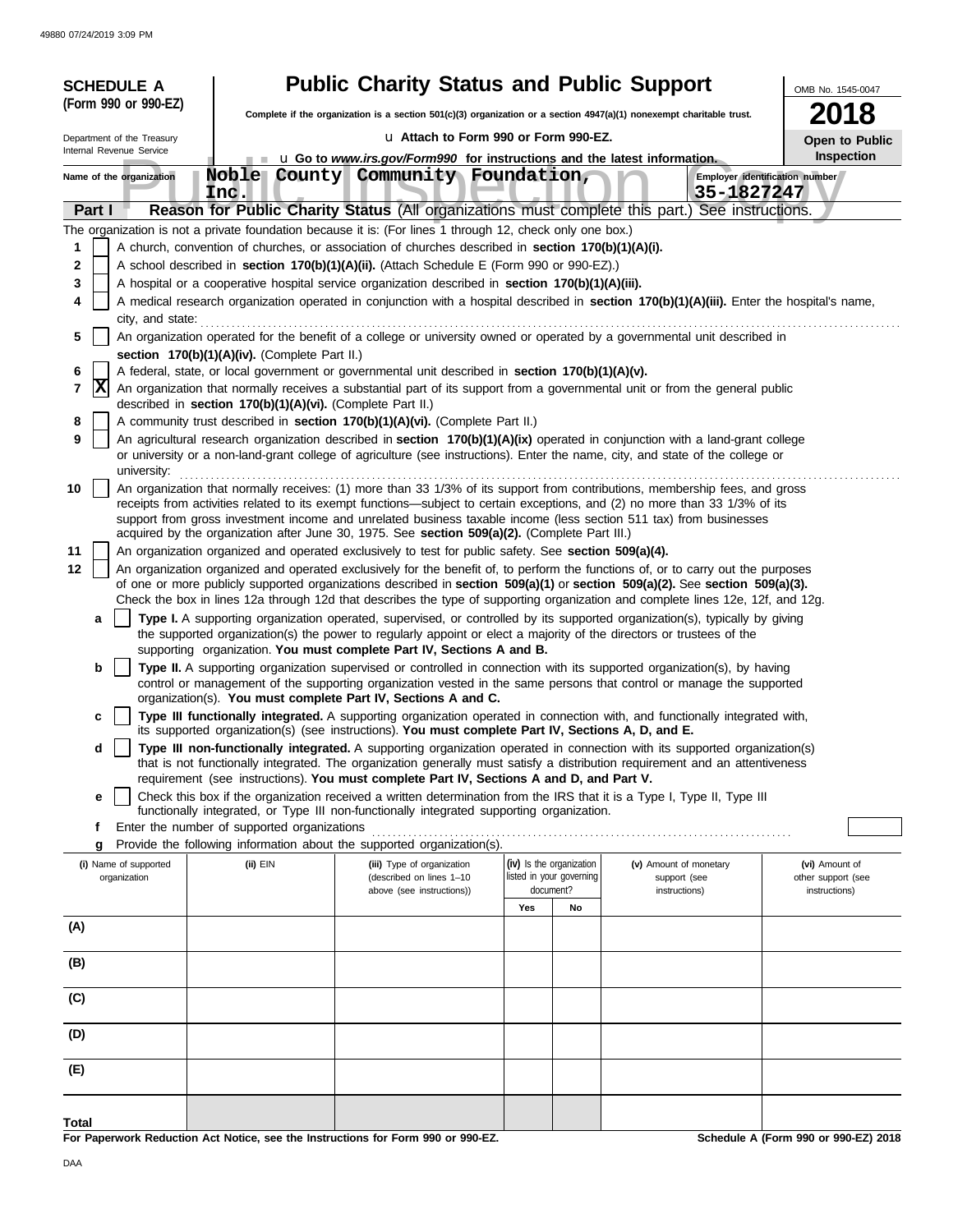Schedule A (Form 990 or 990-EZ) 2018 Page **2 Noble County Community Foundation, 35-1827247 Part II Support Schedule for Organizations Described in Sections 170(b)(1)(A)(iv) and 170(b)(1)(A)(vi)** (Complete only if you checked the box on line 5, 7, or 8 of Part I or if the organization failed to qualify under Part III. If the organization fails to qualify under the tests listed below, please complete Part III.) **Section A. Public Support A. Public Support**<br>
year (or fiscal year beginning in) **u** (a) 2014<br>
S. grants, contributions, and<br>
mbership fees received. (Do not **(a)** 2014 **(b)** 2015 **(c)** 2016 **(d)** 2017 **(e)** 2018 Calendar year (or fiscal year beginning in)  $\cdot$  **(a)** 2014 (b) 2015 (c) 2016 (d) 2017 (d) 2017 (e) 2018 (f) Total **1** Gifts, grants, contributions, and membership fees received. (Do not **637,979 2,096,815 414,910 580,473 673,674 4,403,851** include any "unusual grants.") . . . . . . . . **2** Tax revenues levied for the organization's benefit and either paid to or expended on its behalf ......... **3** The value of services or facilities furnished by a governmental unit to the organization without charge **Total.** Add lines 1 through 3 .......... **4 637,979 2,096,815 414,910 580,473 673,674 4,403,851 5** The portion of total contributions by each person (other than a governmental unit or publicly supported organization) included on line 1 that exceeds 2% of the amount shown on line 11, column (f)  $\ldots$ **667,637** Public support. Subtract line 5 from line 4 **3,736,214 6 Section B. Total Support** Calendar year (or fiscal year beginning in)  $\mathbf{u}$  (a) 2014 (b) 2015 (c) 2016 (d) 2017 (e) 2018 (f) Total **(a)** 2014 u **(b)** 2015 **(c)** 2016 **(d)** 2017 **(e)** 2018 Amounts from line 4 **7 637,979 2,096,815 414,910 580,473 673,674 4,403,851 8** Gross income from interest, dividends, payments received on securities loans, rents, royalties, and income from **462,533 480,818 439,178 467,954 517,835 2,368,318** similar sources **9** Net income from unrelated business activities, whether or not the business is regularly carried on ................. Other income. Do not include gain or **10** loss from the sale of capital assets (Explain in Part VI.) . . . . . . . . . . . . . . . . . . . **2,440 2,780 9,453 4,454 11,040 30,167 Total support.** Add lines 7 through 10 **11 6,802,336 12 12 791,051** Gross receipts from related activities, etc. (see instructions) . . . . . . . . . . . . . . . . . . . . . . . . . . . . . . . . . . . . . . . . . . . . . . . . . . . . . . . . . . . . . . . First five years. If the Form 990 is for the organization's first, second, third, fourth, or fifth tax year as a section 501(c)(3) **13** ▶ 「 organization, check this box and stop here **Section C. Computation of Public Support Percentage 14** Public support percentage for 2018 (line 6, column (f) divided by line 11, column (f)) . . . . . . . . . . . . . . . . . . . . . . . . . . . . . . . . . . . . . . **14 % 54.93** Public support percentage from 2017 Schedule A, Part II, line 14 . . . . . . . . . . . . . . . . . . . . . . . . . . . . . . . . . . . . . . . . . . . . . . . . . . . . . . . . . . **15 15 % 56.49 16a 33 1/3% support test—2018.** If the organization did not check the box on line 13, and line 14 is 33 1/3% or more, check this box and stop here. The organization qualifies as a publicly supported organization .............. **X b 33 1/3% support test—2017.** If the organization did not check a box on line 13 or 16a, and line 15 is 33 1/3% or more, check this box and stop here. The organization qualifies as a publicly supported organization ......................... **17a 10%-facts-and-circumstances test—2018.** If the organization did not check a box on line 13, 16a, or 16b, and line 14 is 10% or more, and if the organization meets the "facts-and-circumstances" test, check this box and **stop here.** Explain in Part VI how the organization meets the "facts-and-circumstances" test. The organization qualifies as a publicly supported organization . . . . . . . . . . . . . . . . . . . . . . . . . . . . . . . . . . . . . . . . . . . . . . . . . . . . . . . . . . . . . . . . . . . . . . . . . . . . . . . . . . . . . . . . . . . . . . . . . . . . . . . . . . . . . . . . . . . . . . . . . . . . . . . . . . . . . . **b 10%-facts-and-circumstances test—2017.** If the organization did not check a box on line 13, 16a, 16b, or 17a, and line 15 is 10% or more, and if the organization meets the "facts-and-circumstances" test, check this box and **stop here.** Explain in Part VI how the organization meets the "facts-and-circumstances" test. The organization qualifies as a publicly supported organization . . . . . . . . . . . . . . . . . . . . . . . . . . . . . . . . . . . . . . . . . . . . . . . . . . . . . . . . . . . . . . . . . . . . . . . . . . . . . . . . . . . . . . . . . . . . . . . . . . . . . . . . . . . . . . . . . . . . . . . . . . **18 Private foundation.** If the organization did not check a box on line 13, 16a, 16b, 17a, or 17b, check this box and see instructions . . . . . . . . . . . . . . . . . . . . . . . . . . . . . . . . . . . . . . . . . . . . . . . . . . . . . . . . . . . . . . . . . . . . . . . . . . . . . . . . . . . . . . . . . . . . . . . . . . . . . . . . . . . . . . . . . . . . . . . . . . . . . . . . . . . . . . .

**Schedule A (Form 990 or 990-EZ) 2018**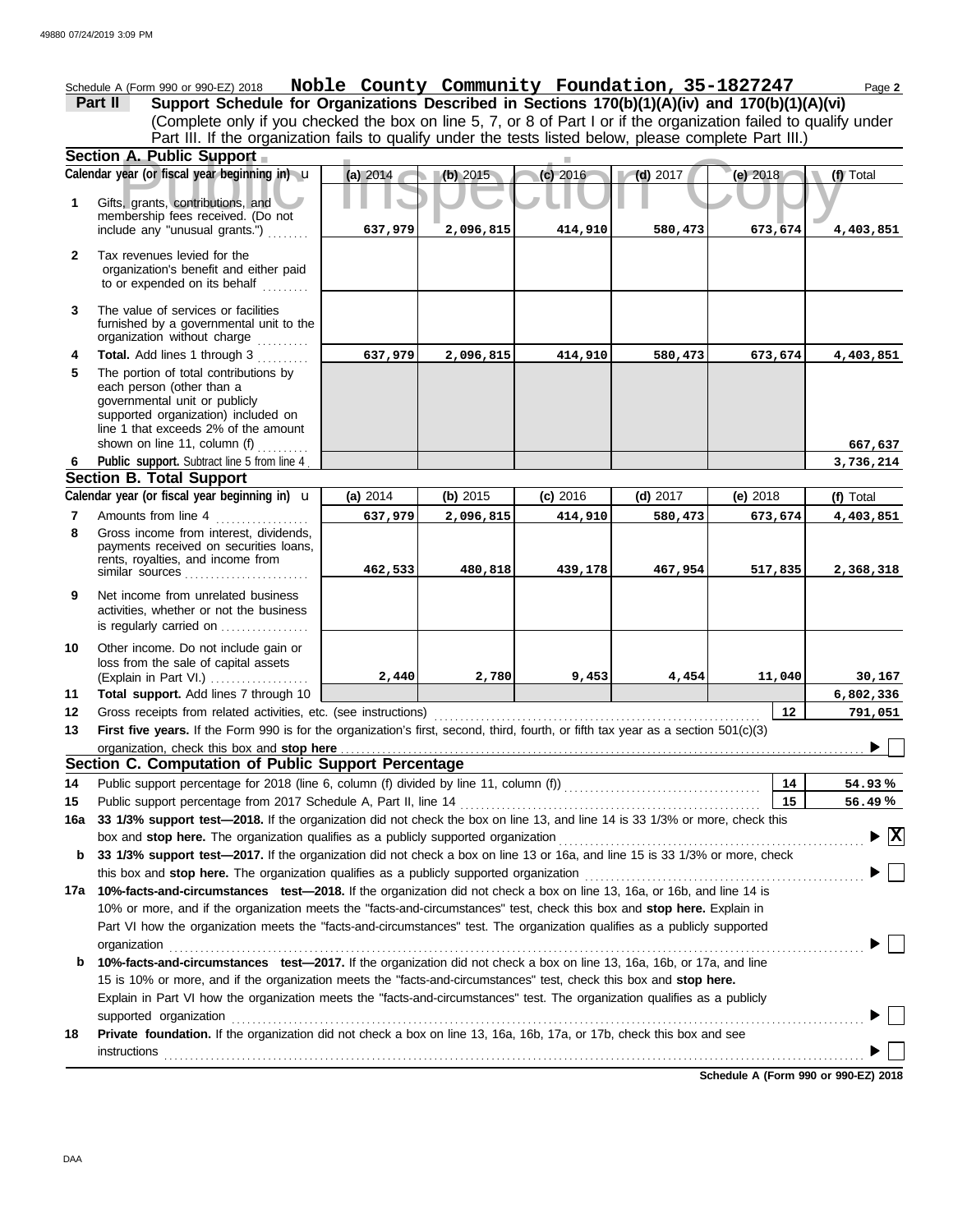|  |  |  | Schedule A (Form 990 or 990-EZ) 2018 Noble County Community Foundation, 35-1827247 | Page 3 |
|--|--|--|------------------------------------------------------------------------------------|--------|
|  |  |  |                                                                                    |        |

**Part III Support Schedule for Organizations Described in Section 509(a)(2)** (Complete only if you checked the box on line 10 of Part I or if the organization failed to qualify under Part II. If the organization fails to qualify under the tests listed below, please complete Part II.)

| <b>Section A. Public Support</b> |                                                                                                                                                                                   |          |          |            |            |            |    |           |  |  |
|----------------------------------|-----------------------------------------------------------------------------------------------------------------------------------------------------------------------------------|----------|----------|------------|------------|------------|----|-----------|--|--|
|                                  | Calendar year (or fiscal year beginning in) u                                                                                                                                     | (a) 2014 | (b) 2015 | $(c)$ 2016 | $(d)$ 2017 | (e) 2018   |    | (f) Total |  |  |
| $\mathbf 1$                      | Gifts, grants, contributions, and membership<br>fees received. (Do not include any "unusual grants.")                                                                             |          |          |            |            |            |    |           |  |  |
| $\mathbf{2}$                     | Gross receipts from admissions, merchandise<br>sold or services performed, or facilities<br>furnished in any activity that is related to the<br>organization's fax-exempt purpose |          |          |            |            |            |    |           |  |  |
| 3                                | Gross receipts from activities that are not an<br>unrelated trade or business under section 513                                                                                   |          |          |            |            |            |    |           |  |  |
| 4                                | Tax revenues levied for the<br>organization's benefit and either paid<br>to or expended on its behalf                                                                             |          |          |            |            |            |    |           |  |  |
| 5                                | The value of services or facilities<br>furnished by a governmental unit to the<br>organization without charge<br>.                                                                |          |          |            |            |            |    |           |  |  |
| 6                                | Total. Add lines 1 through 5<br>an de la calendar                                                                                                                                 |          |          |            |            |            |    |           |  |  |
|                                  | <b>7a</b> Amounts included on lines 1, 2, and 3<br>received from disqualified persons                                                                                             |          |          |            |            |            |    |           |  |  |
| b                                | Amounts included on lines 2 and 3<br>received from other than disqualified<br>persons that exceed the greater of \$5,000<br>or 1% of the amount on line 13 for the year           |          |          |            |            |            |    |           |  |  |
| c                                | Add lines 7a and 7b                                                                                                                                                               |          |          |            |            |            |    |           |  |  |
| 8                                | Public support. (Subtract line 7c from<br>line 6.) $\ldots$ $\ldots$ $\ldots$ $\ldots$ $\ldots$ $\ldots$                                                                          |          |          |            |            |            |    |           |  |  |
|                                  | <b>Section B. Total Support</b>                                                                                                                                                   |          |          |            |            |            |    |           |  |  |
|                                  | Calendar year (or fiscal year beginning in) $\mathbf u$                                                                                                                           | (a) 2014 | (b) 2015 | $(c)$ 2016 | $(d)$ 2017 | (e) $2018$ |    | (f) Total |  |  |
| 9                                | Amounts from line 6                                                                                                                                                               |          |          |            |            |            |    |           |  |  |
| 10a                              | Gross income from interest, dividends,<br>payments received on securities loans, rents,<br>royalties, and income from similar sources.                                            |          |          |            |            |            |    |           |  |  |
| b                                | Unrelated business taxable income (less<br>section 511 taxes) from businesses<br>acquired after June 30, 1975                                                                     |          |          |            |            |            |    |           |  |  |
| c                                | Add lines 10a and 10b                                                                                                                                                             |          |          |            |            |            |    |           |  |  |
| 11                               | Net income from unrelated business<br>activities not included in line 10b, whether<br>or not the business is regularly carried on                                                 |          |          |            |            |            |    |           |  |  |
| 12                               | Other income. Do not include gain or<br>loss from the sale of capital assets<br>(Explain in Part VI.)                                                                             |          |          |            |            |            |    |           |  |  |
| 13                               | Total support. (Add lines 9, 10c, 11,                                                                                                                                             |          |          |            |            |            |    |           |  |  |
|                                  | and 12.)                                                                                                                                                                          |          |          |            |            |            |    |           |  |  |
| 14                               | First five years. If the Form 990 is for the organization's first, second, third, fourth, or fifth tax year as a section 501(c)(3)                                                |          |          |            |            |            |    |           |  |  |
|                                  | organization, check this box and stop here<br>Section C. Computation of Public Support Percentage                                                                                 |          |          |            |            |            |    |           |  |  |
|                                  |                                                                                                                                                                                   |          |          |            |            |            | 15 |           |  |  |
| 15                               |                                                                                                                                                                                   |          |          |            |            |            | 16 | %<br>%    |  |  |
| 16                               | Section D. Computation of Investment Income Percentage                                                                                                                            |          |          |            |            |            |    |           |  |  |
| 17                               |                                                                                                                                                                                   |          |          |            |            |            | 17 | %         |  |  |
| 18                               |                                                                                                                                                                                   |          |          |            |            |            | 18 | %         |  |  |
| 19а                              | 33 1/3% support tests-2018. If the organization did not check the box on line 14, and line 15 is more than 33 1/3%, and line                                                      |          |          |            |            |            |    |           |  |  |
|                                  | 17 is not more than 33 1/3%, check this box and stop here. The organization qualifies as a publicly supported organization                                                        |          |          |            |            |            |    |           |  |  |
| b                                | 33 1/3% support tests-2017. If the organization did not check a box on line 14 or line 19a, and line 16 is more than 33 1/3%, and                                                 |          |          |            |            |            |    |           |  |  |
|                                  | line 18 is not more than 33 1/3%, check this box and stop here. The organization qualifies as a publicly supported organization                                                   |          |          |            |            |            |    |           |  |  |
| 20                               |                                                                                                                                                                                   |          |          |            |            |            |    |           |  |  |

**Schedule A (Form 990 or 990-EZ) 2018**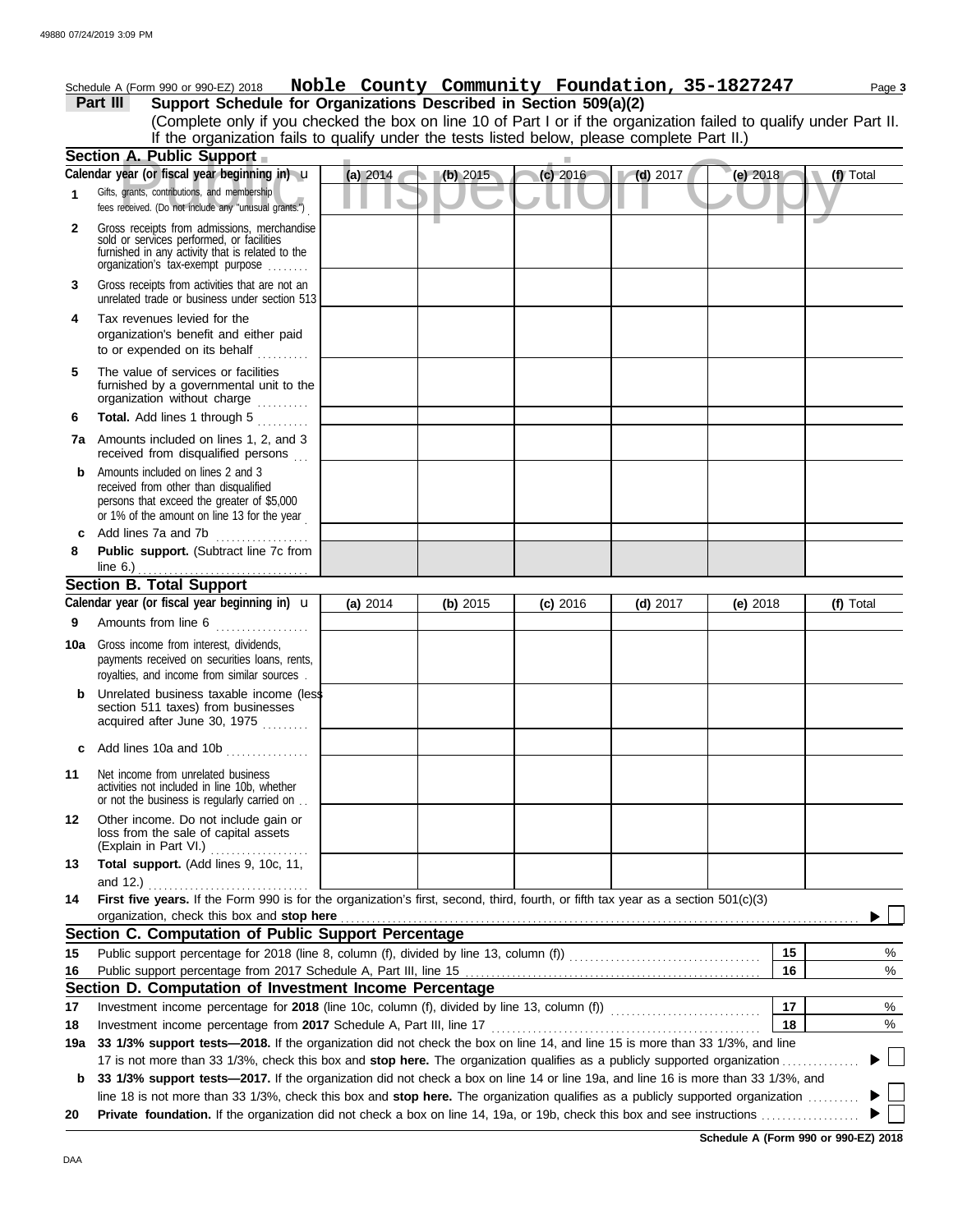|         | Noble County Community Foundation, 35-1827247<br>Schedule A (Form 990 or 990-EZ) 2018                                                                                                    |                 |     | Page 4 |
|---------|------------------------------------------------------------------------------------------------------------------------------------------------------------------------------------------|-----------------|-----|--------|
| Part IV | <b>Supporting Organizations</b>                                                                                                                                                          |                 |     |        |
|         | (Complete only if you checked a box in line 12 on Part I. If you checked 12a of Part I, complete Sections A                                                                              |                 |     |        |
|         | and B. If you checked 12b of Part I, complete Sections A and C. If you checked 12c of Part I, complete                                                                                   |                 |     |        |
|         | Sections A, D, and E. If you checked 12d of Part I, complete Sections A and D, and complete Part V.)                                                                                     |                 |     |        |
|         | Section A. All Supporting Organizations                                                                                                                                                  |                 |     |        |
|         |                                                                                                                                                                                          |                 | Yes | No     |
| 1       | Are all of the organization's supported organizations listed by name in the organization's governing                                                                                     |                 |     |        |
|         | documents? If "No," describe in Part VI how the supported organizations are designated. If designated by                                                                                 |                 |     |        |
|         | class or purpose, describe the designation. If historic and continuing relationship, explain.                                                                                            | 1               |     |        |
| 2       | Did the organization have any supported organization that does not have an IRS determination of status                                                                                   |                 |     |        |
|         | under section 509(a)(1) or (2)? If "Yes," explain in Part VI how the organization determined that the supported                                                                          |                 |     |        |
|         | organization was described in section 509(a)(1) or (2).                                                                                                                                  | $\mathbf{2}$    |     |        |
| За      | Did the organization have a supported organization described in section 501(c)(4), (5), or (6)? If "Yes," answer                                                                         |                 |     |        |
|         | $(b)$ and $(c)$ below.                                                                                                                                                                   | 3a              |     |        |
| b       | Did the organization confirm that each supported organization qualified under section $501(c)(4)$ , (5), or (6) and                                                                      |                 |     |        |
|         | satisfied the public support tests under section 509(a)(2)? If "Yes," describe in Part VI when and how the                                                                               |                 |     |        |
|         | organization made the determination.                                                                                                                                                     | 3b              |     |        |
| c       | Did the organization ensure that all support to such organizations was used exclusively for section $170(c)(2)(B)$                                                                       |                 |     |        |
|         | purposes? If "Yes," explain in Part VI what controls the organization put in place to ensure such use.                                                                                   | 3c              |     |        |
| 4a      | Was any supported organization not organized in the United States ("foreign supported organization")? If                                                                                 |                 |     |        |
|         | "Yes," and if you checked 12a or 12b in Part I, answer (b) and (c) below.                                                                                                                | 4a              |     |        |
| b       | Did the organization have ultimate control and discretion in deciding whether to make grants to the foreign                                                                              |                 |     |        |
|         | supported organization? If "Yes," describe in Part VI how the organization had such control and discretion                                                                               |                 |     |        |
|         | despite being controlled or supervised by or in connection with its supported organizations.                                                                                             | 4b              |     |        |
| c       | Did the organization support any foreign supported organization that does not have an IRS determination                                                                                  |                 |     |        |
|         | under sections $501(c)(3)$ and $509(a)(1)$ or $(2)$ ? If "Yes," explain in Part VI what controls the organization used                                                                   |                 |     |        |
|         | to ensure that all support to the foreign supported organization was used exclusively for section $170(c)(2)(B)$                                                                         |                 |     |        |
|         | purposes.                                                                                                                                                                                | 4c              |     |        |
| 5a      | Did the organization add, substitute, or remove any supported organizations during the tax year? If "Yes,"                                                                               |                 |     |        |
|         | answer (b) and (c) below (if applicable). Also, provide detail in Part VI, including (i) the names and EIN                                                                               |                 |     |        |
|         | numbers of the supported organizations added, substituted, or removed; (ii) the reasons for each such action;                                                                            |                 |     |        |
|         | (iii) the authority under the organization's organizing document authorizing such action; and (iv) how the action<br>was accomplished (such as by amendment to the organizing document). | 5a              |     |        |
| b       | Type I or Type II only. Was any added or substituted supported organization part of a class already                                                                                      |                 |     |        |
|         | designated in the organization's organizing document?                                                                                                                                    | 5b              |     |        |
|         | Substitutions only. Was the substitution the result of an event beyond the organization's control?                                                                                       | 5c              |     |        |
|         | Did the organization provide support (whether in the form of grants or the provision of services or facilities) to                                                                       |                 |     |        |
|         | anyone other than (i) its supported organizations, (ii) individuals that are part of the charitable class benefited                                                                      |                 |     |        |
|         | by one or more of its supported organizations, or (iii) other supporting organizations that also support or                                                                              |                 |     |        |
|         | benefit one or more of the filing organization's supported organizations? If "Yes," provide detail in Part VI.                                                                           | 6               |     |        |
| 7       | Did the organization provide a grant, loan, compensation, or other similar payment to a substantial contributor                                                                          |                 |     |        |
|         | (as defined in section $4958(c)(3)(C)$ ), a family member of a substantial contributor, or a 35% controlled entity                                                                       |                 |     |        |
|         | with regard to a substantial contributor? If "Yes," complete Part I of Schedule L (Form 990 or 990-EZ).                                                                                  | 7               |     |        |
| 8       | Did the organization make a loan to a disqualified person (as defined in section 4958) not described in line 7?                                                                          |                 |     |        |
|         | If "Yes," complete Part I of Schedule L (Form 990 or 990-EZ).                                                                                                                            | 8               |     |        |
| 9a      | Was the organization controlled directly or indirectly at any time during the tax year by one or more                                                                                    |                 |     |        |
|         | disqualified persons as defined in section 4946 (other than foundation managers and organizations described                                                                              |                 |     |        |
|         | in section $509(a)(1)$ or $(2)$ ? If "Yes," provide detail in Part VI.                                                                                                                   | 9а              |     |        |
| b       | Did one or more disqualified persons (as defined in line 9a) hold a controlling interest in any entity in which                                                                          |                 |     |        |
|         | the supporting organization had an interest? If "Yes," provide detail in Part VI.                                                                                                        | 9b              |     |        |
| c       | Did a disqualified person (as defined in line 9a) have an ownership interest in, or derive any personal benefit                                                                          |                 |     |        |
|         | from, assets in which the supporting organization also had an interest? If "Yes," provide detail in Part VI.                                                                             | 9с              |     |        |
| 10a     | Was the organization subject to the excess business holdings rules of section 4943 because of section                                                                                    |                 |     |        |
|         | 4943(f) (regarding certain Type II supporting organizations, and all Type III non-functionally integrated                                                                                |                 |     |        |
|         | supporting organizations)? If "Yes," answer 10b below.                                                                                                                                   | 10a             |     |        |
| b       | Did the organization have any excess business holdings in the tax year? (Use Schedule C, Form 4720, to                                                                                   |                 |     |        |
|         | determine whether the organization had excess business holdings.)                                                                                                                        | 10 <sub>b</sub> |     |        |
|         | Schedule A (Form 990 or 990-EZ) 2018                                                                                                                                                     |                 |     |        |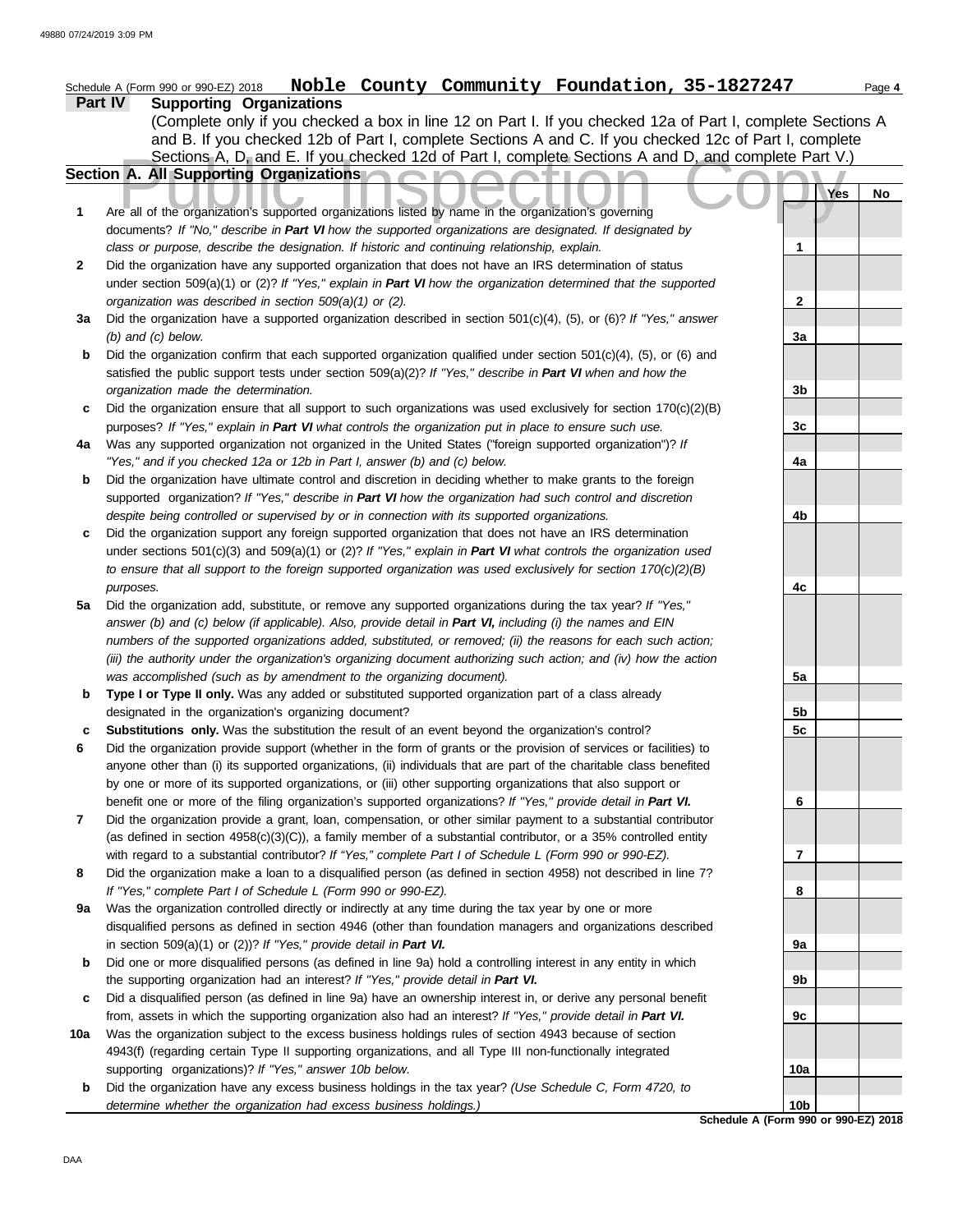|              | Noble County Community Foundation, 35-1827247<br>Schedule A (Form 990 or 990-EZ) 2018<br><b>Supporting Organizations (continued)</b><br><b>Part IV</b>                                                                               |                 |     | Page 5 |
|--------------|--------------------------------------------------------------------------------------------------------------------------------------------------------------------------------------------------------------------------------------|-----------------|-----|--------|
|              |                                                                                                                                                                                                                                      |                 | Yes | No     |
| 11           | Has the organization accepted a gift or contribution from any of the following persons?                                                                                                                                              |                 |     |        |
| a            | A person who directly or indirectly controls, either alone or together with persons described in (b) and (c)                                                                                                                         |                 |     |        |
|              | below, the governing body of a supported organization?                                                                                                                                                                               | 11a             |     |        |
|              | <b>b</b> A family member of a person described in (a) above?                                                                                                                                                                         | 11 <sub>b</sub> |     |        |
|              | c A 35% controlled entity of a person described in (a) or (b) above? If "Yes" to a, b, or c, provide detail in Part VI.                                                                                                              | 11c             |     |        |
|              | <b>Section B. Type I Supporting Organizations</b>                                                                                                                                                                                    |                 |     |        |
|              |                                                                                                                                                                                                                                      |                 | Yes | No     |
| 1            | Did the directors, trustees, or membership of one or more supported organizations have the power to                                                                                                                                  |                 |     |        |
|              | regularly appoint or elect at least a majority of the organization's directors or trustees at all times during the                                                                                                                   |                 |     |        |
|              | tax year? If "No," describe in Part VI how the supported organization(s) effectively operated, supervised, or                                                                                                                        |                 |     |        |
|              | controlled the organization's activities. If the organization had more than one supported organization,                                                                                                                              |                 |     |        |
|              | describe how the powers to appoint and/or remove directors or trustees were allocated among the supported                                                                                                                            |                 |     |        |
|              | organizations and what conditions or restrictions, if any, applied to such powers during the tax year.                                                                                                                               | 1               |     |        |
| $\mathbf{2}$ | Did the organization operate for the benefit of any supported organization other than the supported                                                                                                                                  |                 |     |        |
|              | organization(s) that operated, supervised, or controlled the supporting organization? If "Yes," explain in Part                                                                                                                      |                 |     |        |
|              | VI how providing such benefit carried out the purposes of the supported organization(s) that operated,                                                                                                                               |                 |     |        |
|              | supervised, or controlled the supporting organization.                                                                                                                                                                               | 2               |     |        |
|              | Section C. Type II Supporting Organizations                                                                                                                                                                                          |                 |     |        |
|              |                                                                                                                                                                                                                                      |                 | Yes | No     |
| 1            | Were a majority of the organization's directors or trustees during the tax year also a majority of the directors                                                                                                                     |                 |     |        |
|              | or trustees of each of the organization's supported organization(s)? If "No," describe in Part VI how control                                                                                                                        |                 |     |        |
|              | or management of the supporting organization was vested in the same persons that controlled or managed                                                                                                                               |                 |     |        |
|              | the supported organization(s).                                                                                                                                                                                                       | 1               |     |        |
|              | Section D. All Type III Supporting Organizations                                                                                                                                                                                     |                 |     |        |
|              |                                                                                                                                                                                                                                      |                 | Yes | No     |
| 1            | Did the organization provide to each of its supported organizations, by the last day of the fifth month of the                                                                                                                       |                 |     |        |
|              | organization's tax year, (i) a written notice describing the type and amount of support provided during the prior tax                                                                                                                |                 |     |        |
|              | year, (ii) a copy of the Form 990 that was most recently filed as of the date of notification, and (iii) copies of the                                                                                                               |                 |     |        |
|              | organization's governing documents in effect on the date of notification, to the extent not previously provided?<br>Were any of the organization's officers, directors, or trustees either (i) appointed or elected by the supported | 1               |     |        |
| $\mathbf{2}$ | organization(s) or (ii) serving on the governing body of a supported organization? If "No," explain in Part VI how                                                                                                                   |                 |     |        |
|              | the organization maintained a close and continuous working relationship with the supported organization(s).                                                                                                                          | 2               |     |        |
| 3            | By reason of the relationship described in (2), did the organization's supported organizations have a                                                                                                                                |                 |     |        |
|              | significant voice in the organization's investment policies and in directing the use of the organization's                                                                                                                           |                 |     |        |
|              | income or assets at all times during the tax year? If "Yes," describe in Part VI the role the organization's                                                                                                                         |                 |     |        |
|              | supported organizations played in this regard.                                                                                                                                                                                       | 3               |     |        |
|              | Section E. Type III Functionally-Integrated Supporting Organizations                                                                                                                                                                 |                 |     |        |
| 1            | Check the box next to the method that the organization used to satisfy the Integral Part Test during the year (see instructions).                                                                                                    |                 |     |        |
| a            | The organization satisfied the Activities Test. Complete line 2 below.                                                                                                                                                               |                 |     |        |
| b            | The organization is the parent of each of its supported organizations. Complete line 3 below.                                                                                                                                        |                 |     |        |
| c            | The organization supported a governmental entity. Describe in Part VI how you supported a government entity (see instructions).                                                                                                      |                 |     |        |
| $\mathbf{2}$ | Activities Test. Answer (a) and (b) below.                                                                                                                                                                                           |                 | Yes | No     |
| а            | Did substantially all of the organization's activities during the tax year directly further the exempt purposes of                                                                                                                   |                 |     |        |
|              | the supported organization(s) to which the organization was responsive? If "Yes," then in Part VI identify                                                                                                                           |                 |     |        |
|              | those supported organizations and explain how these activities directly furthered their exempt purposes,                                                                                                                             |                 |     |        |
|              | how the organization was responsive to those supported organizations, and how the organization determined                                                                                                                            |                 |     |        |
|              | that these activities constituted substantially all of its activities.                                                                                                                                                               | 2a              |     |        |

- **b** Did the activities described in (a) constitute activities that, but for the organization's involvement, one or more of the organization's supported organization(s) would have been engaged in? *If "Yes," explain in Part VI the reasons for the organization's position that its supported organization(s) would have engaged in these activities but for the organization's involvement.*
- **3** Parent of Supported Organizations. *Answer (a) and (b) below.*
	- **a** Did the organization have the power to regularly appoint or elect a majority of the officers, directors, or trustees of each of the supported organizations? *Provide details in Part VI.*
- **b** Did the organization exercise a substantial degree of direction over the policies, programs, and activities of each of its supported organizations? *If "Yes," describe in Part VI the role played by the organization in this regard.*

**2a 2b 3a 3b**

DAA **SChedule A (Form 990 or 990-EZ) 2018**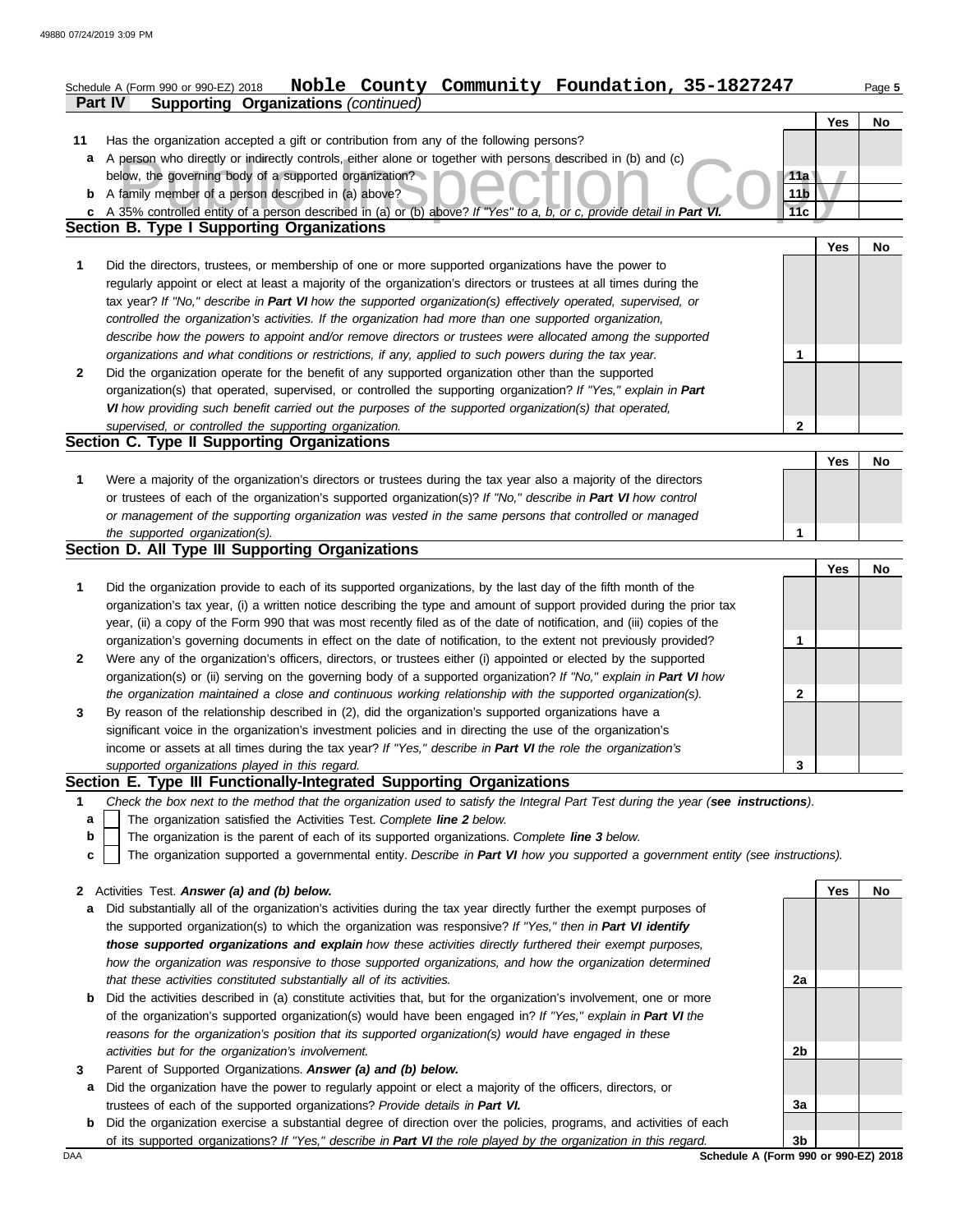## **Part V Type III Non-Functionally Integrated 509(a)(3) Supporting Organizations** Schedule A (Form 990 or 990-EZ) 2018 Page **6 Noble County Community Foundation, 35-1827247 1** Check here if the organization satisfied the Integral Part Test as a qualifying trust on Nov. 20, 1970 (explain in Part VI). **See**

**instructions.** All other Type III non-functionally integrated supporting organizations must complete Sections A through E.

| Section A - Adjusted Net Income                                                                                                                     |                     | (A) Prior Year | (B) Current Year               |
|-----------------------------------------------------------------------------------------------------------------------------------------------------|---------------------|----------------|--------------------------------|
|                                                                                                                                                     | 1                   |                | (optional)                     |
| Net short-term capital gain<br>1<br>Recoveries of prior-year distributions                                                                          | $\overline{2}$      |                |                                |
| $\mathbf{2}$<br>3                                                                                                                                   | 3                   |                |                                |
| Other gross income (see instructions)<br>4                                                                                                          | 4                   |                |                                |
| Add lines 1 through 3.                                                                                                                              | 5                   |                |                                |
| 5<br>Depreciation and depletion                                                                                                                     |                     |                |                                |
| Portion of operating expenses paid or incurred for production or<br>6                                                                               |                     |                |                                |
| collection of gross income or for management, conservation, or                                                                                      |                     |                |                                |
| maintenance of property held for production of income (see instructions)                                                                            | 6<br>$\overline{7}$ |                |                                |
| $\mathbf{7}$<br>Other expenses (see instructions)                                                                                                   |                     |                |                                |
| Adjusted Net Income (subtract lines 5, 6, and 7 from line 4)<br>8                                                                                   | 8                   |                |                                |
| <b>Section B - Minimum Asset Amount</b>                                                                                                             |                     | (A) Prior Year | (B) Current Year<br>(optional) |
| Aggregate fair market value of all non-exempt-use assets (see<br>1                                                                                  |                     |                |                                |
| instructions for short tax year or assets held for part of year):                                                                                   |                     |                |                                |
| a Average monthly value of securities                                                                                                               | 1a                  |                |                                |
| <b>b</b> Average monthly cash balances                                                                                                              | 1b                  |                |                                |
| <b>c</b> Fair market value of other non-exempt-use assets                                                                                           | 1c                  |                |                                |
| <b>d Total</b> (add lines 1a, 1b, and 1c)                                                                                                           | 1 <sub>d</sub>      |                |                                |
| Discount claimed for blockage or other<br>e –                                                                                                       |                     |                |                                |
| factors (explain in detail in Part VI):                                                                                                             |                     |                |                                |
| $\mathbf{2}$<br>Acquisition indebtedness applicable to non-exempt-use assets                                                                        | $\mathbf{2}$        |                |                                |
| 3<br>Subtract line 2 from line 1d.                                                                                                                  | 3                   |                |                                |
| Cash deemed held for exempt use. Enter 1-1/2% of line 3 (for greater amount,<br>4                                                                   |                     |                |                                |
| see instructions).                                                                                                                                  | 4                   |                |                                |
| 5<br>Net value of non-exempt-use assets (subtract line 4 from line 3)                                                                               | 5                   |                |                                |
| 6.<br>Multiply line 5 by .035.                                                                                                                      | 6                   |                |                                |
| 7<br>Recoveries of prior-year distributions                                                                                                         | $\overline{7}$      |                |                                |
| 8<br>Minimum Asset Amount (add line 7 to line 6)                                                                                                    | 8                   |                |                                |
| Section C - Distributable Amount                                                                                                                    |                     |                | <b>Current Year</b>            |
| Adjusted net income for prior year (from Section A, line 8, Column A)<br>1.                                                                         | 1                   |                |                                |
| $\mathbf{2}$<br>Enter 85% of line 1.                                                                                                                | $\mathbf 2$         |                |                                |
| Minimum asset amount for prior year (from Section B, line 8, Column A)<br>3                                                                         | 3                   |                |                                |
| 4<br>Enter greater of line 2 or line 3.                                                                                                             | 4                   |                |                                |
| 5<br>Income tax imposed in prior year                                                                                                               | 5                   |                |                                |
| <b>Distributable Amount.</b> Subtract line 5 from line 4, unless subject to<br>6                                                                    |                     |                |                                |
| emergency temporary reduction (see instructions).                                                                                                   | 6                   |                |                                |
| $\overline{7}$<br>Check here if the current year is the organization's first as a non-functionally integrated Type III supporting organization (see |                     |                |                                |
| instructions).                                                                                                                                      |                     |                |                                |

**Schedule A (Form 990 or 990-EZ) 2018**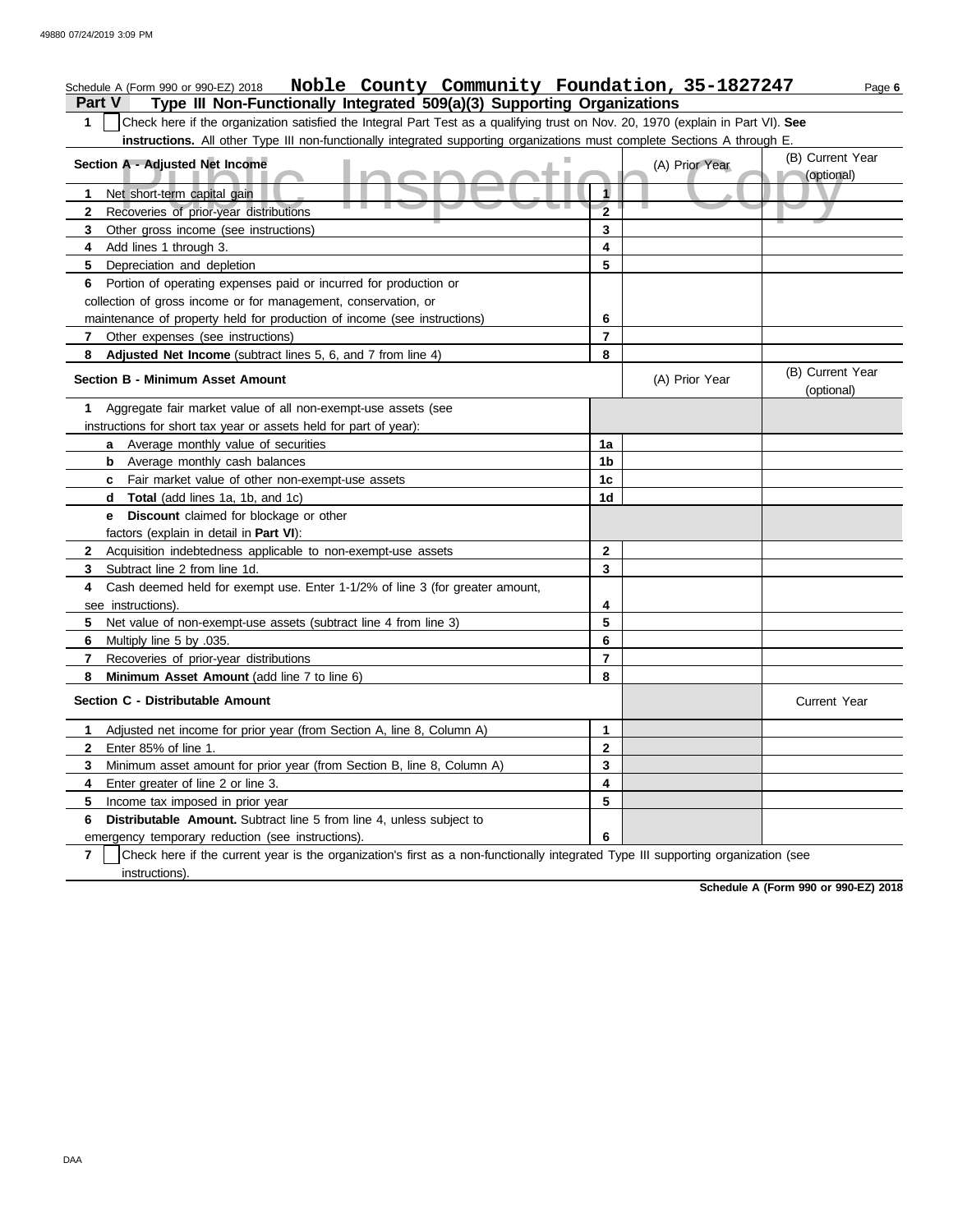#### Schedule A (Form 990 or 990-EZ) 2018 Page **7 Noble County Community Foundation, 35-1827247 Part V Type III Non-Functionally Integrated 509(a)(3) Supporting Organizations** *(continued)*

| <b>Section D - Distributions</b> |                                                                                            | <b>Current Year</b>         |                           |                      |
|----------------------------------|--------------------------------------------------------------------------------------------|-----------------------------|---------------------------|----------------------|
| 1.                               | Amounts paid to supported organizations to accomplish exempt purposes                      |                             |                           |                      |
| $\mathbf{2}$                     | Amounts paid to perform activity that directly furthers exempt purposes of supported       |                             |                           |                      |
|                                  | organizations, in excess of income from activity                                           |                             |                           |                      |
| 3                                | Administrative expenses paid to accomplish exempt purposes of supported organizations      |                             |                           |                      |
| 4                                | Amounts paid to acquire exempt-use assets                                                  |                             |                           |                      |
| 5                                | Qualified set-aside amounts (prior IRS approval required)                                  |                             |                           |                      |
| 6                                | Other distributions (describe in <b>Part VI</b> ). See instructions.                       |                             |                           |                      |
| 7                                | Total annual distributions. Add lines 1 through 6.                                         |                             |                           |                      |
| 8                                | Distributions to attentive supported organizations to which the organization is responsive |                             |                           |                      |
|                                  | (provide details in Part VI). See instructions.                                            |                             |                           |                      |
| 9                                | Distributable amount for 2018 from Section C, line 6                                       |                             |                           |                      |
| 10                               | Line 8 amount divided by line 9 amount                                                     |                             |                           |                      |
|                                  |                                                                                            | (i)                         | (ii)                      | (iii)                |
|                                  | <b>Section E - Distribution Allocations (see instructions)</b>                             | <b>Excess Distributions</b> | <b>Underdistributions</b> | <b>Distributable</b> |
|                                  |                                                                                            |                             | Pre-2018                  | Amount for 2018      |
| 1                                | Distributable amount for 2018 from Section C, line 6                                       |                             |                           |                      |
| $\mathbf{2}$                     | Underdistributions, if any, for years prior to 2018                                        |                             |                           |                      |
|                                  | (reasonable cause required-explain in Part VI). See                                        |                             |                           |                      |
|                                  | instructions.                                                                              |                             |                           |                      |
| 3.                               | Excess distributions carryover, if any, to 2018                                            |                             |                           |                      |
|                                  |                                                                                            |                             |                           |                      |
|                                  |                                                                                            |                             |                           |                      |
|                                  | <b>c</b> From 2015                                                                         |                             |                           |                      |
|                                  |                                                                                            |                             |                           |                      |
|                                  | e From 2017                                                                                |                             |                           |                      |
|                                  | f Total of lines 3a through e                                                              |                             |                           |                      |
|                                  | g Applied to underdistributions of prior years                                             |                             |                           |                      |
|                                  | h Applied to 2018 distributable amount                                                     |                             |                           |                      |
|                                  | <i>i</i> Carryover from 2013 not applied (see instructions)                                |                             |                           |                      |
|                                  | Remainder. Subtract lines 3g, 3h, and 3i from 3f.                                          |                             |                           |                      |
| 4                                | Distributions for 2018 from                                                                |                             |                           |                      |
|                                  | \$<br>Section D. line 7:                                                                   |                             |                           |                      |
|                                  | a Applied to underdistributions of prior years                                             |                             |                           |                      |
|                                  | <b>b</b> Applied to 2018 distributable amount                                              |                             |                           |                      |
|                                  | c Remainder. Subtract lines 4a and 4b from 4.                                              |                             |                           |                      |
|                                  | Remaining underdistributions for years prior to 2018, if                                   |                             |                           |                      |
|                                  | any. Subtract lines 3g and 4a from line 2. For result                                      |                             |                           |                      |
|                                  | greater than zero, explain in Part VI. See instructions.                                   |                             |                           |                      |
| 6                                | Remaining underdistributions for 2018. Subtract lines 3h                                   |                             |                           |                      |
|                                  | and 4b from line 1. For result greater than zero, explain in                               |                             |                           |                      |
|                                  | Part VI. See instructions.                                                                 |                             |                           |                      |
| 7                                | Excess distributions carryover to 2019. Add lines 3j                                       |                             |                           |                      |
|                                  | and 4c.                                                                                    |                             |                           |                      |
| 8                                | Breakdown of line 7:                                                                       |                             |                           |                      |
|                                  |                                                                                            |                             |                           |                      |
|                                  | <b>b</b> Excess from 2015                                                                  |                             |                           |                      |
|                                  |                                                                                            |                             |                           |                      |
|                                  |                                                                                            |                             |                           |                      |
|                                  | e Excess from 2018                                                                         |                             |                           |                      |

**Schedule A (Form 990 or 990-EZ) 2018**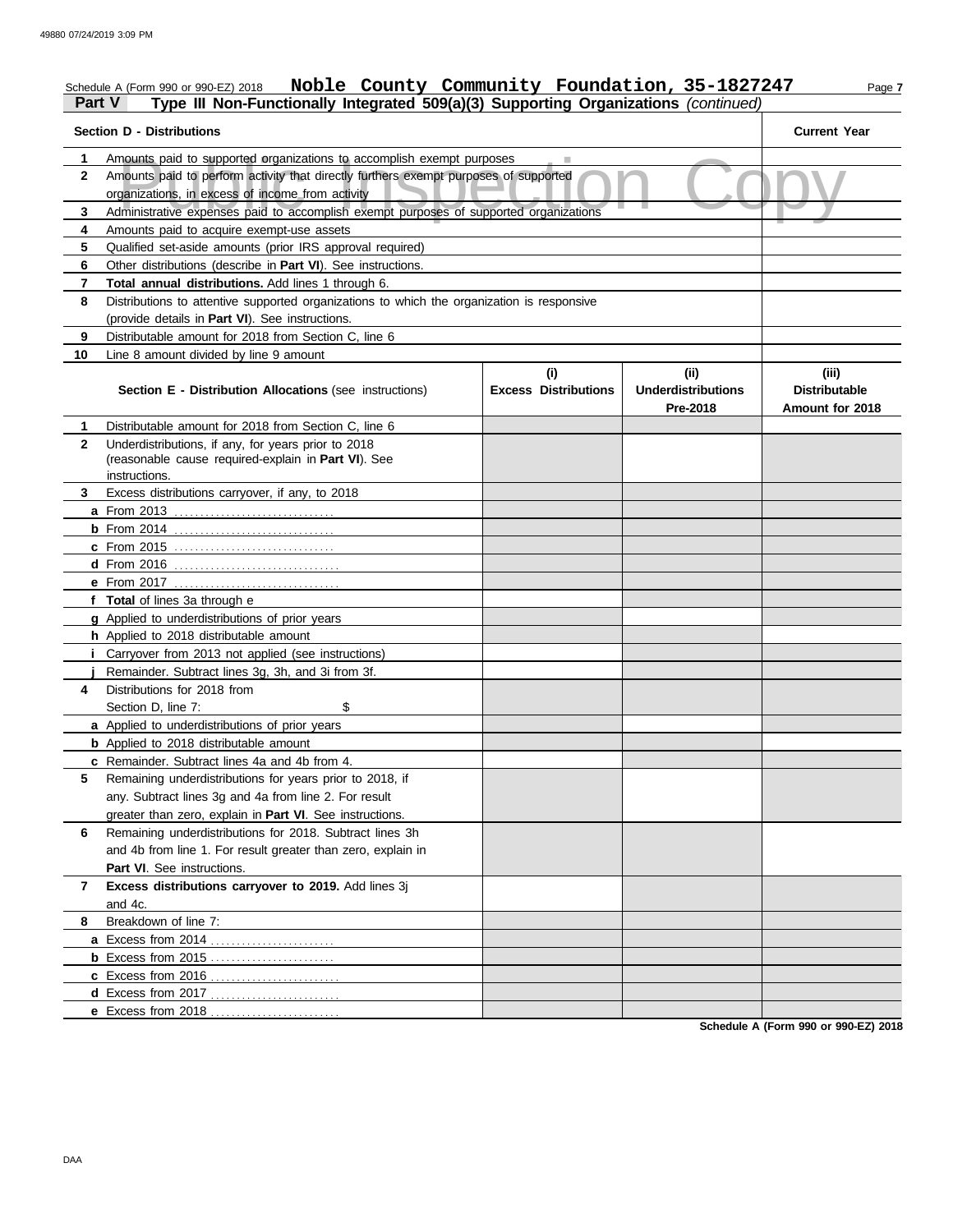| Noble County Community Foundation, 35-1827247<br>Schedule A (Form 990 or 990-EZ) 2018<br>Page 8<br>Supplemental Information. Provide the explanations required by Part II, line 10; Part II, line 17a or 17b; Part<br>Part VI<br>III, line 12; Part IV, Section A, lines 1, 2, 3b, 3c, 4b, 4c, 5a, 6, 9a, 9b, 9c, 11a, 11b, and 11c; Part IV, Section<br>B, lines 1 and 2; Part IV, Section C, line 1; Part IV, Section D, lines 2 and 3; Part IV, Section E, lines 1c, 2a, 2b,<br>3a, and 3b; Part V, line 1; Part V, Section B, line 1e; Part V, Section D, lines 5, 6, and 8; and Part V, Section E,<br>lines 2, 5, and 6. Also complete this part for any additional information. (See instructions.)<br>Part II, Line 10 - Other Income Detail<br>Other income and miscellaneous items \$<br>19,127 |
|----------------------------------------------------------------------------------------------------------------------------------------------------------------------------------------------------------------------------------------------------------------------------------------------------------------------------------------------------------------------------------------------------------------------------------------------------------------------------------------------------------------------------------------------------------------------------------------------------------------------------------------------------------------------------------------------------------------------------------------------------------------------------------------------------------|
|                                                                                                                                                                                                                                                                                                                                                                                                                                                                                                                                                                                                                                                                                                                                                                                                          |
| Supplemental Information                                                                                                                                                                                                                                                                                                                                                                                                                                                                                                                                                                                                                                                                                                                                                                                 |
| Other income consists of fundraising revenue from special events.                                                                                                                                                                                                                                                                                                                                                                                                                                                                                                                                                                                                                                                                                                                                        |
|                                                                                                                                                                                                                                                                                                                                                                                                                                                                                                                                                                                                                                                                                                                                                                                                          |
|                                                                                                                                                                                                                                                                                                                                                                                                                                                                                                                                                                                                                                                                                                                                                                                                          |
|                                                                                                                                                                                                                                                                                                                                                                                                                                                                                                                                                                                                                                                                                                                                                                                                          |
|                                                                                                                                                                                                                                                                                                                                                                                                                                                                                                                                                                                                                                                                                                                                                                                                          |
|                                                                                                                                                                                                                                                                                                                                                                                                                                                                                                                                                                                                                                                                                                                                                                                                          |
|                                                                                                                                                                                                                                                                                                                                                                                                                                                                                                                                                                                                                                                                                                                                                                                                          |
|                                                                                                                                                                                                                                                                                                                                                                                                                                                                                                                                                                                                                                                                                                                                                                                                          |
|                                                                                                                                                                                                                                                                                                                                                                                                                                                                                                                                                                                                                                                                                                                                                                                                          |
|                                                                                                                                                                                                                                                                                                                                                                                                                                                                                                                                                                                                                                                                                                                                                                                                          |
|                                                                                                                                                                                                                                                                                                                                                                                                                                                                                                                                                                                                                                                                                                                                                                                                          |
|                                                                                                                                                                                                                                                                                                                                                                                                                                                                                                                                                                                                                                                                                                                                                                                                          |
|                                                                                                                                                                                                                                                                                                                                                                                                                                                                                                                                                                                                                                                                                                                                                                                                          |
|                                                                                                                                                                                                                                                                                                                                                                                                                                                                                                                                                                                                                                                                                                                                                                                                          |
|                                                                                                                                                                                                                                                                                                                                                                                                                                                                                                                                                                                                                                                                                                                                                                                                          |
|                                                                                                                                                                                                                                                                                                                                                                                                                                                                                                                                                                                                                                                                                                                                                                                                          |
|                                                                                                                                                                                                                                                                                                                                                                                                                                                                                                                                                                                                                                                                                                                                                                                                          |
|                                                                                                                                                                                                                                                                                                                                                                                                                                                                                                                                                                                                                                                                                                                                                                                                          |
|                                                                                                                                                                                                                                                                                                                                                                                                                                                                                                                                                                                                                                                                                                                                                                                                          |
|                                                                                                                                                                                                                                                                                                                                                                                                                                                                                                                                                                                                                                                                                                                                                                                                          |
|                                                                                                                                                                                                                                                                                                                                                                                                                                                                                                                                                                                                                                                                                                                                                                                                          |
|                                                                                                                                                                                                                                                                                                                                                                                                                                                                                                                                                                                                                                                                                                                                                                                                          |
|                                                                                                                                                                                                                                                                                                                                                                                                                                                                                                                                                                                                                                                                                                                                                                                                          |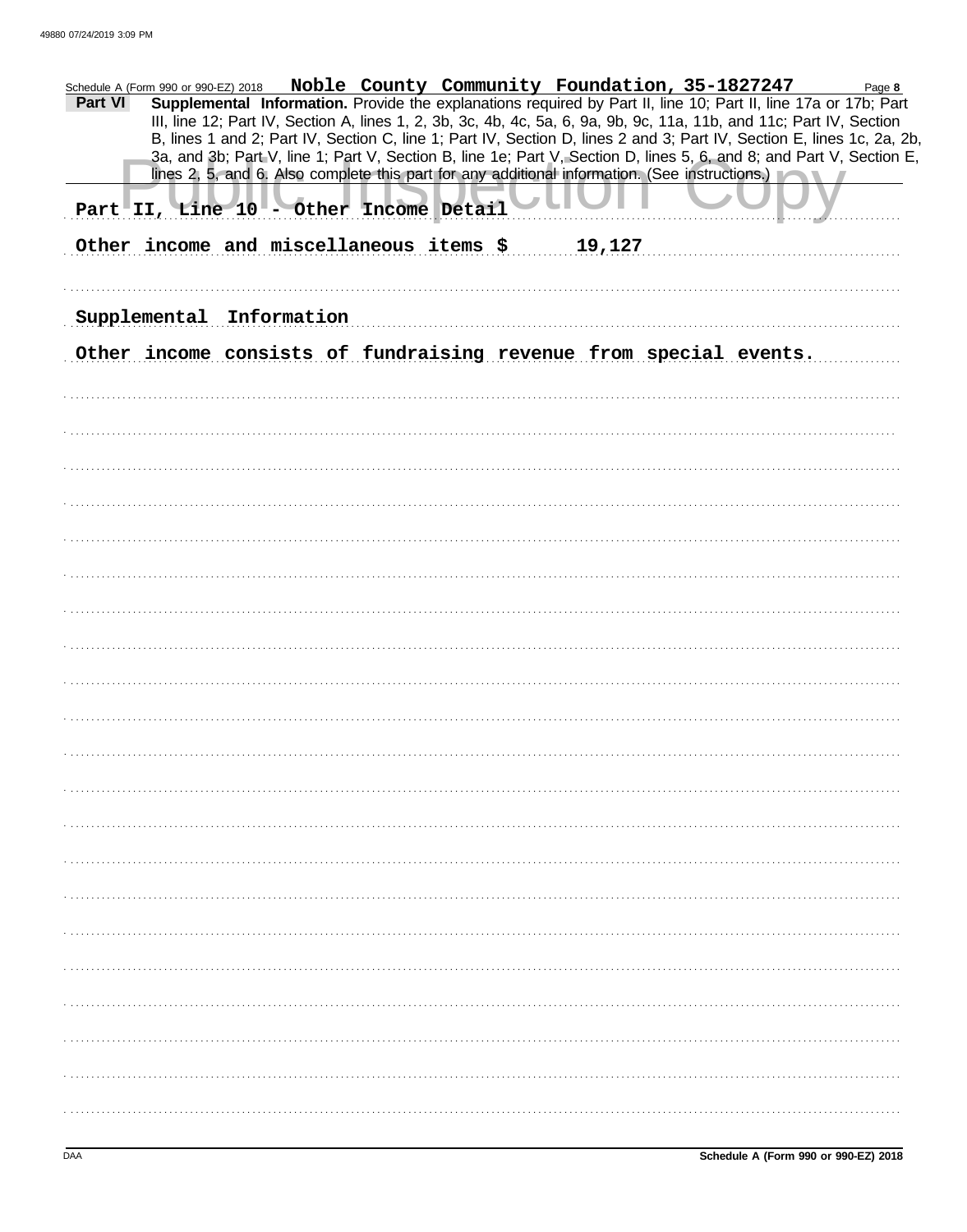|     | <b>SCHEDULE D</b><br>(Form 990)                      |                                                                                                                                                                | <b>Supplemental Financial Statements</b><br>u Complete if the organization answered "Yes" on Form 990,<br>Part IV, line 6, 7, 8, 9, 10, 11a, 11b, 11c, 11d, 11e, 11f, 12a, or 12b. |    | OMB No. 1545-0047<br>18                             |
|-----|------------------------------------------------------|----------------------------------------------------------------------------------------------------------------------------------------------------------------|------------------------------------------------------------------------------------------------------------------------------------------------------------------------------------|----|-----------------------------------------------------|
|     | Department of the Treasury                           |                                                                                                                                                                | u Attach to Form 990.                                                                                                                                                              |    | <b>Open to Public</b>                               |
|     | Internal Revenue Service<br>Name of the organization |                                                                                                                                                                | <b>u</b> Go to <i>www.irs.gov/Form990</i> for instructions and the latest information.                                                                                             |    | Inspection                                          |
|     | Noble<br>Inc.                                        | County Community Foundation,                                                                                                                                   |                                                                                                                                                                                    |    | <b>Employer identification number</b><br>35-1827247 |
|     | Part I                                               | Organizations Maintaining Donor Advised Funds or Other Similar Funds or Accounts.<br>Complete if the organization answered "Yes" on Form 990, Part IV, line 6. |                                                                                                                                                                                    |    |                                                     |
|     |                                                      |                                                                                                                                                                | (a) Donor advised funds                                                                                                                                                            |    | (b) Funds and other accounts                        |
| 1   | Total number at end of year                          |                                                                                                                                                                | 35                                                                                                                                                                                 |    |                                                     |
| 2   |                                                      | Aggregate value of contributions to (during year)                                                                                                              | 143,947                                                                                                                                                                            |    |                                                     |
| 3   |                                                      |                                                                                                                                                                | 172,577                                                                                                                                                                            |    |                                                     |
|     |                                                      |                                                                                                                                                                | 4,759,882                                                                                                                                                                          |    |                                                     |
| 5   |                                                      | Did the organization inform all donors and donor advisors in writing that the assets held in donor advised                                                     |                                                                                                                                                                                    |    |                                                     |
|     |                                                      |                                                                                                                                                                |                                                                                                                                                                                    |    | x <br>Yes<br>No                                     |
| 6   |                                                      | Did the organization inform all grantees, donors, and donor advisors in writing that grant funds can be used                                                   |                                                                                                                                                                                    |    |                                                     |
|     |                                                      | only for charitable purposes and not for the benefit of the donor or donor advisor, or for any other purpose                                                   |                                                                                                                                                                                    |    |                                                     |
|     | conferring impermissible private benefit?            |                                                                                                                                                                |                                                                                                                                                                                    |    | X <br>Yes<br>No                                     |
|     | Part II                                              | <b>Conservation Easements.</b>                                                                                                                                 |                                                                                                                                                                                    |    |                                                     |
|     |                                                      | Complete if the organization answered "Yes" on Form 990, Part IV, line 7.                                                                                      |                                                                                                                                                                                    |    |                                                     |
|     |                                                      | Purpose(s) of conservation easements held by the organization (check all that apply).                                                                          |                                                                                                                                                                                    |    |                                                     |
|     |                                                      | Preservation of land for public use (e.g., recreation or education)                                                                                            | Preservation of a historically important land area                                                                                                                                 |    |                                                     |
|     | Protection of natural habitat                        |                                                                                                                                                                | Preservation of a certified historic structure                                                                                                                                     |    |                                                     |
|     | Preservation of open space                           |                                                                                                                                                                |                                                                                                                                                                                    |    |                                                     |
| 2   |                                                      | Complete lines 2a through 2d if the organization held a qualified conservation contribution in the form of a conservation                                      |                                                                                                                                                                                    |    |                                                     |
|     | easement on the last day of the tax year.            |                                                                                                                                                                |                                                                                                                                                                                    |    | Held at the End of the Tax Year                     |
| а   | Total number of conservation easements               |                                                                                                                                                                |                                                                                                                                                                                    | 2a |                                                     |
| b   |                                                      |                                                                                                                                                                |                                                                                                                                                                                    | 2b |                                                     |
|     |                                                      | Number of conservation easements on a certified historic structure included in (a)                                                                             |                                                                                                                                                                                    | 2c |                                                     |
|     |                                                      | d Number of conservation easements included in (c) acquired after 7/25/06, and not on a                                                                        |                                                                                                                                                                                    |    |                                                     |
|     |                                                      | historic structure listed in the National Register                                                                                                             |                                                                                                                                                                                    | 2d |                                                     |
| 3   |                                                      | Number of conservation easements modified, transferred, released, extinguished, or terminated by the organization during the                                   |                                                                                                                                                                                    |    |                                                     |
|     | tax year <b>u</b>                                    |                                                                                                                                                                |                                                                                                                                                                                    |    |                                                     |
|     |                                                      | Number of states where property subject to conservation easement is located u                                                                                  |                                                                                                                                                                                    |    |                                                     |
| 5   |                                                      | Does the organization have a written policy regarding the periodic monitoring, inspection, handling of                                                         |                                                                                                                                                                                    |    |                                                     |
|     |                                                      | violations, and enforcement of the conservation easements it holds?                                                                                            |                                                                                                                                                                                    |    | Yes<br><b>No</b>                                    |
| 6   |                                                      | Staff and volunteer hours devoted to monitoring, inspecting, handling of violations, and enforcing conservation easements during the year                      |                                                                                                                                                                                    |    |                                                     |
|     | u                                                    |                                                                                                                                                                |                                                                                                                                                                                    |    |                                                     |
| 7   |                                                      | Amount of expenses incurred in monitoring, inspecting, handling of violations, and enforcing conservation easements during the year                            |                                                                                                                                                                                    |    |                                                     |
|     | $\mathbf{u} \, \mathbf{\$}$                          |                                                                                                                                                                |                                                                                                                                                                                    |    |                                                     |
| 8   |                                                      | Does each conservation easement reported on line 2(d) above satisfy the requirements of section 170(h)(4)(B)(i)                                                |                                                                                                                                                                                    |    |                                                     |
|     |                                                      |                                                                                                                                                                |                                                                                                                                                                                    |    | Yes<br>No                                           |
| 9   |                                                      | In Part XIII, describe how the organization reports conservation easements in its revenue and expense statement, and                                           |                                                                                                                                                                                    |    |                                                     |
|     |                                                      | balance sheet, and include, if applicable, the text of the footnote to the organization's financial statements that describes the                              |                                                                                                                                                                                    |    |                                                     |
|     |                                                      | organization's accounting for conservation easements.                                                                                                          |                                                                                                                                                                                    |    |                                                     |
|     | Part III                                             | Organizations Maintaining Collections of Art, Historical Treasures, or Other Similar Assets.                                                                   |                                                                                                                                                                                    |    |                                                     |
|     |                                                      | Complete if the organization answered "Yes" on Form 990, Part IV, line 8.                                                                                      |                                                                                                                                                                                    |    |                                                     |
|     |                                                      | 1a If the organization elected, as permitted under SFAS 116 (ASC 958), not to report in its revenue statement and balance sheet                                |                                                                                                                                                                                    |    |                                                     |
|     |                                                      | works of art, historical treasures, or other similar assets held for public exhibition, education, or research in furtherance of                               |                                                                                                                                                                                    |    |                                                     |
|     |                                                      | public service, provide, in Part XIII, the text of the footnote to its financial statements that describes these items.                                        |                                                                                                                                                                                    |    |                                                     |
| b   |                                                      | If the organization elected, as permitted under SFAS 116 (ASC 958), to report in its revenue statement and balance sheet                                       |                                                                                                                                                                                    |    |                                                     |
|     |                                                      | works of art, historical treasures, or other similar assets held for public exhibition, education, or research in furtherance of                               |                                                                                                                                                                                    |    |                                                     |
|     |                                                      | public service, provide the following amounts relating to these items:                                                                                         |                                                                                                                                                                                    |    |                                                     |
|     |                                                      |                                                                                                                                                                |                                                                                                                                                                                    |    |                                                     |
|     |                                                      |                                                                                                                                                                |                                                                                                                                                                                    |    | $u$ \$                                              |
| 2   |                                                      | If the organization received or held works of art, historical treasures, or other similar assets for financial gain, provide the                               |                                                                                                                                                                                    |    |                                                     |
|     |                                                      | following amounts required to be reported under SFAS 116 (ASC 958) relating to these items:                                                                    |                                                                                                                                                                                    |    |                                                     |
| a   |                                                      |                                                                                                                                                                |                                                                                                                                                                                    |    |                                                     |
|     |                                                      |                                                                                                                                                                |                                                                                                                                                                                    |    |                                                     |
|     |                                                      | For Paperwork Reduction Act Notice, see the Instructions for Form 990.                                                                                         |                                                                                                                                                                                    |    | Schedule D (Form 990) 2018                          |
| DAA |                                                      |                                                                                                                                                                |                                                                                                                                                                                    |    |                                                     |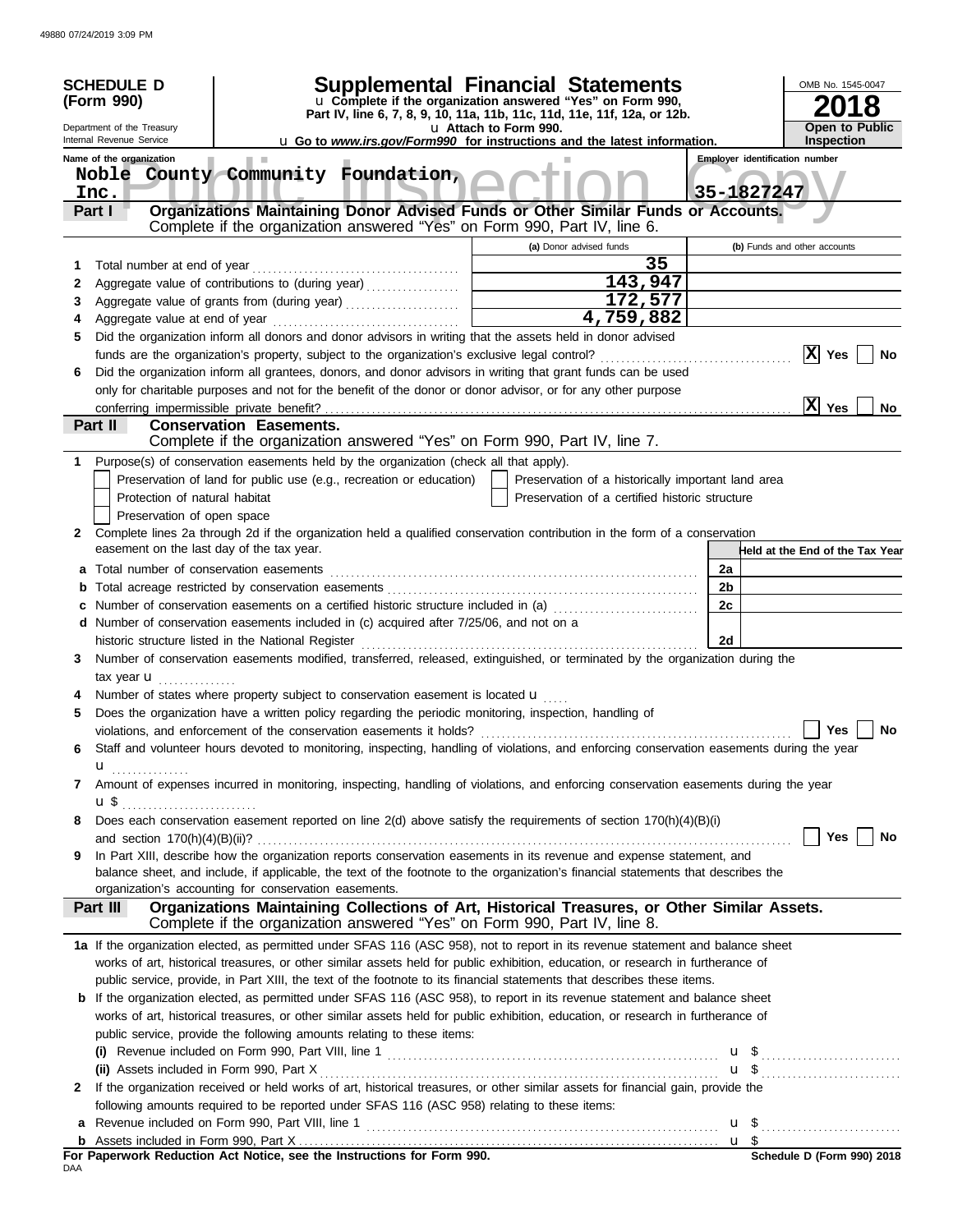|                   | Schedule D (Form 990) 2018 Noble County Community Foundation, 35-1827247<br>Organizations Maintaining Collections of Art, Historical Treasures, or Other Similar Assets (continued)<br>Part III                                                                                                                                                                                                |                                         |                                    |                    |                                 | Page 2              |  |  |  |  |  |  |
|-------------------|------------------------------------------------------------------------------------------------------------------------------------------------------------------------------------------------------------------------------------------------------------------------------------------------------------------------------------------------------------------------------------------------|-----------------------------------------|------------------------------------|--------------------|---------------------------------|---------------------|--|--|--|--|--|--|
|                   | 3 Using the organization's acquisition, accession, and other records, check any of the following that are a significant use of its<br>collection items (check all that apply):                                                                                                                                                                                                                 |                                         |                                    |                    |                                 |                     |  |  |  |  |  |  |
| a<br>b<br>c<br>5. | Loan or exchange programs<br>Public exhibition<br>d<br>Scholarly research<br>Other<br>e<br>Preservation for future generations<br>Provide a description of the organization's collections and explain how they further the organization's exempt purpose in Part<br>XIII.<br>During the year, did the organization solicit or receive donations of art, historical treasures, or other similar |                                         |                                    |                    |                                 |                     |  |  |  |  |  |  |
|                   |                                                                                                                                                                                                                                                                                                                                                                                                |                                         |                                    |                    |                                 | <b>Yes</b><br>No.   |  |  |  |  |  |  |
|                   | <b>Escrow and Custodial Arrangements.</b><br>Part IV                                                                                                                                                                                                                                                                                                                                           |                                         |                                    |                    |                                 |                     |  |  |  |  |  |  |
|                   | Complete if the organization answered "Yes" on Form 990, Part IV, line 9, or reported an amount on Form<br>990, Part X, line 21.                                                                                                                                                                                                                                                               |                                         |                                    |                    |                                 |                     |  |  |  |  |  |  |
|                   | 1a Is the organization an agent, trustee, custodian or other intermediary for contributions or other assets not<br>included on Form 990, Part X?                                                                                                                                                                                                                                               |                                         |                                    |                    |                                 | Yes<br>No           |  |  |  |  |  |  |
|                   | b If "Yes," explain the arrangement in Part XIII and complete the following table:                                                                                                                                                                                                                                                                                                             |                                         |                                    |                    |                                 |                     |  |  |  |  |  |  |
|                   |                                                                                                                                                                                                                                                                                                                                                                                                |                                         |                                    |                    |                                 | Amount              |  |  |  |  |  |  |
|                   | c Beginning balance                                                                                                                                                                                                                                                                                                                                                                            |                                         |                                    |                    | 1c                              |                     |  |  |  |  |  |  |
|                   |                                                                                                                                                                                                                                                                                                                                                                                                |                                         |                                    |                    | 1 <sub>d</sub>                  |                     |  |  |  |  |  |  |
|                   | e Distributions during the year manufactured and contact the year manufactured was during the year manufactured was determined as a set of the set of the set of the set of the set of the set of the set of the set of the se                                                                                                                                                                 |                                         |                                    |                    | 1e                              |                     |  |  |  |  |  |  |
|                   | 2a Did the organization include an amount on Form 990, Part X, line 21, for escrow or custodial account liability?                                                                                                                                                                                                                                                                             |                                         |                                    |                    | 1f                              | <b>Yes</b><br>No    |  |  |  |  |  |  |
|                   |                                                                                                                                                                                                                                                                                                                                                                                                |                                         |                                    |                    |                                 |                     |  |  |  |  |  |  |
|                   | <b>Endowment Funds.</b><br>Part V                                                                                                                                                                                                                                                                                                                                                              |                                         |                                    |                    |                                 |                     |  |  |  |  |  |  |
|                   | Complete if the organization answered "Yes" on Form 990, Part IV, line 10.                                                                                                                                                                                                                                                                                                                     |                                         |                                    |                    |                                 |                     |  |  |  |  |  |  |
|                   |                                                                                                                                                                                                                                                                                                                                                                                                | (a) Current year                        | (b) Prior year                     | (c) Two years back | (d) Three years back            | (e) Four years back |  |  |  |  |  |  |
|                   | 1a Beginning of year balance                                                                                                                                                                                                                                                                                                                                                                   | 24,643,572                              | 20,323,344                         | 20,094,872         | 19,551,236                      | 18,768,629          |  |  |  |  |  |  |
|                   | <b>b</b> Contributions                                                                                                                                                                                                                                                                                                                                                                         | 197,677                                 | 250,445                            | 173,414            | 1,394,727                       | 252,583             |  |  |  |  |  |  |
|                   | c Net investment earnings, gains, and<br>losses                                                                                                                                                                                                                                                                                                                                                | $-1,382,867$                            | 4,903,014                          | 995,786            | $-137,525$                      | 1,360,595           |  |  |  |  |  |  |
|                   | <b>d</b> Grants or scholarships                                                                                                                                                                                                                                                                                                                                                                | 615,236                                 | 443,599                            | 634,184            | 460,974                         | 414,274             |  |  |  |  |  |  |
|                   | e Other expenditures for facilities and<br>programs                                                                                                                                                                                                                                                                                                                                            | 278,951                                 | 105,475                            | 44,449             |                                 | 853<br>173,320      |  |  |  |  |  |  |
|                   | f Administrative expenses                                                                                                                                                                                                                                                                                                                                                                      | 293,668                                 | 284,157                            | 262,095            | 252,592                         | 242,977             |  |  |  |  |  |  |
|                   | g End of year balance                                                                                                                                                                                                                                                                                                                                                                          | 22,270,527                              | 24,643,572                         | 20,323,344         | 20,094,872                      | 19,551,236          |  |  |  |  |  |  |
|                   | 2 Provide the estimated percentage of the current year end balance (line 1g, column (a)) held as:                                                                                                                                                                                                                                                                                              |                                         |                                    |                    |                                 |                     |  |  |  |  |  |  |
|                   | <b>a</b> Board designated or quasi-endowment $\mathbf{u}$ $\mathbf{1.00}$ %                                                                                                                                                                                                                                                                                                                    |                                         |                                    |                    |                                 |                     |  |  |  |  |  |  |
|                   | <b>b</b> Permanent endowment <b>u</b> 86.00 %                                                                                                                                                                                                                                                                                                                                                  |                                         |                                    |                    |                                 |                     |  |  |  |  |  |  |
|                   | c Temporarily restricted endowment $\mathbf{u}$ 13.00 %                                                                                                                                                                                                                                                                                                                                        |                                         |                                    |                    |                                 |                     |  |  |  |  |  |  |
|                   | The percentages on lines 2a, 2b, and 2c should equal 100%.                                                                                                                                                                                                                                                                                                                                     |                                         |                                    |                    |                                 |                     |  |  |  |  |  |  |
|                   | 3a Are there endowment funds not in the possession of the organization that are held and administered for the<br>organization by:                                                                                                                                                                                                                                                              |                                         |                                    |                    |                                 | Yes<br>No.          |  |  |  |  |  |  |
|                   |                                                                                                                                                                                                                                                                                                                                                                                                |                                         |                                    |                    |                                 | X<br>3a(i)          |  |  |  |  |  |  |
|                   | (ii) related organizations                                                                                                                                                                                                                                                                                                                                                                     |                                         |                                    |                    |                                 | X<br>3a(ii)         |  |  |  |  |  |  |
|                   |                                                                                                                                                                                                                                                                                                                                                                                                |                                         |                                    |                    |                                 | 3 <sub>b</sub>      |  |  |  |  |  |  |
|                   | Describe in Part XIII the intended uses of the organization's endowment funds.                                                                                                                                                                                                                                                                                                                 |                                         |                                    |                    |                                 |                     |  |  |  |  |  |  |
|                   | Part VI<br>Land, Buildings, and Equipment.                                                                                                                                                                                                                                                                                                                                                     |                                         |                                    |                    |                                 |                     |  |  |  |  |  |  |
|                   | Complete if the organization answered "Yes" on Form 990, Part IV, line 11a. See Form 990, Part X, line 10.                                                                                                                                                                                                                                                                                     |                                         |                                    |                    |                                 |                     |  |  |  |  |  |  |
|                   | Description of property                                                                                                                                                                                                                                                                                                                                                                        | (a) Cost or other basis<br>(investment) | (b) Cost or other basis<br>(other) |                    | (c) Accumulated<br>depreciation | (d) Book value      |  |  |  |  |  |  |
|                   |                                                                                                                                                                                                                                                                                                                                                                                                |                                         |                                    | 95,700             |                                 | 95,700              |  |  |  |  |  |  |
|                   |                                                                                                                                                                                                                                                                                                                                                                                                |                                         |                                    | 1,059,409          | 511,312                         | 548,097             |  |  |  |  |  |  |
|                   | c Leasehold improvements                                                                                                                                                                                                                                                                                                                                                                       |                                         |                                    |                    |                                 |                     |  |  |  |  |  |  |
|                   |                                                                                                                                                                                                                                                                                                                                                                                                |                                         |                                    | 149,111            | 127,998                         | 21,113              |  |  |  |  |  |  |
|                   |                                                                                                                                                                                                                                                                                                                                                                                                |                                         |                                    |                    |                                 |                     |  |  |  |  |  |  |
|                   |                                                                                                                                                                                                                                                                                                                                                                                                |                                         |                                    |                    | $\mathbf u$                     | 664,910             |  |  |  |  |  |  |

**Schedule D (Form 990) 2018**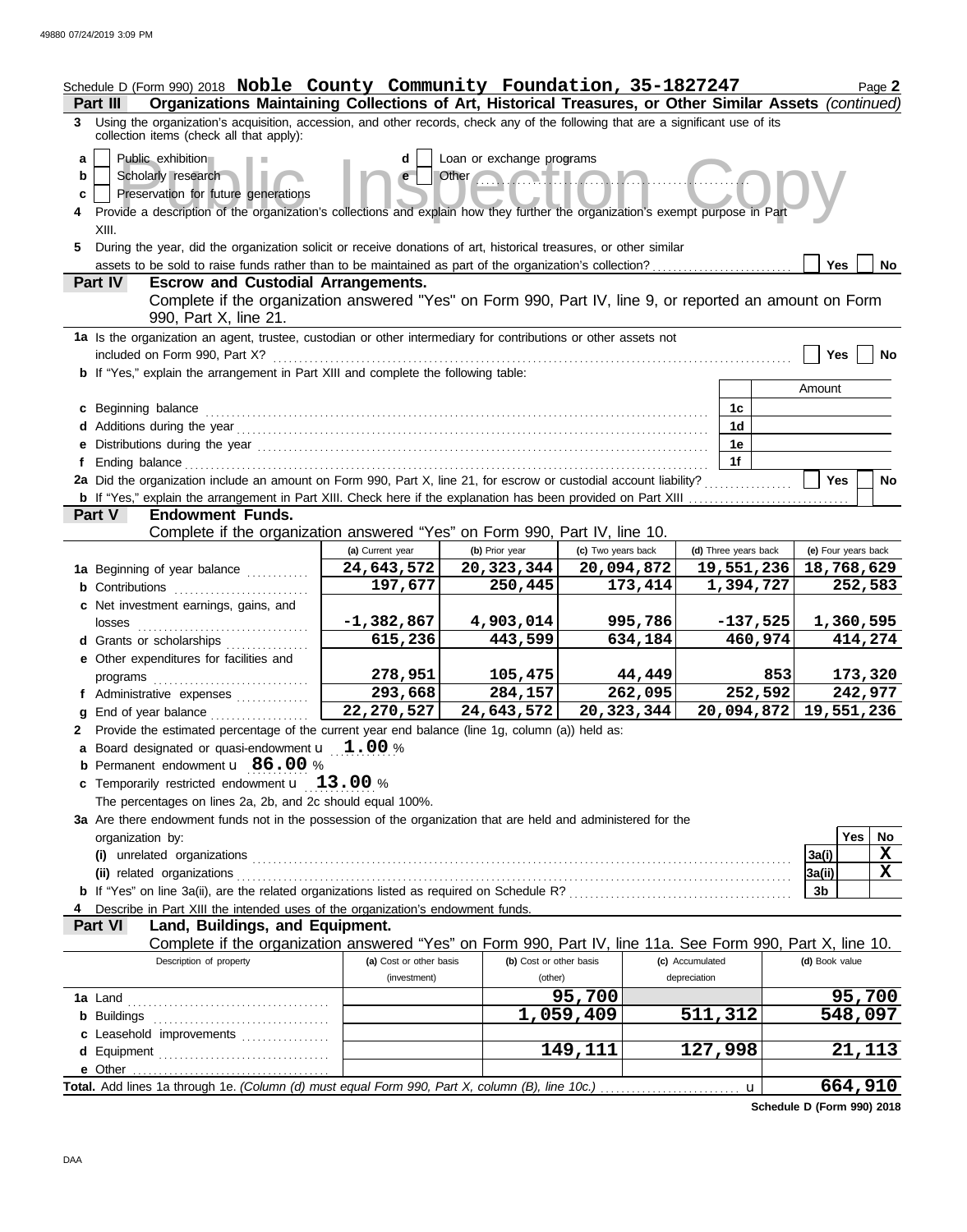# Schedule D (Form 990) 2018 Noble County Community Foundation, 35-1827247 Page 3 **Part VII Investments—Other Securities.**

Complete if the organization answered "Yes" on Form 990, Part IV, line 11b. See Form 990, Part X, line 12.

|                                        | Complete if the organization answered "Yes" on Form 990, Part IV, line 11b. See Form 990, Part X, line 12.                                           |                |                                                              |                |
|----------------------------------------|------------------------------------------------------------------------------------------------------------------------------------------------------|----------------|--------------------------------------------------------------|----------------|
|                                        | (a) Description of security or category                                                                                                              | (b) Book value | (c) Method of valuation:                                     |                |
|                                        | (including name of security)                                                                                                                         |                | Cost or end-of-year market value                             |                |
| (1) Financial derivatives<br>(3) Other | (2) Closely-held equity interests<br>11.1.11                                                                                                         |                |                                                              |                |
| $\ldots$ (A)                           |                                                                                                                                                      |                |                                                              |                |
| (B)                                    |                                                                                                                                                      |                |                                                              |                |
| (C)                                    |                                                                                                                                                      |                |                                                              |                |
| (D)                                    |                                                                                                                                                      |                |                                                              |                |
| (E)                                    |                                                                                                                                                      |                |                                                              |                |
| (F)                                    |                                                                                                                                                      |                |                                                              |                |
| (G)                                    |                                                                                                                                                      |                |                                                              |                |
| (H)                                    |                                                                                                                                                      |                |                                                              |                |
|                                        | Total. (Column (b) must equal Form 990, Part X, col. (B) line 12.) $\mathbf u$                                                                       |                |                                                              |                |
| <b>Part VIII</b>                       | Investments-Program Related.                                                                                                                         |                |                                                              |                |
|                                        | Complete if the organization answered "Yes" on Form 990, Part IV, line 11c. See Form 990, Part X, line 13.                                           |                |                                                              |                |
|                                        | (a) Description of investment                                                                                                                        | (b) Book value | (c) Method of valuation:<br>Cost or end-of-year market value |                |
| (1)                                    |                                                                                                                                                      |                |                                                              |                |
| (2)                                    |                                                                                                                                                      |                |                                                              |                |
| (3)                                    |                                                                                                                                                      |                |                                                              |                |
| (4)                                    |                                                                                                                                                      |                |                                                              |                |
| (5)                                    |                                                                                                                                                      |                |                                                              |                |
| (6)                                    |                                                                                                                                                      |                |                                                              |                |
| (7)                                    |                                                                                                                                                      |                |                                                              |                |
| (8)                                    |                                                                                                                                                      |                |                                                              |                |
| (9)                                    |                                                                                                                                                      |                |                                                              |                |
| Part IX                                | Total. (Column (b) must equal Form 990, Part X, col. (B) line 13.) u<br><b>Other Assets.</b>                                                         |                |                                                              |                |
|                                        | Complete if the organization answered "Yes" on Form 990, Part IV, line 11d. See Form 990, Part X, line 15.                                           |                |                                                              |                |
|                                        | (a) Description                                                                                                                                      |                |                                                              | (b) Book value |
| (1)                                    |                                                                                                                                                      |                |                                                              |                |
| (2)                                    |                                                                                                                                                      |                |                                                              |                |
| (3)                                    |                                                                                                                                                      |                |                                                              |                |
| (4)                                    |                                                                                                                                                      |                |                                                              |                |
| (5)                                    |                                                                                                                                                      |                |                                                              |                |
| (6)                                    |                                                                                                                                                      |                |                                                              |                |
| (7)                                    |                                                                                                                                                      |                |                                                              |                |
| (8)                                    |                                                                                                                                                      |                |                                                              |                |
| (9)                                    |                                                                                                                                                      |                |                                                              |                |
|                                        | Total. (Column (b) must equal Form 990, Part X, col. (B) line 15.)                                                                                   |                | u                                                            |                |
| Part X                                 | Other Liabilities.                                                                                                                                   |                |                                                              |                |
|                                        | Complete if the organization answered "Yes" on Form 990, Part IV, line 11e or 11f. See Form 990, Part X,                                             |                |                                                              |                |
|                                        | line 25.                                                                                                                                             |                |                                                              |                |
| 1.                                     | (a) Description of liability                                                                                                                         | (b) Book value |                                                              |                |
| (1)                                    | Federal income taxes                                                                                                                                 |                |                                                              |                |
| (2)                                    | Agency Funds                                                                                                                                         | 2,116,923      |                                                              |                |
| (3)                                    |                                                                                                                                                      |                |                                                              |                |
| (4)                                    |                                                                                                                                                      |                |                                                              |                |
| (5)                                    |                                                                                                                                                      |                |                                                              |                |
| (6)                                    |                                                                                                                                                      |                |                                                              |                |
| (7)                                    |                                                                                                                                                      |                |                                                              |                |
| (8)                                    |                                                                                                                                                      |                |                                                              |                |
| (9)                                    |                                                                                                                                                      |                |                                                              |                |
|                                        | Total. (Column (b) must equal Form 990, Part X, col. (B) line 25.) $\mathbf u$                                                                       | 2,116,923      |                                                              |                |
|                                        | 2. Liability for uncertain tax positions. In Part XIII, provide the text of the footnote to the organization's financial statements that reports the |                |                                                              |                |
|                                        | organization's liability for uncertain tax positions under FIN 48 (ASC 740). Check here if the text of the footnote has been provided in Part XIII   |                |                                                              | x              |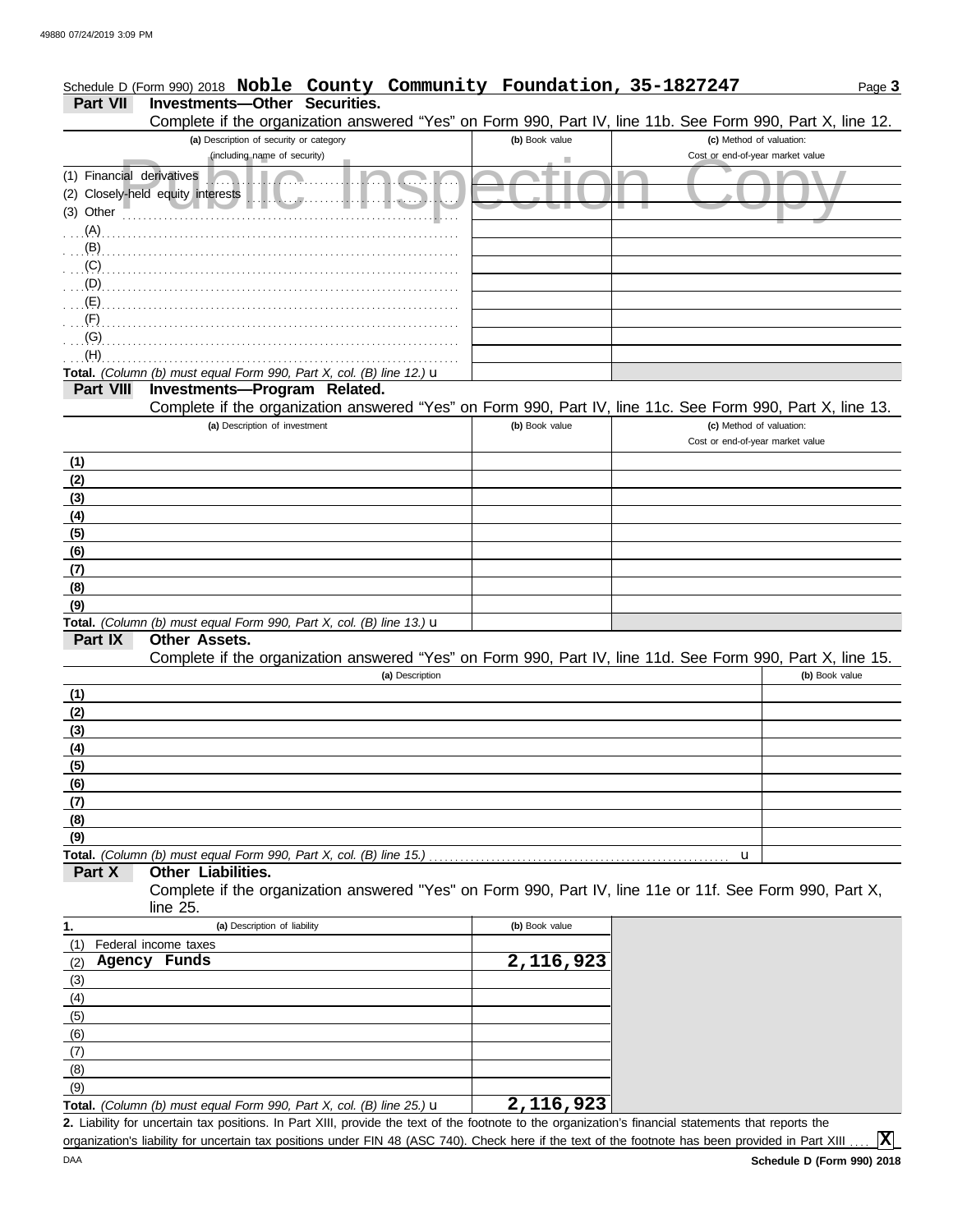| Schedule D (Form 990) 2018 Noble County Community Foundation, 35-1827247<br>Reconciliation of Revenue per Audited Financial Statements With Revenue per Return.<br><b>Part XI</b><br>Complete if the organization answered "Yes" on Form 990, Part IV, line 12a. |                |                     |           | Page 4                      |
|------------------------------------------------------------------------------------------------------------------------------------------------------------------------------------------------------------------------------------------------------------------|----------------|---------------------|-----------|-----------------------------|
| Total revenue, gains, and other support per audited financial statements<br>1                                                                                                                                                                                    |                |                     | 1         | $-30,526$                   |
|                                                                                                                                                                                                                                                                  |                |                     |           |                             |
| Amounts included on line 1 but not on Form 990, Part VIII, line 12:<br>2                                                                                                                                                                                         |                |                     |           |                             |
| a Net unrealized gains (losses) on investments                                                                                                                                                                                                                   |                | $12a - 2, 117, 335$ |           |                             |
|                                                                                                                                                                                                                                                                  | 2 <sub>b</sub> |                     |           |                             |
|                                                                                                                                                                                                                                                                  | 2c             |                     |           |                             |
|                                                                                                                                                                                                                                                                  | 2d             |                     |           |                             |
|                                                                                                                                                                                                                                                                  |                |                     | 2e        | $-2,117,335$                |
| 3                                                                                                                                                                                                                                                                |                |                     | 3         | 2,086,809                   |
| Amounts included on Form 990, Part VIII, line 12, but not on line 1:<br>4                                                                                                                                                                                        |                |                     |           |                             |
| a Investment expenses not included on Form 990, Part VIII, line 7b                                                                                                                                                                                               | 4a             |                     |           |                             |
|                                                                                                                                                                                                                                                                  | 4 <sub>b</sub> | $-56,504$           |           |                             |
| c Add lines 4a and 4b                                                                                                                                                                                                                                            |                |                     | 4с        | $-56,504$                   |
|                                                                                                                                                                                                                                                                  |                |                     | 5         | 2,030,305                   |
| Reconciliation of Expenses per Audited Financial Statements With Expenses per Return.<br><b>Part XII</b>                                                                                                                                                         |                |                     |           |                             |
| Complete if the organization answered "Yes" on Form 990, Part IV, line 12a.                                                                                                                                                                                      |                |                     |           |                             |
| Total expenses and losses per audited financial statements<br>1                                                                                                                                                                                                  |                |                     | 1         | 1,667,186                   |
| Amounts included on line 1 but not on Form 990, Part IX, line 25:<br>2                                                                                                                                                                                           |                |                     |           |                             |
|                                                                                                                                                                                                                                                                  | 2a             |                     |           |                             |
|                                                                                                                                                                                                                                                                  | 2 <sub>b</sub> |                     |           |                             |
|                                                                                                                                                                                                                                                                  | 2c             |                     |           |                             |
|                                                                                                                                                                                                                                                                  | 2d             | 1,397               |           |                             |
|                                                                                                                                                                                                                                                                  |                |                     | <b>2e</b> |                             |
| 3                                                                                                                                                                                                                                                                |                |                     | 3         | <u>1,397 ۔</u><br>1,665,789 |
| Amounts included on Form 990, Part IX, line 25, but not on line 1:<br>4                                                                                                                                                                                          |                |                     |           |                             |
| a Investment expenses not included on Form 990, Part VIII, line 7b                                                                                                                                                                                               | 4a             |                     |           |                             |
| <b>b</b> Other (Describe in Part XIII.) <b>CONSIDENT DESCRIPTION DESCRIPTION DESCRIPTION DESCRIPTION DESCRIPTION DESCRIPTION DESCRIPTION DESCRIPTION DESCRIPTION DESCRIPTION DESCRIPTION DESCRIPTION DESCRI</b>                                                  | 4 <sub>b</sub> | 87,228              |           |                             |
| c Add lines 4a and 4b                                                                                                                                                                                                                                            |                |                     | 4c        | <u>87,228</u>               |
|                                                                                                                                                                                                                                                                  |                |                     | 5         | 1,753,017                   |
| Part XIII Supplemental Information.                                                                                                                                                                                                                              |                |                     |           |                             |
| Provide the descriptions required for Part II, lines 3, 5, and 9; Part III, lines 1a and 4; Part IV, lines 1b and 2b; Part V, line 4; Part X, line                                                                                                               |                |                     |           |                             |
| 2; Part XI, lines 2d and 4b; and Part XII, lines 2d and 4b. Also complete this part to provide any additional information.                                                                                                                                       |                |                     |           |                             |
| Part V, Line 4 - Intended Uses for Endowment Funds                                                                                                                                                                                                               |                |                     |           |                             |
|                                                                                                                                                                                                                                                                  |                |                     |           |                             |
| The intended uses of the Organization's endowment funds are: granting to                                                                                                                                                                                         |                |                     |           |                             |
|                                                                                                                                                                                                                                                                  |                |                     |           |                             |
| organizations that support Noble County, providing scholarships to college                                                                                                                                                                                       |                |                     |           |                             |
|                                                                                                                                                                                                                                                                  |                |                     |           |                             |
| students from Noble County, and giving citizens of Noble County an                                                                                                                                                                                               |                |                     |           |                             |
|                                                                                                                                                                                                                                                                  |                |                     |           |                             |
| opportunity to fulfill their charitable wishes.                                                                                                                                                                                                                  |                |                     |           |                             |
|                                                                                                                                                                                                                                                                  |                |                     |           |                             |
|                                                                                                                                                                                                                                                                  |                |                     |           |                             |
|                                                                                                                                                                                                                                                                  |                |                     |           |                             |
| Part X - FIN 48 Footnote                                                                                                                                                                                                                                         |                |                     |           |                             |
|                                                                                                                                                                                                                                                                  |                |                     |           |                             |
| The Foundation recognizes a tax benefit only if it is more likely than not                                                                                                                                                                                       |                |                     |           |                             |
|                                                                                                                                                                                                                                                                  |                |                     |           |                             |
| the tax position would be sustained in a tax examination, with a tax                                                                                                                                                                                             |                |                     |           |                             |
| examination being presumed to occur. The amount recognized will be the                                                                                                                                                                                           |                |                     |           |                             |
| largest amount of tax benefit that is greater than 50% likely of being                                                                                                                                                                                           |                |                     |           |                             |
|                                                                                                                                                                                                                                                                  |                |                     |           |                             |
| realized on examination. For tax positions not meeting the more-likely-                                                                                                                                                                                          |                |                     |           |                             |
|                                                                                                                                                                                                                                                                  |                |                     |           |                             |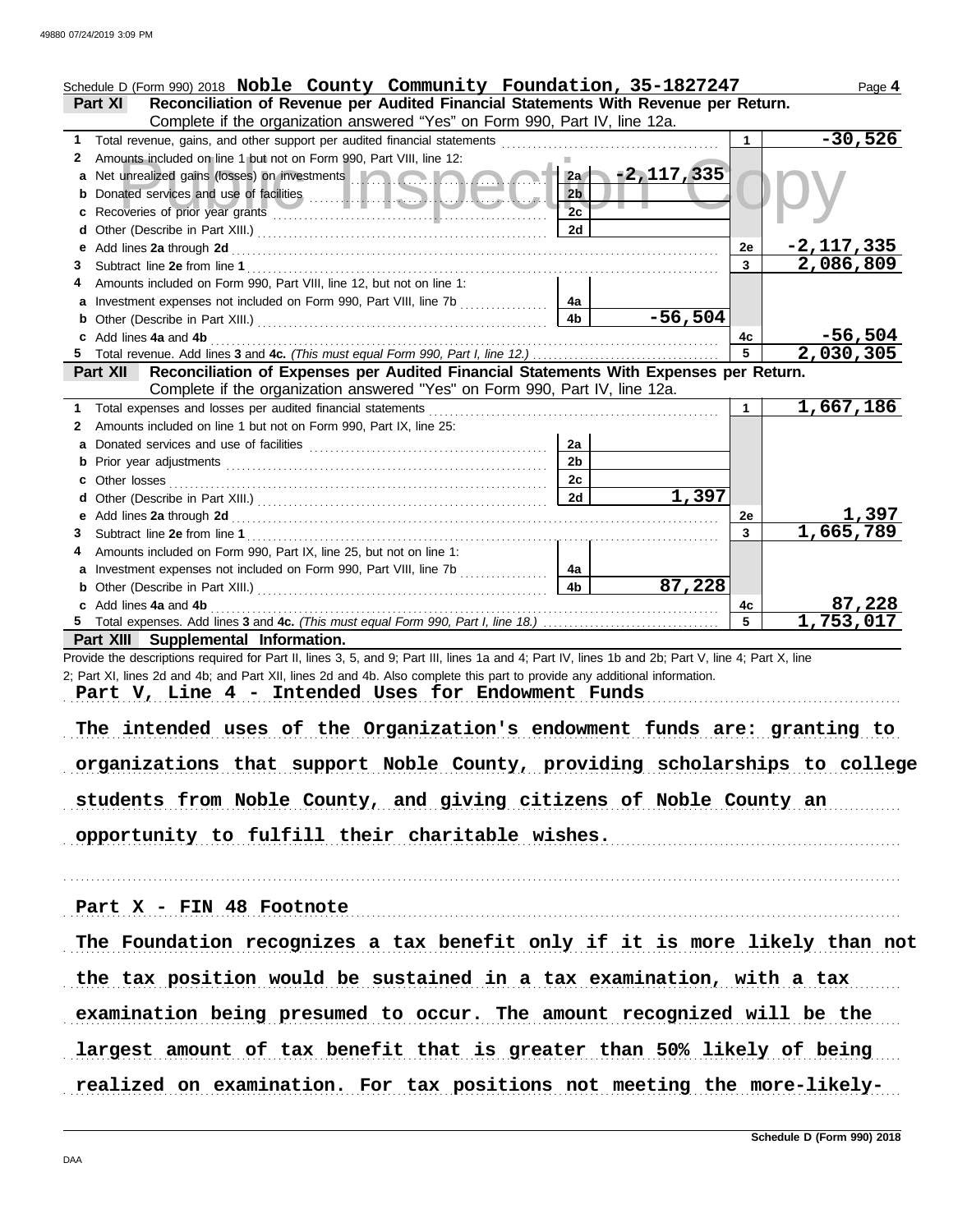| Schedule D (Form 990) 2018 Noble County Community Foundation, 35-1827247<br>Part XIII Supplemental Information (continued) | Page 5          |
|----------------------------------------------------------------------------------------------------------------------------|-----------------|
| than-not test, no tax benefit will be recorded. The Foundation has examined                                                |                 |
| this issue and has determined there are no material contingent tax<br>liabilities.                                         |                 |
| The Foundation's federal and state exempt organization tax returns for                                                     |                 |
| 2015, 2016, and 2017 are subject to examination by the Internal Revenue                                                    |                 |
| Service and the Indiana Department of Revenue. Returns are generally                                                       |                 |
| subject to examination for three years after they are filed.                                                               |                 |
|                                                                                                                            |                 |
| Part XI, Line 4b - Revenue Amounts Included on Return - Other                                                              |                 |
| Agency Fund Revenue                                                                                                        | \$<br>$-55,107$ |
| Direct Fundraising Expenses                                                                                                | \$<br>$-1,397$  |
|                                                                                                                            |                 |
| Part XII, Line 2d - Expense Amounts Included in Financials - Other                                                         |                 |
| Direct Fundraising Expenses                                                                                                | \$<br>1,397     |
| Part XII, Line 4b - Expense Amounts Included on Return - Other                                                             |                 |
| Agency Fund Expenses                                                                                                       | \$              |
|                                                                                                                            |                 |
|                                                                                                                            |                 |
|                                                                                                                            |                 |
|                                                                                                                            |                 |
|                                                                                                                            |                 |
|                                                                                                                            |                 |
|                                                                                                                            |                 |
|                                                                                                                            |                 |
|                                                                                                                            |                 |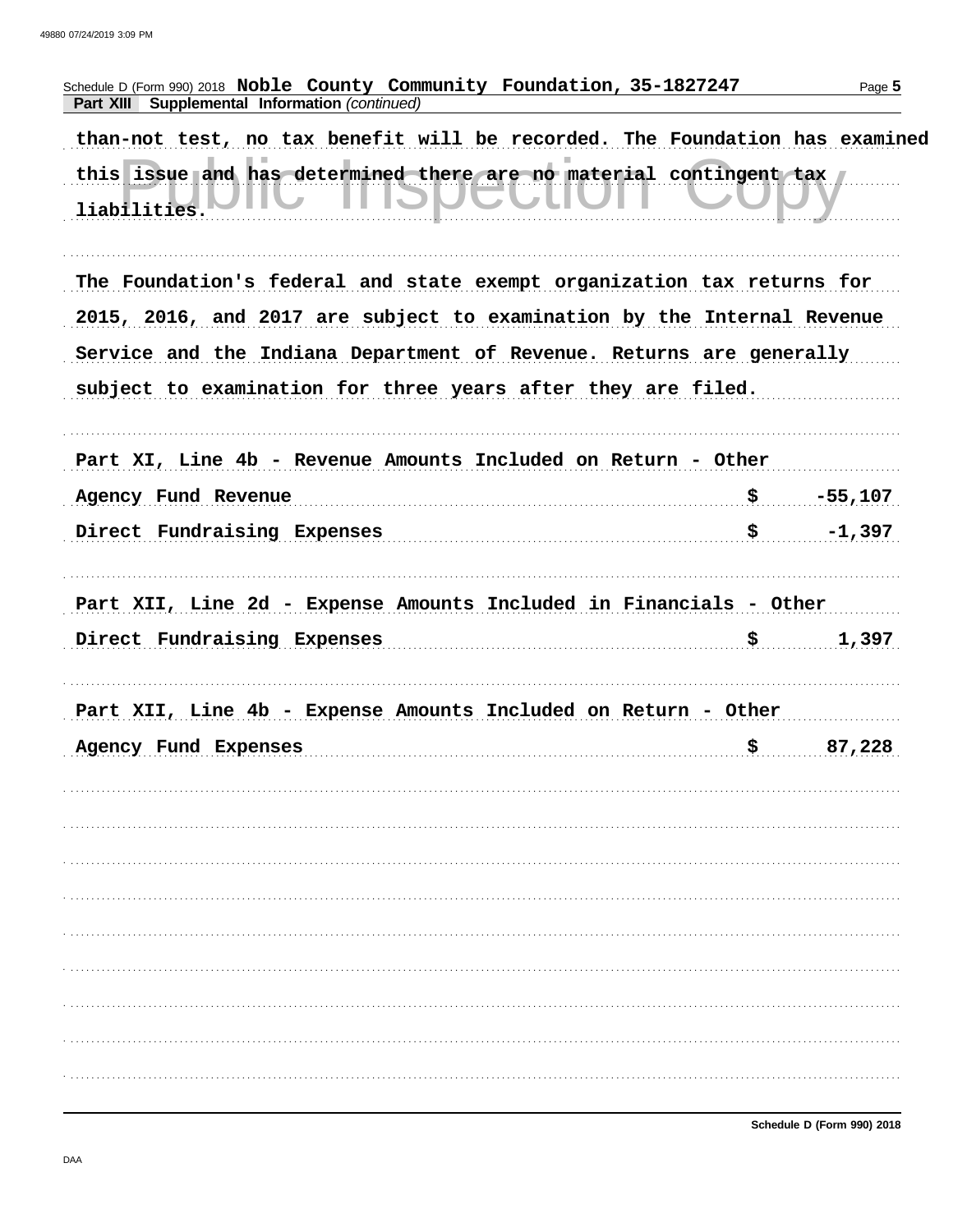| <b>SCHEDULE I</b>                                                                                                                                                                                                                                                               |          |                        |                    | Grants and Other Assistance to Organizations,                                    |                    |                                                             |                    |                                | OMB No. 1545-0047                   |
|---------------------------------------------------------------------------------------------------------------------------------------------------------------------------------------------------------------------------------------------------------------------------------|----------|------------------------|--------------------|----------------------------------------------------------------------------------|--------------------|-------------------------------------------------------------|--------------------|--------------------------------|-------------------------------------|
| (Form 990)                                                                                                                                                                                                                                                                      |          |                        |                    | Governments, and Individuals in the United States                                |                    |                                                             |                    |                                |                                     |
|                                                                                                                                                                                                                                                                                 |          |                        |                    | Complete if the organization answered "Yes" on Form 990, Part IV, line 21 or 22. |                    |                                                             |                    |                                |                                     |
| Department of the Treasury<br>Internal Revenue Service                                                                                                                                                                                                                          |          |                        |                    | u Attach to Form 990.<br>u Go to www.irs.gov/Form990 for the latest information. |                    |                                                             |                    |                                | <b>Open to Public</b><br>Inspection |
| Noble County<br>Name of the organization                                                                                                                                                                                                                                        |          | Community Foundation,  |                    |                                                                                  |                    |                                                             |                    | Employer identification number |                                     |
| Inc.                                                                                                                                                                                                                                                                            |          |                        |                    |                                                                                  |                    |                                                             |                    | 35-1827247                     |                                     |
| <b>General Information on Grants and Assistance</b><br>Part I                                                                                                                                                                                                                   |          |                        |                    |                                                                                  |                    |                                                             |                    |                                |                                     |
| 1 Does the organization maintain records to substantiate the amount of the grants or assistance, the grantees' eligibility for the grants or assistance, and<br>2 Describe in Part IV the organization's procedures for monitoring the use of grant funds in the United States. |          |                        |                    |                                                                                  |                    |                                                             |                    |                                | $ \mathbf{X} $ Yes<br>No            |
| Grants and Other Assistance to Domestic Organizations and Domestic Governments. Complete if the organization answered "Yes" on Form 990,<br>Part II                                                                                                                             |          |                        |                    |                                                                                  |                    |                                                             |                    |                                |                                     |
| Part IV, line 21, for any recipient that received more than \$5,000. Part II can be duplicated if additional space is needed.                                                                                                                                                   |          |                        |                    |                                                                                  |                    |                                                             |                    |                                |                                     |
| (a) Name and address of organization<br>$\mathbf 1$                                                                                                                                                                                                                             |          | $(b)$ EIN              | (c) IRC<br>section | (d) Amount of cash                                                               | (e) Amount of non- |                                                             | (g) Description of |                                | (h) Purpose of grant                |
| or government                                                                                                                                                                                                                                                                   |          |                        | if applicable)     | grant                                                                            | cash assistance    | (f) Method of valuation<br>(book, FMV, appraisal,<br>other) | noncash assistance |                                | or assistance                       |
| (1) Avilla Fire Department                                                                                                                                                                                                                                                      |          |                        |                    |                                                                                  |                    |                                                             |                    |                                |                                     |
| PO Box 440                                                                                                                                                                                                                                                                      |          |                        |                    |                                                                                  |                    |                                                             |                    | Equipment                      |                                     |
| Avilla                                                                                                                                                                                                                                                                          | IN 46710 | 31-1049920  501c3      |                    | 29,700                                                                           |                    |                                                             |                    |                                |                                     |
| (2) Central Noble Community School Corp                                                                                                                                                                                                                                         |          |                        |                    |                                                                                  |                    |                                                             |                    |                                |                                     |
| 200 E. Main                                                                                                                                                                                                                                                                     |          |                        |                    |                                                                                  |                    |                                                             |                    |                                | School programs                     |
| Albion                                                                                                                                                                                                                                                                          | IN 46701 | 35-1100656 501c3       |                    | 6,000                                                                            |                    |                                                             |                    |                                |                                     |
| (3) Cole Center Family YMCA                                                                                                                                                                                                                                                     |          |                        |                    |                                                                                  |                    |                                                             |                    |                                |                                     |
| 700 S Garden St                                                                                                                                                                                                                                                                 |          |                        |                    |                                                                                  |                    |                                                             |                    |                                | Operating/College                   |
| Kendallville                                                                                                                                                                                                                                                                    | IN 46755 | $ 23 - 7077600 501c3$  |                    | 128,504                                                                          |                    |                                                             |                    |                                |                                     |
| (4) Common Grace Ministries, Inc.                                                                                                                                                                                                                                               |          |                        |                    |                                                                                  |                    |                                                             |                    |                                |                                     |
| 2004 E Dowling St                                                                                                                                                                                                                                                               |          |                        |                    |                                                                                  |                    |                                                             |                    | React/Gen supp                 |                                     |
| Kendallville                                                                                                                                                                                                                                                                    | IN 46755 | 35-1995595   501c3     |                    | 15,000                                                                           |                    |                                                             |                    |                                |                                     |
| (5) Heart Reach Carmel<br>Inc                                                                                                                                                                                                                                                   |          |                        |                    |                                                                                  |                    |                                                             |                    |                                |                                     |
| 425 S. Hill Rd                                                                                                                                                                                                                                                                  |          |                        |                    |                                                                                  |                    |                                                             |                    |                                | Operating Support                   |
| Avilla                                                                                                                                                                                                                                                                          | IN 46710 | 27-2016797             |                    | 15,540                                                                           |                    |                                                             |                    |                                |                                     |
| (6) Helathier Moms and Babies                                                                                                                                                                                                                                                   |          |                        |                    |                                                                                  |                    |                                                             |                    |                                |                                     |
| 1025 W. Rudisill Blvd. Box 9                                                                                                                                                                                                                                                    |          |                        |                    |                                                                                  |                    |                                                             |                    | Program                        |                                     |
| Fort Wayne                                                                                                                                                                                                                                                                      | IN 46807 | 35-1995595  501c3      |                    | 6,000                                                                            |                    |                                                             |                    |                                |                                     |
| (7) Junior Achievement of Noble County                                                                                                                                                                                                                                          |          |                        |                    |                                                                                  |                    |                                                             |                    |                                |                                     |
| 1470 Lincolnway South                                                                                                                                                                                                                                                           |          |                        |                    |                                                                                  |                    |                                                             |                    |                                | Operations/BizTown                  |
| Ligonier                                                                                                                                                                                                                                                                        | IN 46767 | $ 84 - 1267604 501c3$  |                    | 12,212                                                                           |                    |                                                             |                    |                                |                                     |
| (8) Kendallville Park and Recreation                                                                                                                                                                                                                                            |          |                        |                    |                                                                                  |                    |                                                             |                    |                                |                                     |
| 211 Iddings St                                                                                                                                                                                                                                                                  |          |                        |                    |                                                                                  |                    |                                                             |                    |                                | <b>Equipment/Complex</b>            |
| Kendallville                                                                                                                                                                                                                                                                    | IN 46755 | 35-6001069 501c3       |                    | 27,500                                                                           |                    |                                                             |                    |                                |                                     |
| (9) Kimmell Baseball & Softball, Inc                                                                                                                                                                                                                                            |          |                        |                    |                                                                                  |                    |                                                             |                    |                                |                                     |
| PO Box 51                                                                                                                                                                                                                                                                       |          |                        |                    |                                                                                  |                    |                                                             |                    |                                | Playground Replace.                 |
| <b>Kimmell</b>                                                                                                                                                                                                                                                                  | IN 46760 | $ 82 - 3188174  501c3$ |                    | 10,241                                                                           |                    |                                                             |                    |                                |                                     |
| Enter total number of section $501(c)(3)$ and government organizations listed in the line 1 table<br>$\mathbf{2}$                                                                                                                                                               |          |                        |                    |                                                                                  |                    |                                                             |                    | u 21                           |                                     |
|                                                                                                                                                                                                                                                                                 |          |                        |                    |                                                                                  |                    |                                                             |                    | u <sub>1</sub>                 |                                     |
| For Paperwork Reduction Act Notice, see the Instructions for Form 990.                                                                                                                                                                                                          |          |                        |                    |                                                                                  |                    |                                                             |                    |                                | Schedule I (Form 990) (2018)        |

DAA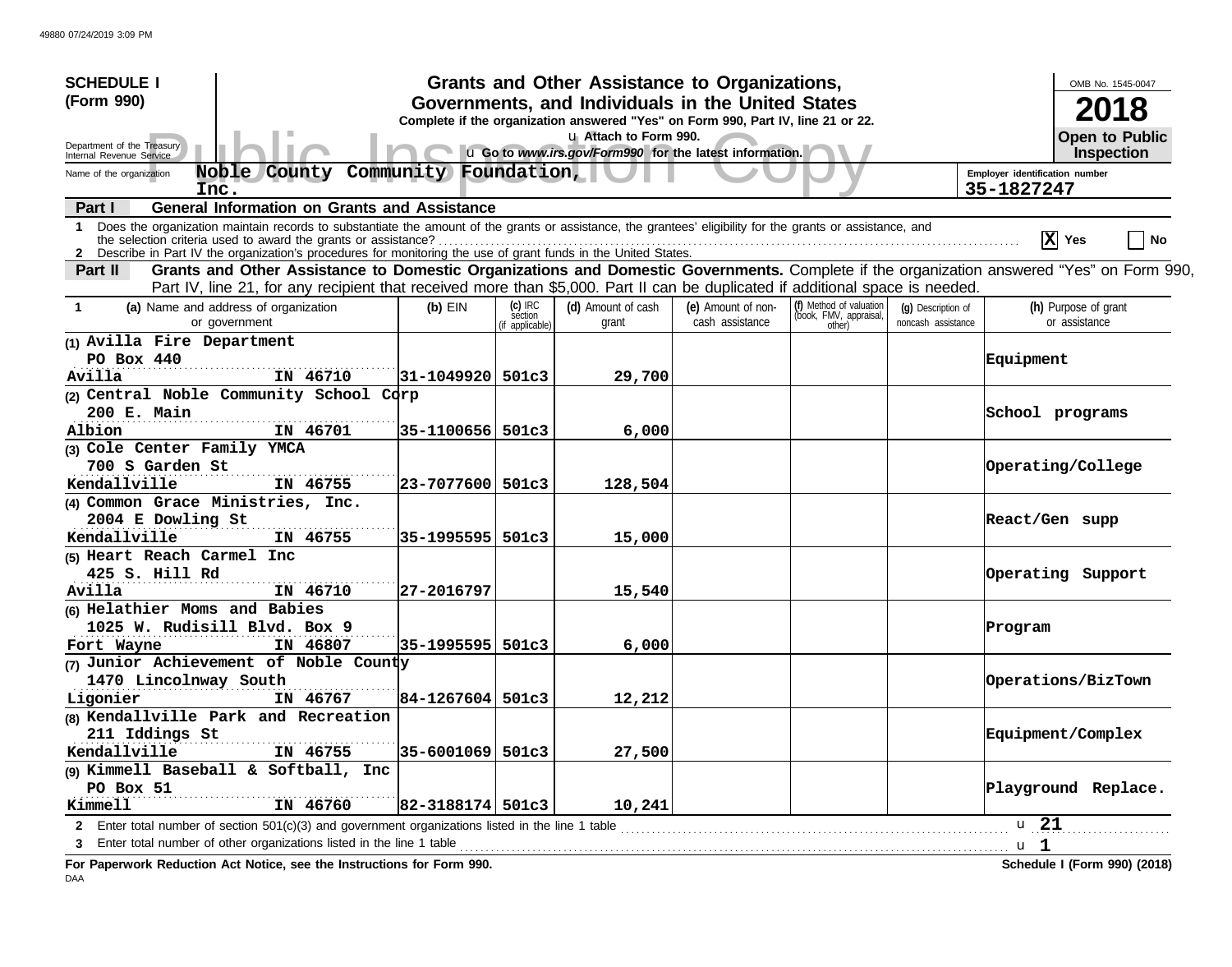| <b>SCHEDULE I</b>                                                                                                                                                                                                                                                                                                                                     |                                                                                                                                                                                                                                                                           |                       |                    | Grants and Other Assistance to Organizations,                                                                                         |                                       |                                                             |                                          |                                              | OMB No. 1545-0047                     |
|-------------------------------------------------------------------------------------------------------------------------------------------------------------------------------------------------------------------------------------------------------------------------------------------------------------------------------------------------------|---------------------------------------------------------------------------------------------------------------------------------------------------------------------------------------------------------------------------------------------------------------------------|-----------------------|--------------------|---------------------------------------------------------------------------------------------------------------------------------------|---------------------------------------|-------------------------------------------------------------|------------------------------------------|----------------------------------------------|---------------------------------------|
| (Form 990)                                                                                                                                                                                                                                                                                                                                            |                                                                                                                                                                                                                                                                           |                       |                    | Governments, and Individuals in the United States<br>Complete if the organization answered "Yes" on Form 990, Part IV, line 21 or 22. |                                       |                                                             |                                          |                                              | 2018                                  |
| Department of the Treasury<br>Internal Revenue Service                                                                                                                                                                                                                                                                                                |                                                                                                                                                                                                                                                                           |                       |                    | u Attach to Form 990.<br>u Go to www.irs.gov/Form990 for the latest information.                                                      |                                       |                                                             |                                          |                                              | <b>Open to Public</b><br>Inspection   |
| Name of the organization<br>Inc.                                                                                                                                                                                                                                                                                                                      | Noble County                                                                                                                                                                                                                                                              | Community Foundation, |                    |                                                                                                                                       |                                       |                                                             |                                          | Employer identification number<br>35-1827247 |                                       |
| Part I                                                                                                                                                                                                                                                                                                                                                | <b>General Information on Grants and Assistance</b>                                                                                                                                                                                                                       |                       |                    |                                                                                                                                       |                                       |                                                             |                                          |                                              |                                       |
| Does the organization maintain records to substantiate the amount of the grants or assistance, the grantees' eligibility for the grants or assistance, and<br>1.<br>the selection criteria used to award the grants or assistance?<br>2 Describe in Part IV the organization's procedures for monitoring the use of grant funds in the United States. |                                                                                                                                                                                                                                                                           |                       |                    |                                                                                                                                       |                                       |                                                             |                                          |                                              | No<br>Yes                             |
| Part II                                                                                                                                                                                                                                                                                                                                               | Grants and Other Assistance to Domestic Organizations and Domestic Governments. Complete if the organization answered "Yes" on Form 990,<br>Part IV, line 21, for any recipient that received more than \$5,000. Part II can be duplicated if additional space is needed. |                       |                    |                                                                                                                                       |                                       |                                                             |                                          |                                              |                                       |
| (a) Name and address of organization<br>$\mathbf 1$<br>or government                                                                                                                                                                                                                                                                                  |                                                                                                                                                                                                                                                                           | $(b)$ EIN             | (c) IRC<br>section | (d) Amount of cash<br>grant                                                                                                           | (e) Amount of non-<br>cash assistance | (f) Method of valuation<br>(book, FMV, appraisal,<br>other) | (g) Description of<br>noncash assistance |                                              | (h) Purpose of grant<br>or assistance |
| (1) Merry Lea Environmental Center<br>PO Box 263<br>Wolf Lake                                                                                                                                                                                                                                                                                         | IN 46796                                                                                                                                                                                                                                                                  | 35-2158366 501c3      | (if applicable)    | 26,367                                                                                                                                |                                       |                                                             |                                          |                                              | Maintenance of site                   |
| (2) Noble County Council on Aging<br>111 Cedar Street<br>Kendallville                                                                                                                                                                                                                                                                                 | IN 46755                                                                                                                                                                                                                                                                  | 31-0922503 501c3      |                    | 25,000                                                                                                                                |                                       |                                                             |                                          | Project                                      |                                       |
| (3) Noble County Historical Society<br>PO Box 152<br>Albion                                                                                                                                                                                                                                                                                           | IN 46701                                                                                                                                                                                                                                                                  | 31-0959979 501c3      |                    | 5,550                                                                                                                                 |                                       |                                                             |                                          | Furnace                                      |                                       |
| (4) Noble House Ministries, Inc.<br>205 East Highland<br>Albion                                                                                                                                                                                                                                                                                       | IN 46701                                                                                                                                                                                                                                                                  | 35-1883761            | 501c3              | 24,587                                                                                                                                |                                       |                                                             |                                          | Operations                                   |                                       |
| (5) Noble Trails, Inc.<br>202 South Main Street<br>Kendallville                                                                                                                                                                                                                                                                                       | IN 46755                                                                                                                                                                                                                                                                  | 80-0856444 501c3      |                    | 30,000                                                                                                                                |                                       |                                                             |                                          |                                              | Trail Development                     |
| $(6)$ Parc, Inc.<br>PO Box 02<br>Albion                                                                                                                                                                                                                                                                                                               | IN 46701                                                                                                                                                                                                                                                                  | 33-1020728 501c3      |                    | 5,730                                                                                                                                 |                                       |                                                             |                                          |                                              | Paving/Operations                     |
| (7) Ronald McDonald House Charities<br>11109 Parkview Plaza Dr<br>Fort Wayne                                                                                                                                                                                                                                                                          | IN 46845                                                                                                                                                                                                                                                                  | 35-1950376 501c3      |                    | 11,032                                                                                                                                |                                       |                                                             |                                          |                                              | Operating Support                     |
| (8) St. Martin's Health Care Services<br>1359 S. Randolph Street<br>Garrett                                                                                                                                                                                                                                                                           | IN 46738                                                                                                                                                                                                                                                                  | $ 20 - 8609620 501c3$ |                    | 9,000                                                                                                                                 |                                       |                                                             |                                          |                                              | Operating/Equipment                   |
| (9) The Arc Noble County Foundations<br>506 South Orange Street<br>Albion                                                                                                                                                                                                                                                                             | IN 46701                                                                                                                                                                                                                                                                  | 35-1173674 501c3      |                    | 8,836                                                                                                                                 |                                       |                                                             |                                          | Operating                                    |                                       |
| Enter total number of section 501(c)(3) and government organizations listed in the line 1 table<br>$2^{\circ}$                                                                                                                                                                                                                                        |                                                                                                                                                                                                                                                                           |                       |                    |                                                                                                                                       |                                       |                                                             |                                          | u                                            |                                       |
| Enter total number of other organizations listed in the line 1 table<br>For Donomicals Deduction, Act Nation, nee the Instructions for Form 000                                                                                                                                                                                                       |                                                                                                                                                                                                                                                                           |                       |                    |                                                                                                                                       |                                       |                                                             |                                          | u                                            | Cahadula I (Farm 000) (2040)          |

**For Paperwork Reduction Act Notice, see the Instructions for Form 990. Schedule I (Form 990) (2018)** DAA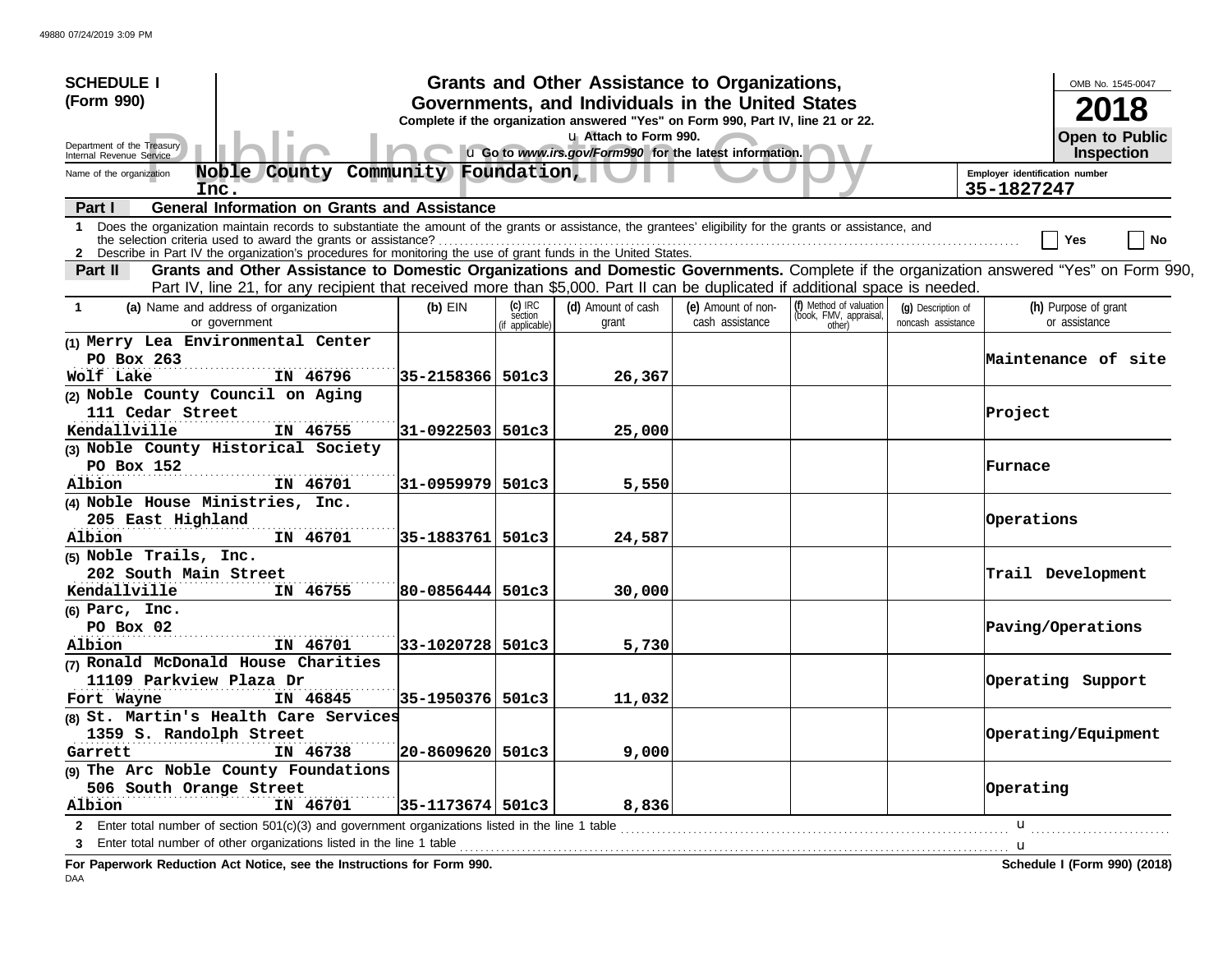| <b>SCHEDULE I</b>                                                    |                                                                                                                                                                                                                                                                               |                                |                                       | Grants and Other Assistance to Organizations,                                                                                         |                                       |                                                             |                                          |                                | OMB No. 1545-0047                     |
|----------------------------------------------------------------------|-------------------------------------------------------------------------------------------------------------------------------------------------------------------------------------------------------------------------------------------------------------------------------|--------------------------------|---------------------------------------|---------------------------------------------------------------------------------------------------------------------------------------|---------------------------------------|-------------------------------------------------------------|------------------------------------------|--------------------------------|---------------------------------------|
| (Form 990)                                                           |                                                                                                                                                                                                                                                                               |                                |                                       | Governments, and Individuals in the United States<br>Complete if the organization answered "Yes" on Form 990, Part IV, line 21 or 22. |                                       |                                                             |                                          |                                |                                       |
| Department of the Treasury<br>Internal Revenue Service               |                                                                                                                                                                                                                                                                               |                                |                                       | u Attach to Form 990.<br>u Go to www.irs.gov/Form990 for the latest information.                                                      |                                       |                                                             |                                          |                                | <b>Open to Public</b><br>Inspection   |
| Name of the organization                                             | Noble County                                                                                                                                                                                                                                                                  | Community Foundation,          |                                       |                                                                                                                                       |                                       |                                                             |                                          | Employer identification number |                                       |
| Inc.<br>Part I                                                       | <b>General Information on Grants and Assistance</b>                                                                                                                                                                                                                           |                                |                                       |                                                                                                                                       |                                       |                                                             |                                          | 35-1827247                     |                                       |
| 1.                                                                   | Does the organization maintain records to substantiate the amount of the grants or assistance, the grantees' eligibility for the grants or assistance, and<br>2 Describe in Part IV the organization's procedures for monitoring the use of grant funds in the United States. |                                |                                       |                                                                                                                                       |                                       |                                                             |                                          |                                | No<br>Yes                             |
| Part II                                                              | Grants and Other Assistance to Domestic Organizations and Domestic Governments. Complete if the organization answered "Yes" on Form 990,<br>Part IV, line 21, for any recipient that received more than \$5,000. Part II can be duplicated if additional space is needed.     |                                |                                       |                                                                                                                                       |                                       |                                                             |                                          |                                |                                       |
| -1                                                                   | (a) Name and address of organization<br>or government                                                                                                                                                                                                                         | $(b)$ EIN                      | (c) IRC<br>section<br>(if applicable) | (d) Amount of cash<br>grant                                                                                                           | (e) Amount of non-<br>cash assistance | (f) Method of valuation<br>(book, FMV, appraisal,<br>other) | (g) Description of<br>noncash assistance |                                | (h) Purpose of grant<br>or assistance |
| (1) The Crew Youth Center, Inc<br>529 S. Main Street<br>Kendallville | IN 46755                                                                                                                                                                                                                                                                      | 56-2529076  501c3              |                                       | 11,560                                                                                                                                |                                       |                                                             |                                          | Operating                      |                                       |
| (2) Town of Avilla<br>PO Box 49<br>Avilla                            | IN 46710                                                                                                                                                                                                                                                                      | 35-6000944 GOV                 |                                       | 8,890                                                                                                                                 |                                       |                                                             |                                          | New Carpet                     |                                       |
| (3) West Noble School Corporation<br>5050 N US 33                    |                                                                                                                                                                                                                                                                               |                                |                                       |                                                                                                                                       |                                       |                                                             |                                          |                                | School programs                       |
| Ligonier<br>6427 Oakbrook Parkway<br>Fort Wayne                      | IN 46767<br>(4) Youth for Christ Northern Indiana<br>IN 46825                                                                                                                                                                                                                 | 35-1097836 501c3<br>35-1051837 | 501c3                                 | 37,952<br>7,500                                                                                                                       |                                       |                                                             |                                          |                                | Operating Support                     |
| (5)                                                                  |                                                                                                                                                                                                                                                                               |                                |                                       |                                                                                                                                       |                                       |                                                             |                                          |                                |                                       |
| (6)                                                                  |                                                                                                                                                                                                                                                                               |                                |                                       |                                                                                                                                       |                                       |                                                             |                                          |                                |                                       |
|                                                                      |                                                                                                                                                                                                                                                                               |                                |                                       |                                                                                                                                       |                                       |                                                             |                                          |                                |                                       |
| (7)                                                                  |                                                                                                                                                                                                                                                                               |                                |                                       |                                                                                                                                       |                                       |                                                             |                                          |                                |                                       |
| (8)                                                                  |                                                                                                                                                                                                                                                                               |                                |                                       |                                                                                                                                       |                                       |                                                             |                                          |                                |                                       |
|                                                                      |                                                                                                                                                                                                                                                                               |                                |                                       |                                                                                                                                       |                                       |                                                             |                                          |                                |                                       |
| (9)                                                                  |                                                                                                                                                                                                                                                                               |                                |                                       |                                                                                                                                       |                                       |                                                             |                                          |                                |                                       |
| 2                                                                    |                                                                                                                                                                                                                                                                               |                                |                                       |                                                                                                                                       |                                       |                                                             |                                          | u                              |                                       |
| 3                                                                    | Enter total number of other organizations listed in the line 1 table <i>manufacture in the content of the line</i> 1 table manufacture in the line 1 table manufacture in the line of the line of the line 1 table manufacture in t                                           |                                |                                       |                                                                                                                                       |                                       |                                                             |                                          |                                |                                       |
|                                                                      | For Paperwork Reduction Act Notice, see the Instructions for Form 990.                                                                                                                                                                                                        |                                |                                       |                                                                                                                                       |                                       |                                                             |                                          |                                | Schedule I (Form 990) (2018)          |

DAA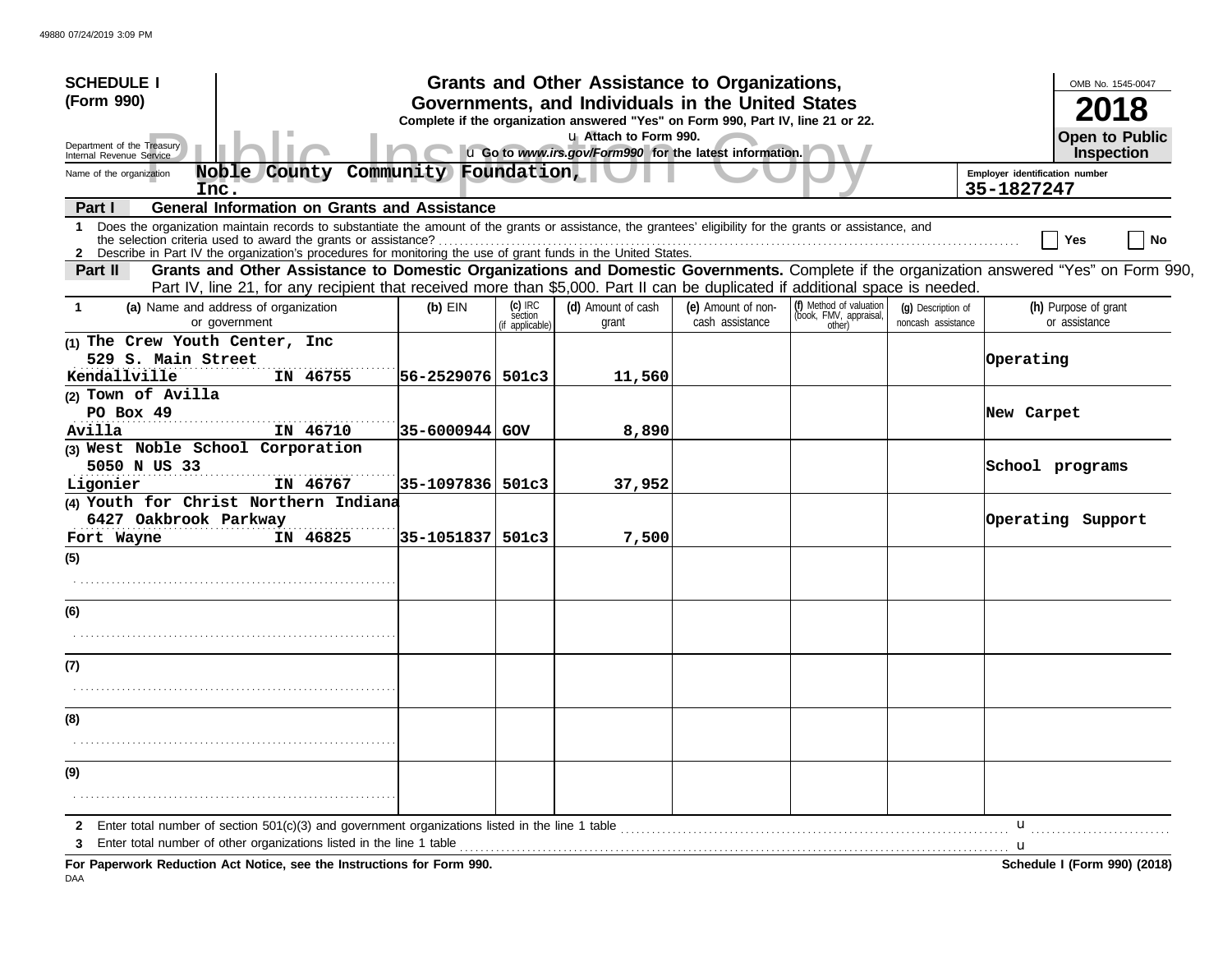## Schedule I (Form 990) (2018) Noble County Community Foundation, 35-1827247

Part III Grants and Other Assistance to Domestic Individuals. Complete if the organization answered "Yes" on Form 990, Part IV, line 22.<br>Part III can be duplicated if additional space is needed

|                         | Fait in car be duplicated if additional space is needed.                                                                                  |               |               |                    |                        |                                                                      |
|-------------------------|-------------------------------------------------------------------------------------------------------------------------------------------|---------------|---------------|--------------------|------------------------|----------------------------------------------------------------------|
|                         | (a) Type of grant or assistance                                                                                                           | (b) Number of | (c) Amount of | (d) Amount of      |                        | (e) Method of valuation (book, (f) Description of noncash assistance |
|                         |                                                                                                                                           | recipients    | cash grant    | noncash assistance | FMV, appraisal, other) |                                                                      |
|                         |                                                                                                                                           | . .           |               |                    |                        |                                                                      |
|                         | 1 College tuition-residents 59                                                                                                            |               | 139,821       |                    |                        |                                                                      |
|                         |                                                                                                                                           |               |               |                    |                        |                                                                      |
| $\overline{2}$          |                                                                                                                                           |               |               |                    |                        |                                                                      |
|                         |                                                                                                                                           |               |               |                    |                        |                                                                      |
|                         |                                                                                                                                           |               |               |                    |                        |                                                                      |
| $\overline{\mathbf{3}}$ |                                                                                                                                           |               |               |                    |                        |                                                                      |
|                         |                                                                                                                                           |               |               |                    |                        |                                                                      |
| $\overline{\mathbf{4}}$ |                                                                                                                                           |               |               |                    |                        |                                                                      |
|                         |                                                                                                                                           |               |               |                    |                        |                                                                      |
| $\overline{\mathbf{5}}$ |                                                                                                                                           |               |               |                    |                        |                                                                      |
|                         |                                                                                                                                           |               |               |                    |                        |                                                                      |
| 6                       |                                                                                                                                           |               |               |                    |                        |                                                                      |
|                         |                                                                                                                                           |               |               |                    |                        |                                                                      |
|                         |                                                                                                                                           |               |               |                    |                        |                                                                      |
| $\overline{7}$          |                                                                                                                                           |               |               |                    |                        |                                                                      |
| Part IV                 | Supplemental Information. Provide the information required in Part I, line 2; Part III, column (b); and any other additional information. |               |               |                    |                        |                                                                      |
|                         |                                                                                                                                           |               |               |                    |                        |                                                                      |
|                         | See Schedule I Supplemental Information Worksheet                                                                                         |               |               |                    |                        |                                                                      |
|                         |                                                                                                                                           |               |               |                    |                        |                                                                      |
|                         |                                                                                                                                           |               |               |                    |                        |                                                                      |
|                         |                                                                                                                                           |               |               |                    |                        |                                                                      |
|                         |                                                                                                                                           |               |               |                    |                        |                                                                      |
|                         |                                                                                                                                           |               |               |                    |                        |                                                                      |
|                         |                                                                                                                                           |               |               |                    |                        |                                                                      |
|                         |                                                                                                                                           |               |               |                    |                        |                                                                      |
|                         |                                                                                                                                           |               |               |                    |                        |                                                                      |
|                         |                                                                                                                                           |               |               |                    |                        |                                                                      |
|                         |                                                                                                                                           |               |               |                    |                        |                                                                      |
|                         |                                                                                                                                           |               |               |                    |                        |                                                                      |
|                         |                                                                                                                                           |               |               |                    |                        |                                                                      |
|                         |                                                                                                                                           |               |               |                    |                        |                                                                      |
|                         |                                                                                                                                           |               |               |                    |                        |                                                                      |
|                         |                                                                                                                                           |               |               |                    |                        |                                                                      |
|                         |                                                                                                                                           |               |               |                    |                        |                                                                      |
|                         |                                                                                                                                           |               |               |                    |                        |                                                                      |
|                         |                                                                                                                                           |               |               |                    |                        |                                                                      |
|                         |                                                                                                                                           |               |               |                    |                        |                                                                      |
|                         |                                                                                                                                           |               |               |                    |                        |                                                                      |
|                         |                                                                                                                                           |               |               |                    |                        |                                                                      |
|                         |                                                                                                                                           |               |               |                    |                        |                                                                      |
|                         |                                                                                                                                           |               |               |                    |                        |                                                                      |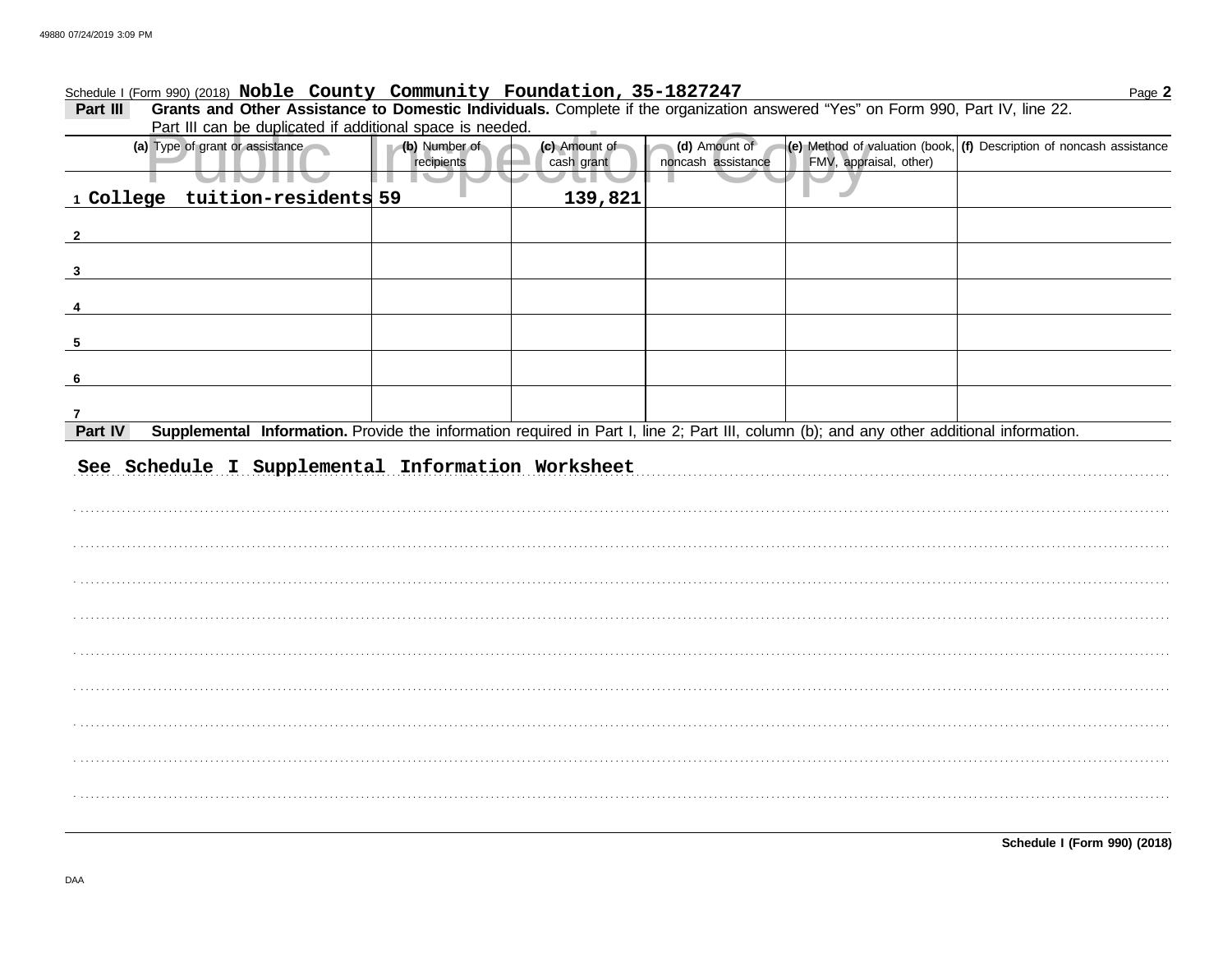| <b>SCHEDULE I</b>        |      | Supplemental Information                      |                                                                             |            | 2018                           |
|--------------------------|------|-----------------------------------------------|-----------------------------------------------------------------------------|------------|--------------------------------|
| (Form 990)               |      | For calendar year 2018, or tax year beginning | and ending                                                                  |            |                                |
| Name of the organization | Inc. | Noble County Community Foundation,            |                                                                             | 35-1827247 | Employer identification number |
|                          |      |                                               | Part I, Line 2 - Procedures for Monitoring the Use of Grant Funds           |            |                                |
|                          |      |                                               |                                                                             |            |                                |
|                          |      |                                               | When a grant is applied for, a grant evaluation form is used to score the   |            |                                |
|                          |      |                                               | application. The Community Foundation uses FIMS (Financial Information      |            |                                |
|                          |      |                                               | Management System) software. Files are kept and maintained on grant         |            |                                |
|                          |      |                                               | recipients. Final reports must be filed in order for future grants to be    |            |                                |
|                          |      |                                               | made to organizations. When the reports are filed, we ascertain that the    |            |                                |
|                          |      |                                               | grant funds are used for their intended purposes and that everything was    |            |                                |
|                          |      |                                               | correctly administered as was stated in the grant application and determine |            |                                |
|                          |      |                                               | whether or not the grantee is eligible for future grants. Until they are in |            |                                |
|                          |      |                                               | compliance future applications are not considered. With regards to          |            |                                |
|                          |      |                                               | scholarships, criteria is set and approved by the Board of Directors. A six |            |                                |
|                          |      |                                               | member Scholarship Committee that is made up of members who represent all   |            |                                |
|                          |      |                                               | areas of the county review most applications. Scholarship recipients are    |            |                                |
|                          |      |                                               | required to meet the criteria set out to be eligible. Correspondence        |            |                                |
|                          |      |                                               | continues with the scholarship recipient to ascertain that they are         |            |                                |
|                          |      |                                               | continuing their education at the same institution, that they make the      |            |                                |
|                          |      |                                               | grades (if a requirement), and that any other stipulations are met as set   |            |                                |
|                          |      |                                               | out in the criteria. These areas are monitored by staff at the Community    |            |                                |
|                          |      |                                               | Foundation, and records are maintained in FIMS as well.                     |            |                                |
|                          |      |                                               |                                                                             |            |                                |
|                          |      |                                               |                                                                             |            |                                |
|                          |      |                                               |                                                                             |            |                                |
|                          |      |                                               |                                                                             |            |                                |
|                          |      |                                               |                                                                             |            |                                |
|                          |      |                                               |                                                                             |            |                                |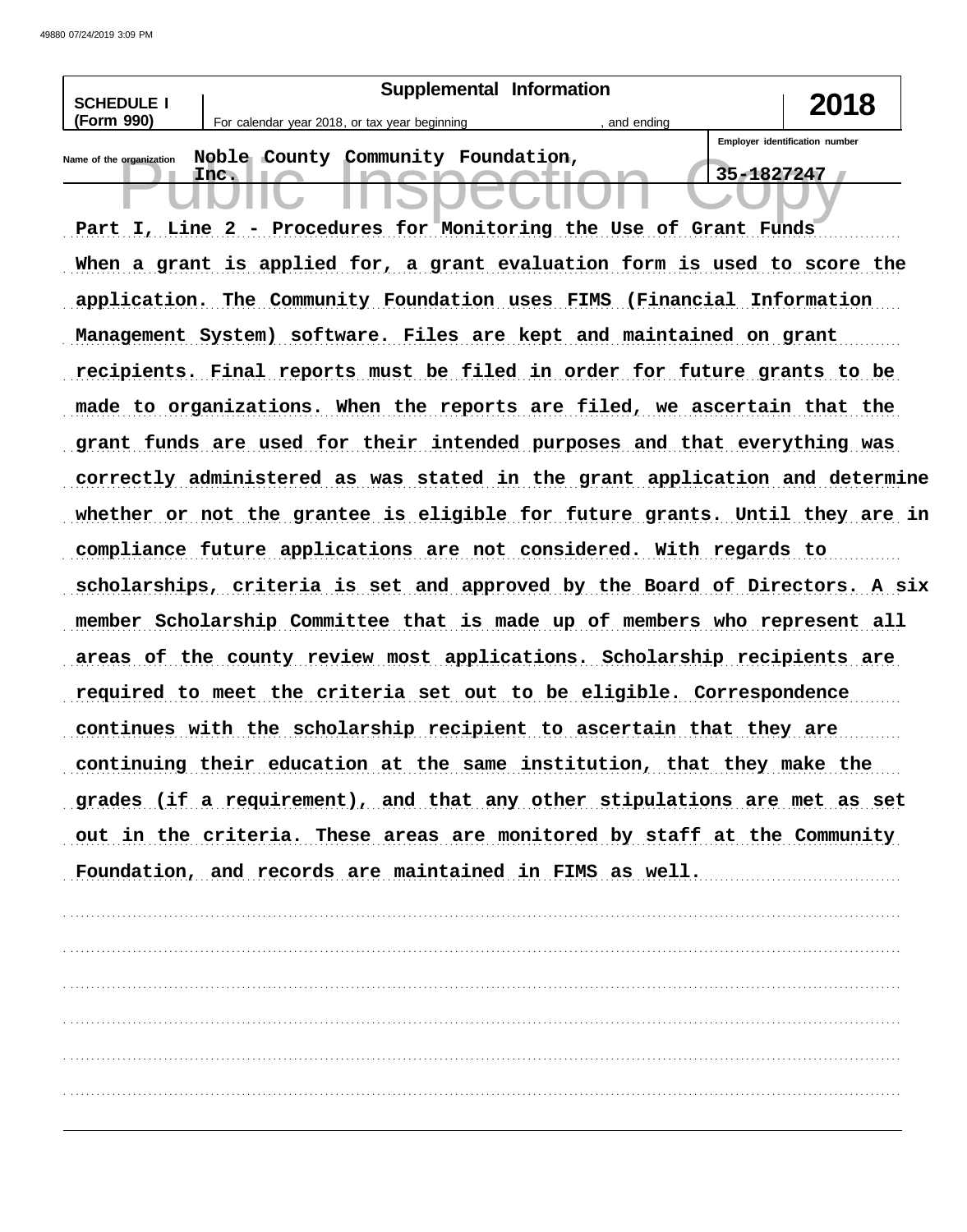| Supplemental Information to Form 990 or 990-EZ<br><b>SCHEDULE O</b>                                                                                            | OMB No. 1545-0047                     |
|----------------------------------------------------------------------------------------------------------------------------------------------------------------|---------------------------------------|
| (Form 990 or 990-EZ)<br>Complete to provide information for responses to specific questions on<br>Form 990 or 990-EZ or to provide any additional information. | 2018                                  |
| u Attach to Form 990 or 990-EZ.<br>Department of the Treasury<br>Internal Revenue Service<br>u Go to www.irs.gov/Form990 for the latest information.           | Open to Public<br>Inspection          |
| Name of the organization Noble County Community Foundation,                                                                                                    | <b>Employer identification number</b> |
| Inc.                                                                                                                                                           | 35-1827247                            |
| Doing Business As - Additional Names                                                                                                                           |                                       |
| See Schedule O                                                                                                                                                 |                                       |
| Community Foundation of Noble                                                                                                                                  |                                       |
| County                                                                                                                                                         |                                       |
|                                                                                                                                                                |                                       |
| Form 990, Part III, Line 4a - First Accomplishment                                                                                                             |                                       |
| Grants paid to outside organizations through a grant process. Grants are                                                                                       |                                       |
| made primarily to $501(c)(3)$ organizations, schools, and other governmental                                                                                   |                                       |
| organizations. They are made for items such as, but not limited to: Food                                                                                       |                                       |
| Pantries; Homeless Shelters; school programs; physical fitness programs;                                                                                       |                                       |
| victim aid; reading programs; animal shelters; disaster relief; and much                                                                                       |                                       |
| more. There were approximately 212 grants made. Evaluations of grants are                                                                                      |                                       |
| made prior to closure to ascertain that all goals and objectives are met                                                                                       |                                       |
| according to grant proposals or Fund Agreements. Grant recipients are                                                                                          |                                       |
| mainly Noble County recipients, or their project is to benefit Noble County                                                                                    |                                       |
| residents. The grants also include donor advised and designated grants.                                                                                        |                                       |
| Donor advised grants must be awarded to $501(c)(3)$ organizations or                                                                                           |                                       |
| charitable projects.                                                                                                                                           |                                       |
|                                                                                                                                                                |                                       |
| Form 990, Part III, Line 4c - Third Accomplishment                                                                                                             |                                       |
| PULSE (Philanthropists Utilizing Lifelong Services and Education) consists                                                                                     |                                       |
| of 18 members, 8th through 12th grade, from the three school corporations                                                                                      |                                       |
| in Noble County and one home schooled student. They conduct monthly                                                                                            |                                       |
| service projects throughout the county. They provide an opportunity for                                                                                        |                                       |
| non-profits to apply for grants each quarter, not to exceed \$1,000 each.                                                                                      |                                       |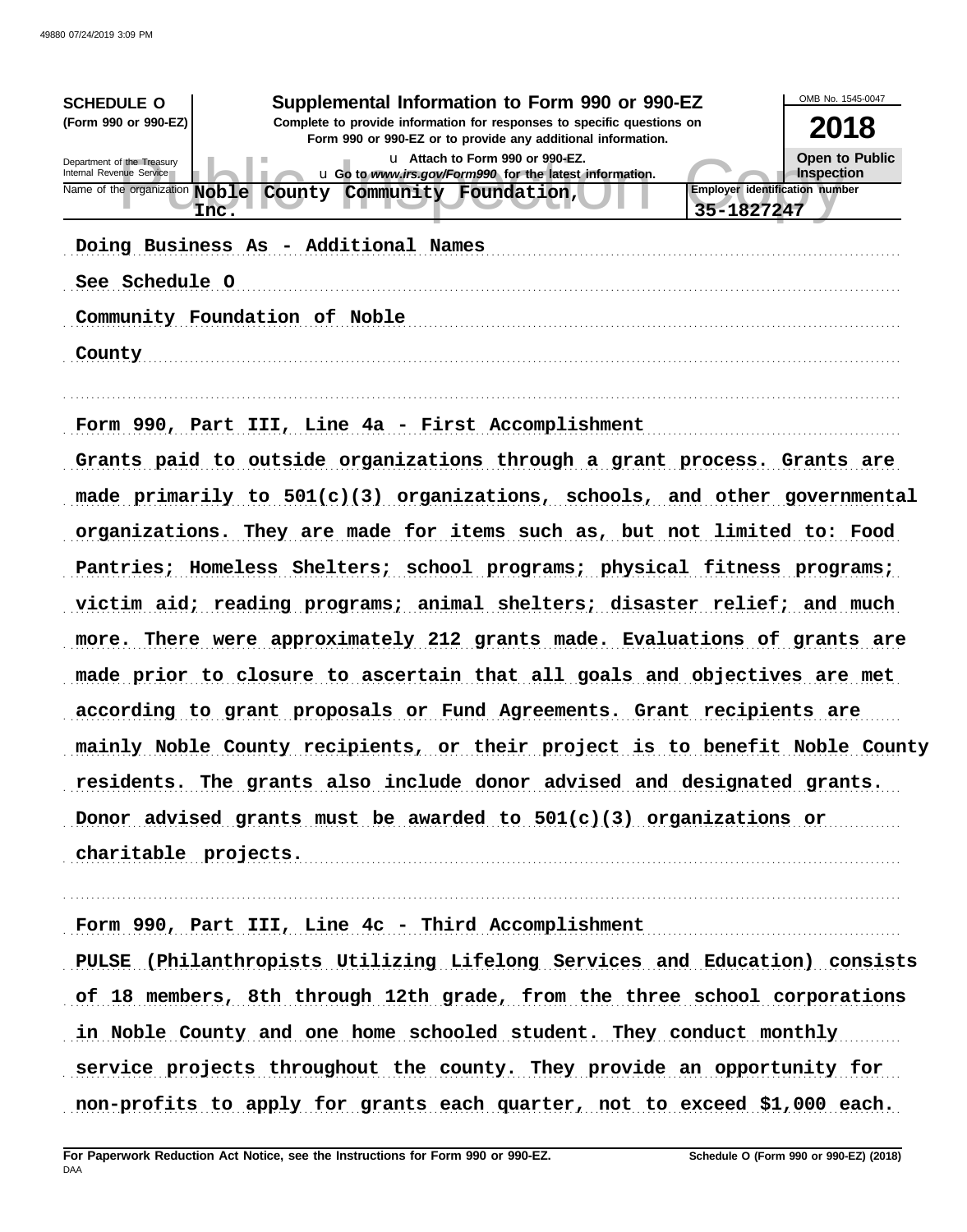| 49880 07/24/2019 3:09 PM                                                                                                                                                                                             |                                                        |
|----------------------------------------------------------------------------------------------------------------------------------------------------------------------------------------------------------------------|--------------------------------------------------------|
| Schedule O (Form 990 or 990-EZ) (2018)<br>Name of the organization<br>Noble County Community Foundation,                                                                                                             | Page 2<br>Employer identification number<br>35-1827247 |
| They conduct fundraising events to help with the cost of this program and<br>each member contributes to their own endowment. They conduct<br>education/training to Noble County's young philanthropists; by teaching |                                                        |
| philanthropy to elementary grades annually. They organize and pay for a<br>senior citizen's prom. The purpose of this prom is to bridge generational<br>gaps. There were approximately 147 attendees.                |                                                        |
| Three or four of the PULSE students have gone on to college and are seeking<br>or have received their degree in philanthropy and some are working in that                                                            |                                                        |
| field. They gave three scholarships at \$1,000 each, which is included in                                                                                                                                            |                                                        |

4b. They gave out 10 other grants totaling \$9,191.81.

Form 990, Part III, Line 4d - All Other Accomplishments Expenses related to the projects serviced by the Divorcing Families Project and the Intern Program.

Form 990, Part VI, Line 11b - Organization's Process to Review Form 990 Form 990 is prepared by the Foundation's audit firm and reviewed by the accounting department and Audit and Finance Committee. Prior to Executive Committee approval, an electronic copy (or mailed copy) will be sent to all Board of Directors with the 990 attached. Board Members are invited to bring any comments or questions to the Executive Committee meeting at which approval will be made. The Executive Committee has been granted authority to approve the 990. The action of the Executive Committee will be acknowledged/approved and recorded in the minutes at the next meeting of the full board. 

> Page 1 of 3 Schedule O (Form 990 or 990-EZ) (2018)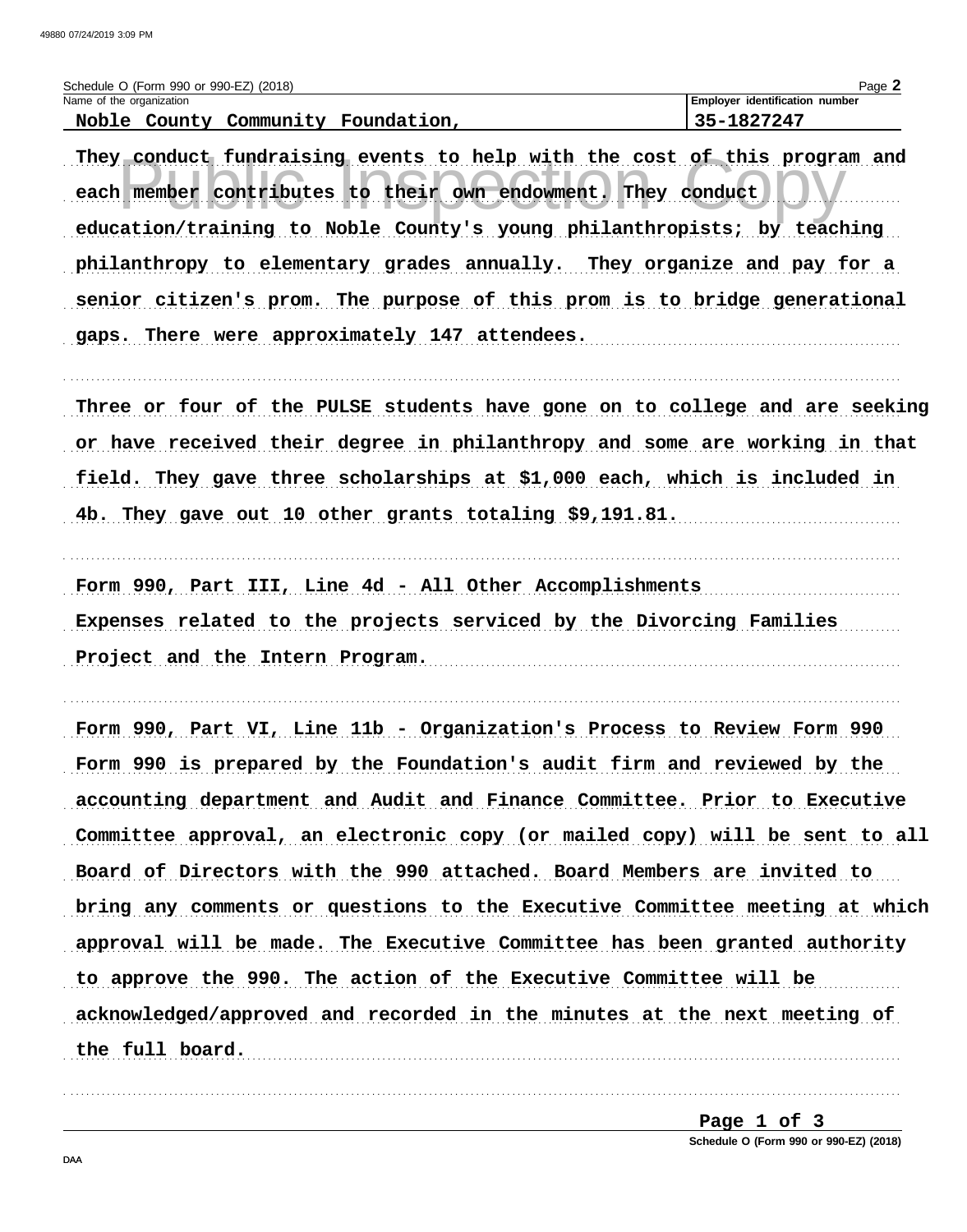| Schedule O (Form 990 or 990-EZ) (2018)      | Page                                  |
|---------------------------------------------|---------------------------------------|
| Name of the organization                    | <b>Employer identification number</b> |
| Noble<br>Foundation,<br>County<br>Community | . 1 8 7 7 7 4 7<br>$35 -$             |

Form 990, Part VI, Line 12c - Enforcement of Conflicts Policy Anytime a Board Member has an interest in any organization with which we are doing business, they volunteer, or the President asks that they not include themselves in a vote.

Form 990, Part VI, Line 15a - Compensation Process for Top Official The Foundation uses the GIFT SNAPSHOT for Indiana Community Foundations, which includes the information for surrounding foundations. They also use the Council on Foundations Report. Salaries are compared to similar organizations in size and description to determine that they are appropriate. Other salaries are compared with the same reports, and job descriptions and qualifications are taken into consideration.

Form 990, Part VI, Line 19 - Governing Documents Disclosure Explanation The Foundation makes its governing documents, Conflict of Interest Policy and financial statements available to the public immediately upon request through the Foundation's office. Additionally, financial information is made available in its annual report which is widely distributed to the public via their website and other means of disbursement. The Foundation's Form 990 is available online at www.guidestar.org, and a link can be found on the Foundation's website. Form 990 is also immediately available upon request through the Foundation's office.

Form 990, Part XI, Line 9 - Other Changes in Net Assets Explanation Agency Fund Revenue 55,107 Direct Fundraising Expenses 3 5 5 1,397 

Page 2 of 3

Schedule O (Form 990 or 990-EZ) (2018)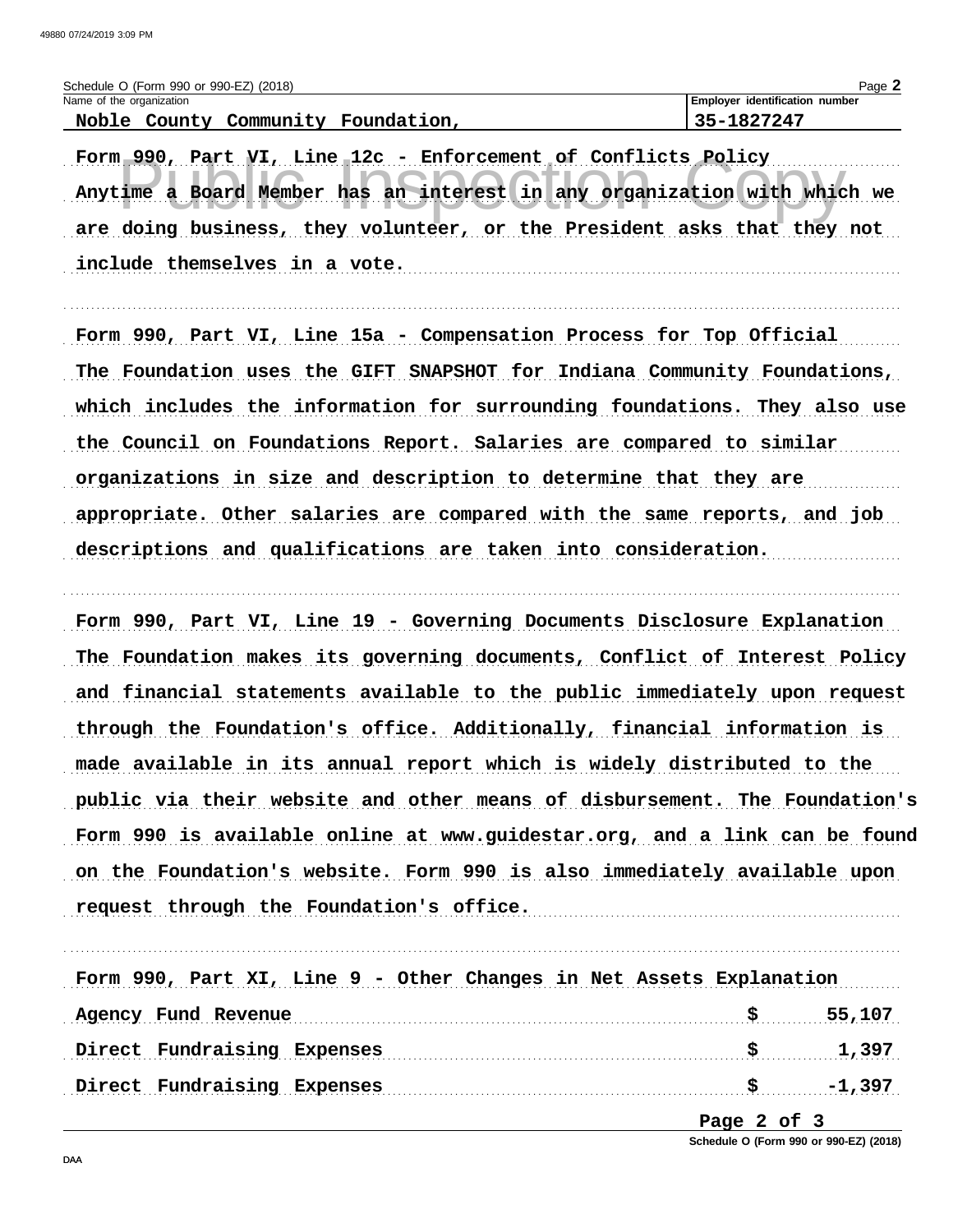| Schedule O (Form 990 or 990-EZ) (2018)<br>Name of the organization |                                              | Page 2                               |  |  |  |  |
|--------------------------------------------------------------------|----------------------------------------------|--------------------------------------|--|--|--|--|
| Noble County Community Foundation,                                 | Employer identification number<br>35-1827247 |                                      |  |  |  |  |
|                                                                    |                                              |                                      |  |  |  |  |
| Agency Fund Expenses<br>Total<br>للتنبية                           | والتناور بتنبيذ<br>12 D.C.C                  | $\sqrt{ }$<br>87,228<br>(\$) 142,335 |  |  |  |  |
|                                                                    |                                              |                                      |  |  |  |  |
|                                                                    |                                              |                                      |  |  |  |  |
|                                                                    |                                              |                                      |  |  |  |  |
|                                                                    |                                              |                                      |  |  |  |  |
|                                                                    |                                              |                                      |  |  |  |  |
|                                                                    |                                              |                                      |  |  |  |  |
|                                                                    |                                              |                                      |  |  |  |  |
|                                                                    |                                              |                                      |  |  |  |  |
|                                                                    |                                              |                                      |  |  |  |  |
|                                                                    |                                              |                                      |  |  |  |  |
|                                                                    |                                              |                                      |  |  |  |  |
|                                                                    |                                              |                                      |  |  |  |  |
|                                                                    |                                              |                                      |  |  |  |  |
|                                                                    |                                              |                                      |  |  |  |  |
|                                                                    |                                              |                                      |  |  |  |  |
|                                                                    |                                              |                                      |  |  |  |  |
|                                                                    |                                              |                                      |  |  |  |  |
|                                                                    |                                              |                                      |  |  |  |  |
|                                                                    |                                              |                                      |  |  |  |  |
|                                                                    |                                              |                                      |  |  |  |  |
|                                                                    |                                              |                                      |  |  |  |  |
|                                                                    |                                              |                                      |  |  |  |  |
|                                                                    |                                              |                                      |  |  |  |  |
|                                                                    |                                              |                                      |  |  |  |  |
|                                                                    |                                              |                                      |  |  |  |  |
|                                                                    |                                              |                                      |  |  |  |  |
|                                                                    |                                              | Page 3 of 3                          |  |  |  |  |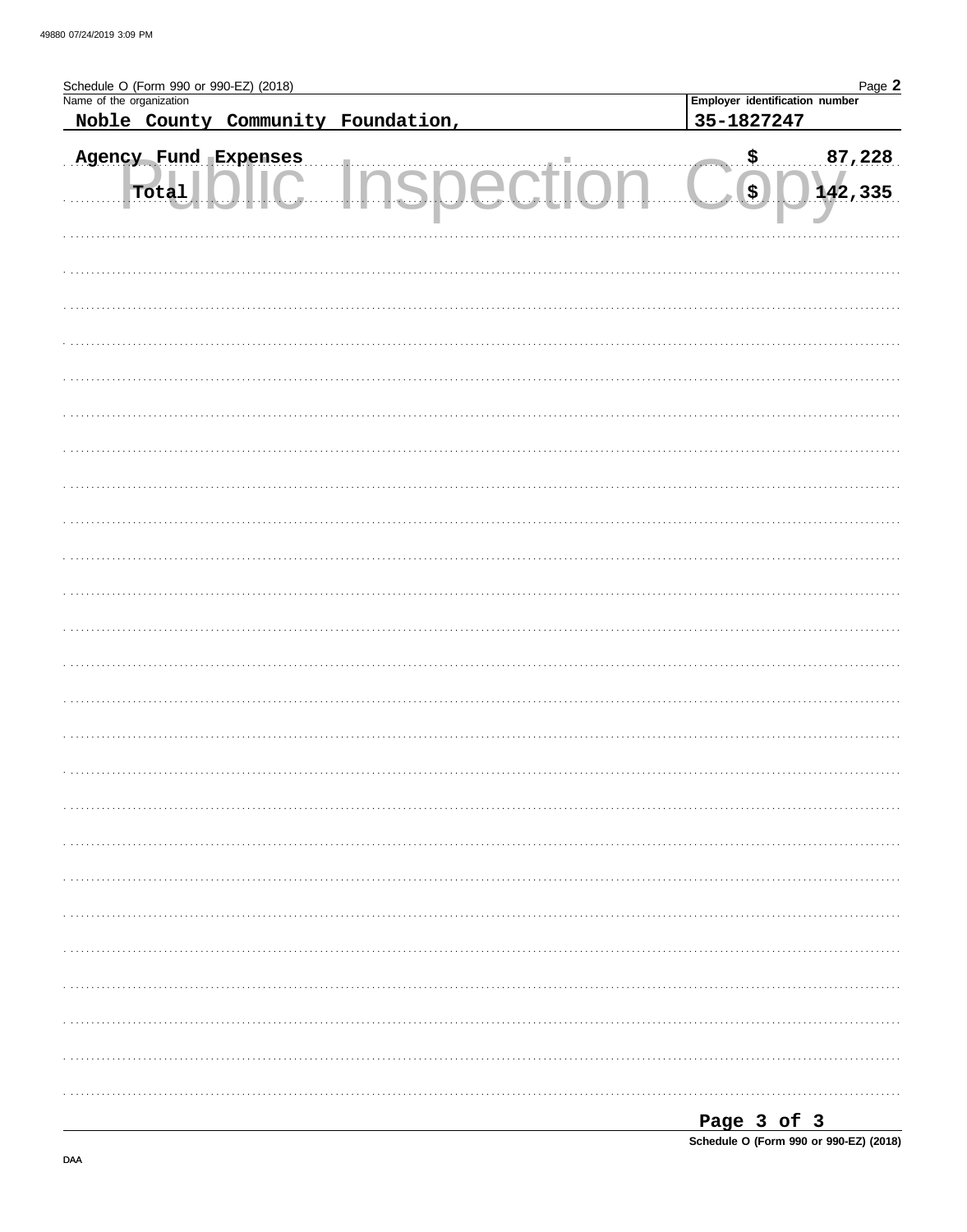| <b>SCHEDULE R</b><br><b>Related Organizations and Unrelated Partnerships</b><br>(Form 990)<br>u Complete if the organization answered "Yes" on Form 990, Part IV, line 33, 34, 35b, 36, or 37.<br>u Attach to Form 990.<br>Department of the Treasury<br>u Go to www.irs.gov/Form990 for instructions and the latest information.<br>Internal Revenue Service |                                                                                                                                                                                                                    |                         |                                                     |                            |                                                               |            |                              | OMB No. 1545-0047<br>2018<br><b>Open to Public</b><br><b>Inspection</b> |   |  |
|---------------------------------------------------------------------------------------------------------------------------------------------------------------------------------------------------------------------------------------------------------------------------------------------------------------------------------------------------------------|--------------------------------------------------------------------------------------------------------------------------------------------------------------------------------------------------------------------|-------------------------|-----------------------------------------------------|----------------------------|---------------------------------------------------------------|------------|------------------------------|-------------------------------------------------------------------------|---|--|
| Name of the organization                                                                                                                                                                                                                                                                                                                                      | Community Foundation,<br>Noble County<br>Inc.                                                                                                                                                                      |                         |                                                     |                            |                                                               | 35-1827247 |                              | Employer identification number                                          |   |  |
| Part I                                                                                                                                                                                                                                                                                                                                                        | Identification of Disregarded Entities. Complete if the organization answered "Yes" on Form 990, Part IV, line 33.                                                                                                 |                         |                                                     |                            |                                                               |            |                              |                                                                         |   |  |
| (a)<br>Name, address, and EIN (if applicable) of disregarded entity                                                                                                                                                                                                                                                                                           |                                                                                                                                                                                                                    | (b)<br>Primary activity | (c)<br>Legal domicile (state<br>or foreign country) |                            | (d)<br>Total income                                           |            | End-of-year assets           | (f)<br>Direct controlling<br>entity                                     |   |  |
| (1)                                                                                                                                                                                                                                                                                                                                                           |                                                                                                                                                                                                                    |                         |                                                     |                            |                                                               |            |                              |                                                                         |   |  |
| (2)                                                                                                                                                                                                                                                                                                                                                           |                                                                                                                                                                                                                    |                         |                                                     |                            |                                                               |            |                              |                                                                         |   |  |
| (3)                                                                                                                                                                                                                                                                                                                                                           |                                                                                                                                                                                                                    |                         |                                                     |                            |                                                               |            |                              |                                                                         |   |  |
|                                                                                                                                                                                                                                                                                                                                                               |                                                                                                                                                                                                                    |                         |                                                     |                            |                                                               |            |                              |                                                                         |   |  |
| (4)                                                                                                                                                                                                                                                                                                                                                           |                                                                                                                                                                                                                    |                         |                                                     |                            |                                                               |            |                              |                                                                         |   |  |
| (5)                                                                                                                                                                                                                                                                                                                                                           |                                                                                                                                                                                                                    |                         |                                                     |                            |                                                               |            |                              |                                                                         |   |  |
| Part II                                                                                                                                                                                                                                                                                                                                                       | Identification of Related Tax-Exempt Organizations. Complete if the organization answered "Yes" on Form 990, Part IV, line 34, because it had<br>one or more related tax-exempt organizations during the tax year. |                         |                                                     |                            |                                                               |            |                              |                                                                         |   |  |
|                                                                                                                                                                                                                                                                                                                                                               | (a)<br>Name, address, and EIN of related organization                                                                                                                                                              | (b)<br>Primary activity | (c)<br>Legal domicile (state<br>or foreign country) | (d)<br>Exempt Code section | (e)<br>(f)<br>Public charity status<br>(if section 501(c)(3)) |            | Direct controlling<br>entity | (g)<br>Section $512(b)(13)$<br>controlled entity?<br>Yes<br>No.         |   |  |
| (1)<br>Ligonier                                                                                                                                                                                                                                                                                                                                               | Community Initiatives, Inc.<br>1599 Lincolnway South<br>35-1913242<br>IN 46767                                                                                                                                     |                         | ΙN                                                  | 501c3                      |                                                               |            |                              |                                                                         | x |  |
| (2)                                                                                                                                                                                                                                                                                                                                                           |                                                                                                                                                                                                                    | Supporting              |                                                     |                            | 12a                                                           | N/A        |                              |                                                                         |   |  |
|                                                                                                                                                                                                                                                                                                                                                               |                                                                                                                                                                                                                    |                         |                                                     |                            |                                                               |            |                              |                                                                         |   |  |
| (3)                                                                                                                                                                                                                                                                                                                                                           |                                                                                                                                                                                                                    |                         |                                                     |                            |                                                               |            |                              |                                                                         |   |  |
|                                                                                                                                                                                                                                                                                                                                                               |                                                                                                                                                                                                                    |                         |                                                     |                            |                                                               |            |                              |                                                                         |   |  |
| (4)                                                                                                                                                                                                                                                                                                                                                           |                                                                                                                                                                                                                    |                         |                                                     |                            |                                                               |            |                              |                                                                         |   |  |
| (5)                                                                                                                                                                                                                                                                                                                                                           |                                                                                                                                                                                                                    |                         |                                                     |                            |                                                               |            |                              |                                                                         |   |  |
|                                                                                                                                                                                                                                                                                                                                                               |                                                                                                                                                                                                                    |                         |                                                     |                            |                                                               |            |                              |                                                                         |   |  |
|                                                                                                                                                                                                                                                                                                                                                               | For Paperwork Reduction Act Notice, see the Instructions for Form 990.                                                                                                                                             |                         |                                                     |                            |                                                               |            |                              | Schedule R (Form 990) 2018                                              |   |  |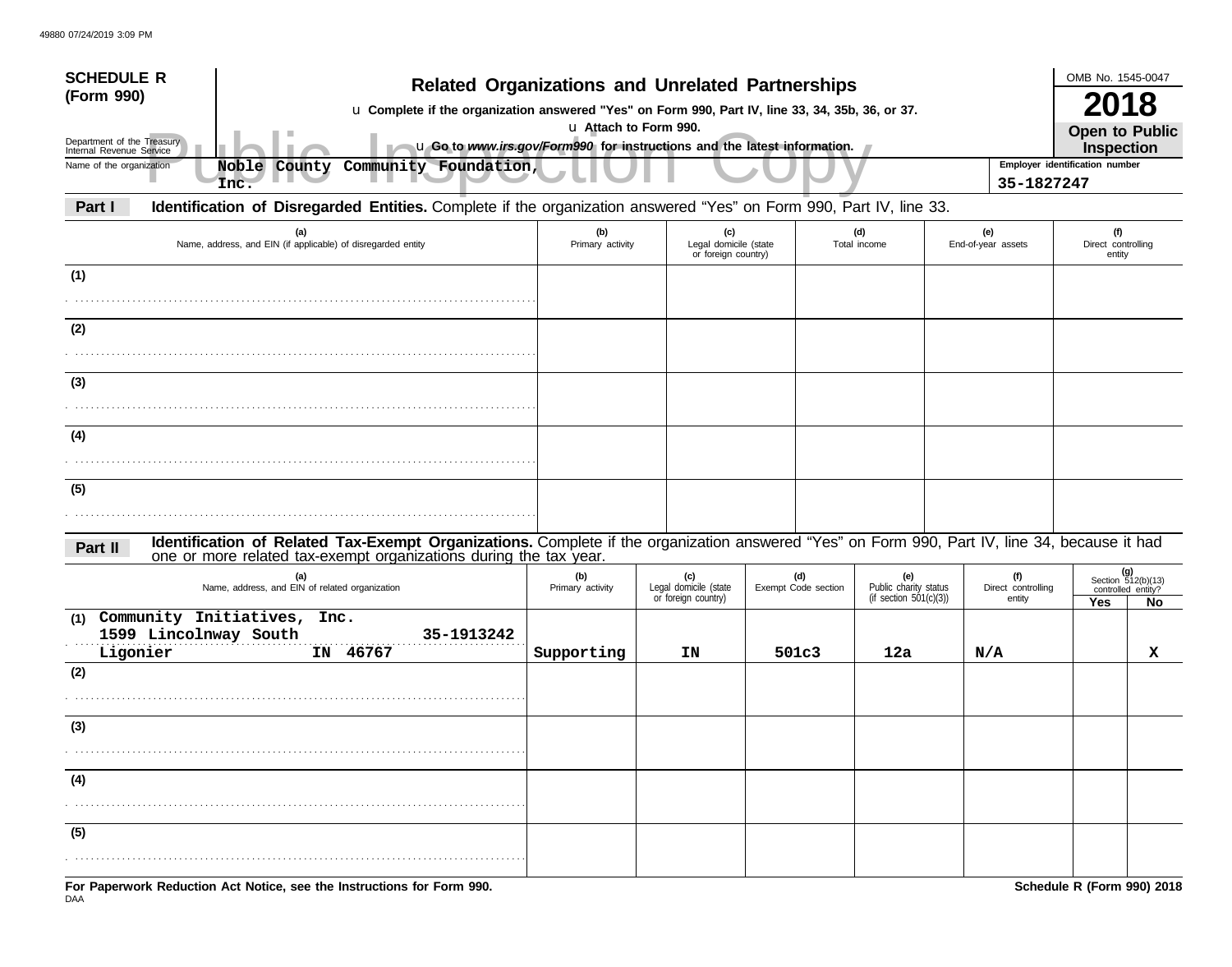.

### Schedule R (Form 990) 2018 Page **2 Noble County Community Foundation, 35-1827247 Part III Identification of Related Organizations Taxable as a Partnership.** Complete if the organization answered "Yes" on Form 990, Part IV, line 34,

Public Inspection Copy **(a) (b) (c) (d) (e) (f)** . . . . . . . . . . . . . . . . . . . . . . . . . . . . . . . . . . . . . . . . . . . . . . . . . . . . . . . . . . . . . . . Name, address, and EIN of Primary activity Legal domicile (state or foreign country) Direct controlling entity Predominant income (related, unrelated, Share of total portionate alloc.? General or managing partner? **Yes No Yes No (g) (h)** Share of end-ofyear assets Dispro-**(i)** of Schedule K-1 Code V—UBI **(j)** . . . . . . . . . . . . . . . . . . . . . . . . . . . . . . . . . . . . . . . . . . . . . . . . . . . . . . . . . . . . . . . . . . . . . . . . . . . . . . . . . . . . . . . . . . . . . . . . . . . . . . . . . . . . . . . . . . . . . . . . . . . . . . . . . . . . . . . . . . . . . . . . . . . . . . . . . . . . . . . . . . . . . . . . . . . . . . . . . . . . . . . . . . . . . . . . . . . . . . . . . . . . . . . . . . . . . . . . . . . . . . . . . . . . . . . . . . . . . . . . . . . . . . . . . . . . . . . . . . . . . . . . . . . . . . . . . . . . . . . . . . . . . . . . . . . . . . . . . . . . . . . . . . . . . . . . . . . . . . . . . . . . . . . . . . . . . . . . . . . . . . . . . . . . . . . . . . . . . . . . . . . . . . . . . . . . . . . . . . . . . **Identification of Related Organizations Taxable as a Corporation or Trust.** Complete if the organization answered "Yes" on Form 990, Part IV, Part IV, Part IV, **(a) (b) (c) (d) (e) (f) (g) (h)** Name, address, and EIN of related organization **Primary activity** Legal domicile (state or foreign country) Direct controlling entity Type of entity (C corp, S corp, or trust) Share of total | Share of end-of-year assets Percentage ownership amount in box 20 (Form 1065) because it had one or more related organizations treated as a partnership during the tax year. excluded from tax under sections 512-514) line 34, because it had one or more related organizations treated as a corporation or trust during the tax year. **(4) (3) (2) (1) (1) (2) (3) (4)** ownership Percentage **(k)** income income related organization 512(b)(13) **Section (i)** entity? **Yes No** controlled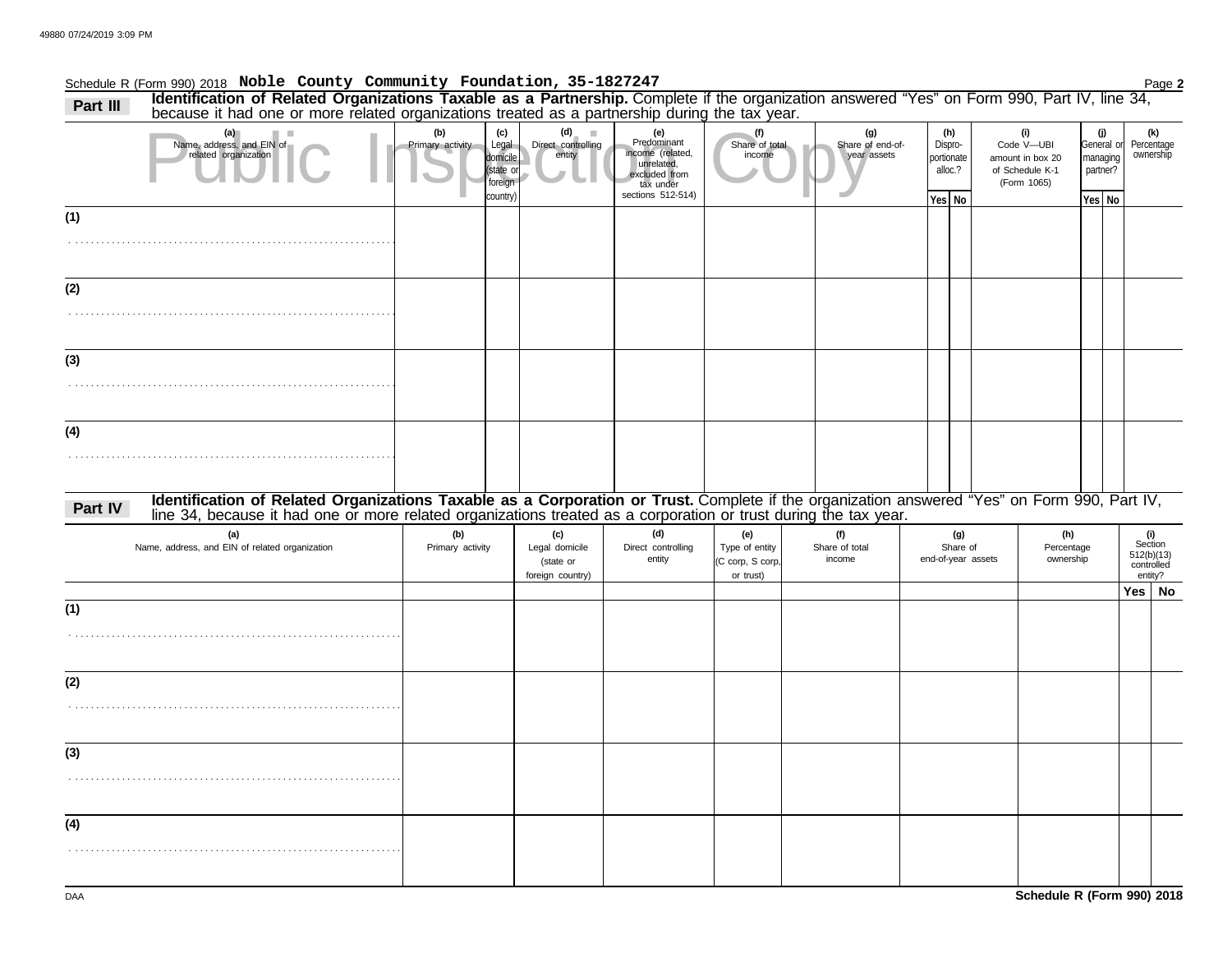#### Schedule R (Form 990) 2018 Page **3 Noble County Community Foundation, 35-1827247**

**Part V Transactions With Related Organizations.** Complete if the organization answered "Yes" on Form 990, Part IV, line 34, 35b, or 36.

| Note: Complete line 1 if any entity is listed in Parts II, III, or IV of this schedule.                                                                                                                                        |                    |                        |                                              |                | Yes l       | No                      |
|--------------------------------------------------------------------------------------------------------------------------------------------------------------------------------------------------------------------------------|--------------------|------------------------|----------------------------------------------|----------------|-------------|-------------------------|
| During the tax year, did the organization engage in any of the following transactions with one or more related organizations listed in Parts II-IV?                                                                            |                    |                        |                                              |                |             |                         |
| a Receipt of (i) interest, (ii) annuities, (iii) royalties, or (iv) rent from a controlled entity                                                                                                                              |                    |                        |                                              |                |             | $\mathbf x$             |
|                                                                                                                                                                                                                                |                    |                        |                                              | 1b             |             | $\mathbf{x}$            |
|                                                                                                                                                                                                                                |                    |                        |                                              | 1c             |             | $\mathbf x$             |
|                                                                                                                                                                                                                                |                    |                        |                                              | 1d             |             | $\mathbf x$             |
| e Loans or loan guarantees by related organization(s) encourance contract the contract contract of the contract or contract or contract or contract or contract or contract or contract or contract or contract or contract or |                    |                        |                                              | 1e             |             | $\mathbf x$             |
|                                                                                                                                                                                                                                |                    |                        |                                              | 1f             |             | x                       |
| g Sale of assets to related organization(s) encourance contains a substantial container and states and states of assets to related organization(s)                                                                             |                    |                        |                                              | 1 <sub>g</sub> |             | $\overline{\mathbf{x}}$ |
| h Purchase of assets from related organization(s) with an intervention of the control of the control or control or control or control or control or control or control or control or control or control or control or control  |                    |                        |                                              | 1 <sub>h</sub> |             | X                       |
|                                                                                                                                                                                                                                |                    |                        |                                              | 11             |             | X                       |
|                                                                                                                                                                                                                                |                    |                        |                                              | 1i             |             | x                       |
|                                                                                                                                                                                                                                |                    |                        |                                              |                |             |                         |
|                                                                                                                                                                                                                                |                    |                        |                                              | 1k             |             | x                       |
|                                                                                                                                                                                                                                |                    |                        |                                              | 11             |             | $\mathbf x$             |
|                                                                                                                                                                                                                                |                    |                        |                                              | 1 <sub>m</sub> |             | X                       |
|                                                                                                                                                                                                                                |                    |                        |                                              | 1n             | x           |                         |
| o Sharing of paid employees with related organization(s) encourance contains an account of the state of paid employees with related organization(s)                                                                            |                    |                        |                                              | 1 <sub>o</sub> | $\mathbf x$ |                         |
|                                                                                                                                                                                                                                |                    |                        |                                              |                |             |                         |
| p Reimbursement paid to related organization(s) for expenses                                                                                                                                                                   |                    |                        |                                              | 1p             |             | X                       |
|                                                                                                                                                                                                                                |                    |                        |                                              | 1 <sub>a</sub> |             | X                       |
|                                                                                                                                                                                                                                |                    |                        |                                              |                |             | x                       |
|                                                                                                                                                                                                                                |                    |                        |                                              | 1r             | X           |                         |
|                                                                                                                                                                                                                                |                    |                        |                                              | 1s             |             |                         |
| 2 If the answer to any of the above is "Yes," see the instructions for information on who must complete this line, including covered relationships and transaction thresholds.                                                 |                    |                        |                                              |                |             |                         |
| (a)<br>Name of related organization                                                                                                                                                                                            | (b)<br>Transaction | (c)<br>Amount involved | (d)<br>Method of determining amount involved |                |             |                         |
|                                                                                                                                                                                                                                | type $(a-s)$       |                        |                                              |                |             |                         |
|                                                                                                                                                                                                                                |                    |                        |                                              |                |             |                         |
| (1)<br>Community Initiatives, Inc.                                                                                                                                                                                             | s                  | 89,099                 | Cash Transaction                             |                |             |                         |
|                                                                                                                                                                                                                                |                    |                        |                                              |                |             |                         |
| (2)                                                                                                                                                                                                                            |                    |                        |                                              |                |             |                         |
| (3)                                                                                                                                                                                                                            |                    |                        |                                              |                |             |                         |
|                                                                                                                                                                                                                                |                    |                        |                                              |                |             |                         |
| (4)                                                                                                                                                                                                                            |                    |                        |                                              |                |             |                         |
| (5)                                                                                                                                                                                                                            |                    |                        |                                              |                |             |                         |
|                                                                                                                                                                                                                                |                    |                        |                                              |                |             |                         |

**(6)**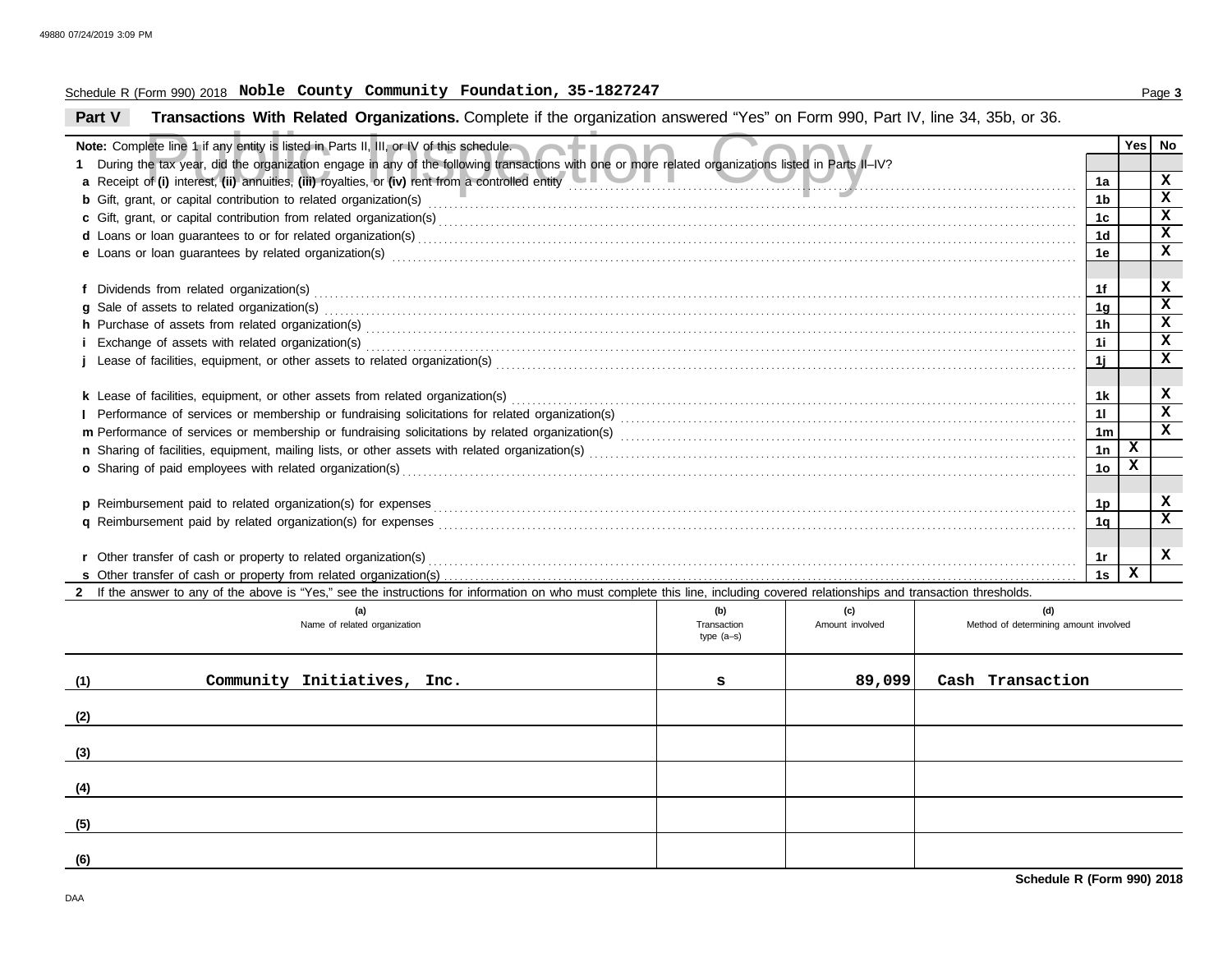#### Schedule R (Form 990) 2018 Page **4 Noble County Community Foundation, 35-1827247**

Part VI Unrelated Organizations Taxable as a Partnership. Complete if the organization answered "Yes" on Form 990, Part IV, line 37.

Public Inspection Copy Provide the following information for each entity taxed as a partnership through which the organization conducted more than five percent of its activities (measured by total assets or gross revenue) that was not a related organization. See instructions regarding exclusion for certain investment partnerships. Name, address, and EIN of entity **Primary activity** Legal domicile (state or Are all partners section 501(c)(3) organizations? Share of end-of-year assets **Disproportionate** allocations? Code V—UBI amount in box 20 of Schedule K-1 General or managing partner? **(a) (b) (c) (e) (g) (h) (i) (j)** . . . . . . . . . . . . . . . . . . . . . . . . . . . . . . . . . . . . . . . . . . . . . . . . . . . . . . . . . . . . . . . . . . . . . . **Yes No Yes No Yes No** . . . . . . . . . . . . . . . . . . . . . . . . . . . . . . . . . . . . . . . . . . . . . . . . . . . . . . . . . . . . . . . . . . . . . . . . . . . . . . . . . . . . . . . . . . . . . . . . . . . . . . . . . . . . . . . . . . . . . . . . . . . . . . . . . . . . . . . . . . . . . . . . . . . . . . . . . . . . . . . . . . . . . . . . . . . . . . . . . . . . . . . . . . . . . . . . . . . . . . . . . . . . . . . . . . . . . . . . . . . . . . . . . . . . . . . . . . . . . . . . . . . . . . . . . . . . . . . . . . . . . . . . . . . . . . . . . . . . . . . . . . . . . . . . . . . . . . . . . . . . . . . . . . . . . . . . . . . . . . . . . . . . . . . . . . . . . . . . . . . . . . . . . . . . . . . . . . . . . . . . . . . . . . . . . . . . . . . . . . . . . . . . . . . . . . . . . . . . . . . . . . . . . . . . . . . . . . . . . . . . . . . . . . . . . . . . . . . . . . . . . . . . . . . . . . . . . . . . . . . . . . . . . . . . . . . . . . . . . . . . . . . . . . . . . . . . . . . . . . . . . . . . . . . . . . . . . . . . . . . . . . . . . . . . . . . . . . . . . . . . . . . . . . . . . . . . . . . . . . . . . . . . . . . . . . . . . . . . . . . . . . . . . . . . . . . . . . . . . . . . . . . . . . . . . . . . . . . . . . . . . . . . . . . . . . . . . . . . . . . . . . . . . . . . . . . . . . . . . . . . . . . . . . . . . . . . . . . . . . . . . . . . . . . . . . . . . . . . . . . . (Form 1065) **(1) (2) (3) (4) (5) (6) (7) (8) (9) (10) (11) (d)** unrelated, excluded income (related, Predominant from tax under sections 512-514) foreign country) **(f)** total income Share of **(k)** ownership Percentage

**Schedule R (Form 990) 2018**